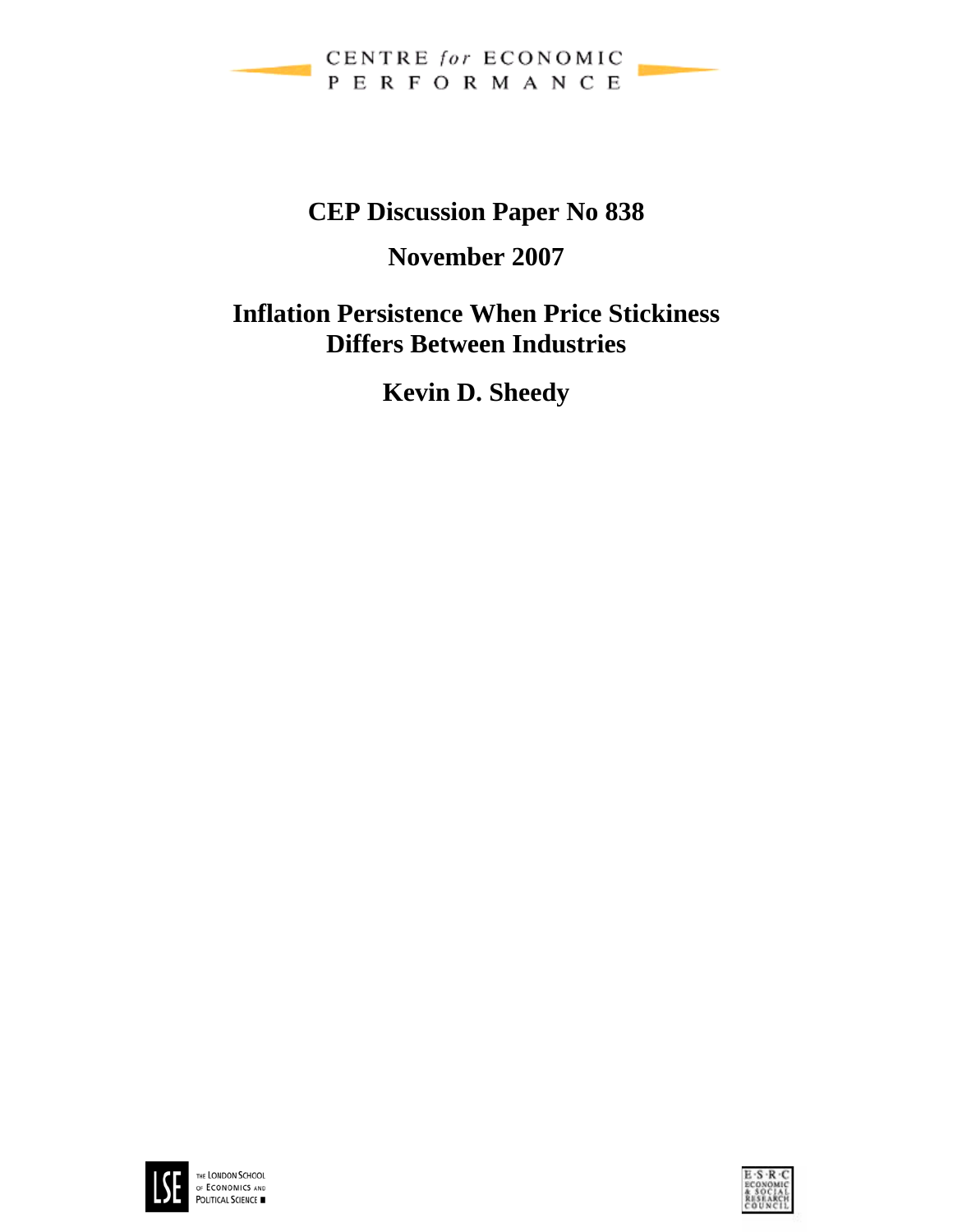#### **Abstract**

There is much evidence that price-adjustment frequencies vary widely across industries. This paper shows that inflation persistence is lower with heterogeneity in price stickiness than without it, taking as given the degree of persistence in variables affecting inflation. Differences in the frequency of price adjustment mean that the pool of firms which responds to any macroeconomic shock is unrepresentative, containing a disproportionately large number of firms from industries with more flexible prices. Consequently, this group of firms is more likely to reverse any initial price change after a shock has dissipated, making inflation persistence much harder to explain.

JEL Classification: E3 Keywords: Inflation persistence; heterogeneity; price stickiness; New Keynesian Phillips **Curve** 

This paper was produced as part of the Centre's Macro Programme. The Centre for Economic Performance is financed by the Economic and Social Research Council.

#### **Acknowledgements**

I am grateful to Petra Geraats for helpful discussions and I would like to thank Kosuke Aoki for his comments. The paper has also benefited from the comments of workshop participants at Cambridge University. I thank the Economic and Social Research Council for financial support.

Kevin D. Sheedy is an Associate of the Macro Programme at the Centre for Economic Performance. He is also a lecturer in the Department of Economics, London School of Economics. Email: k.d.sheedy@lse.ac.uk

Published by Centre for Economic Performance London School of Economics and Political Science Houghton Street London WC2A 2AE

All rights reserved. No part of this publication may be reproduced, stored in a retrieval system or transmitted in any form or by any means without the prior permission in writing of the publisher nor be issued to the public or circulated in any form other than that in which it is published.

Requests for permission to reproduce any article or part of the Working Paper should be sent to the editor at the above address.

© K. D. Sheedy, submitted 2007

ISBN 978-0-85328-213-6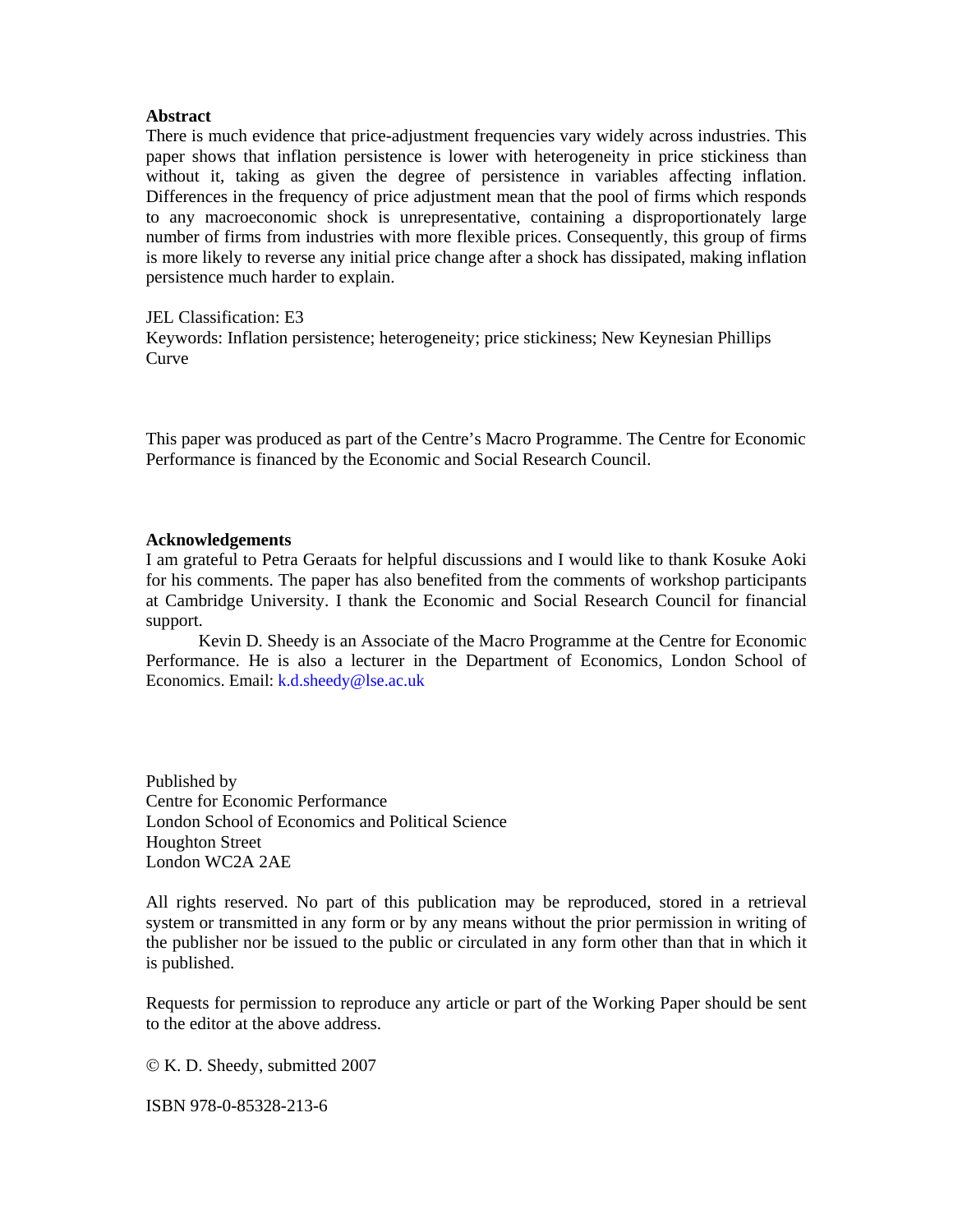## 1. Introduction

It is widely accepted that there are large differences in the frequency of price adjustment between industries.<sup>1</sup> This paper studies the implications of this phenomenon for the behaviour of inflation, and shows that the assumption of a common degree of price stickiness frequently used in macroeconomic models is not innocuous. Heterogeneity in price stickiness has the effect of reducing inflation persistence relative to what would occur with homogeneity, holding constant the persistence of other macroeconomic variables affecting inflation.

This reduction in inflation persistence occurs because when there are differences in the frequency of price adjustment between industries, the group of firms that responds to any macroeconomic shock with a price change is not representative of all firms in the economy. Instead, it contains a disproportionately large number of firms drawn from industries with more flexible prices. But these firms are then more likely to reverse any price changes they have made once the shocks that gave rise to those price changes have dissipated.

In the case where all industries have equally sticky prices, it is just as likely that prices which were left fixed after a shock move at a later time in the direction of those prices that were initially adjusted, than it is the latter subsequently moving in the direction of the former. With heterogeneity on the other hand, there is a greater likelihood that prices which were initially changed gravitate back towards those that remained fixed than vice versa. This increased tendency for prices to change direction once any shocks have passed reduces inflation persistence, thus making it much harder for theoretical models to explain observed inflation persistence once heterogeneity is accounted for. The extent of the inflation persistence puzzle is therefore underestimated in theoretical work that makes the simplifying assumption of equally sticky prices in all industries.

Recent discussions of inflation persistence have drawn a helpful distinction between intrinsic and extrinsic sources of persistence.<sup>2</sup> Intrinsic inflation persistence is the persistence in inflation that is generated directly by whatever frictions or imperfections underlie the short-run Phillips curve, and does not depend on there being any persistence in those variables which are the determinants of inflation. Intrinsic persistence can arise from various sources, such as backward-looking rules of thumb for price setting (Galí and Gertler, 1999), indexation of prices to past inflation (Christiano, Eichenbaum and Evans, 2005), relative contracting models for wages (Fuhrer and Moore, 1995), or firms preferring to change older rather than newer prices Sheedy (2007a). On the other hand, extrinsic inflation persistence is whatever persistence is already present in the determinants of inflation (for example, in variables such as unemploy-

<sup>&</sup>lt;sup>1</sup>This is attested in the survey evidence of Blinder, Canetti, Lebow and Rudd (1998), and in studies such as Bils and Klenow (2004) and Dhyne, Álvarez, Le Bihan, Veronese, Dias, Hoffmann, Jonker, Lünnemann, Rumler and Vilmunen (2006) using very large databases of prices of individual goods for the U.S. and the Euro area respectively.

 $2A$  similar taxonomy is employed by Fuhrer (2006) and Angeloni, Aucremann, Ehrmann, Galí, Levin and Smets (2006) among others.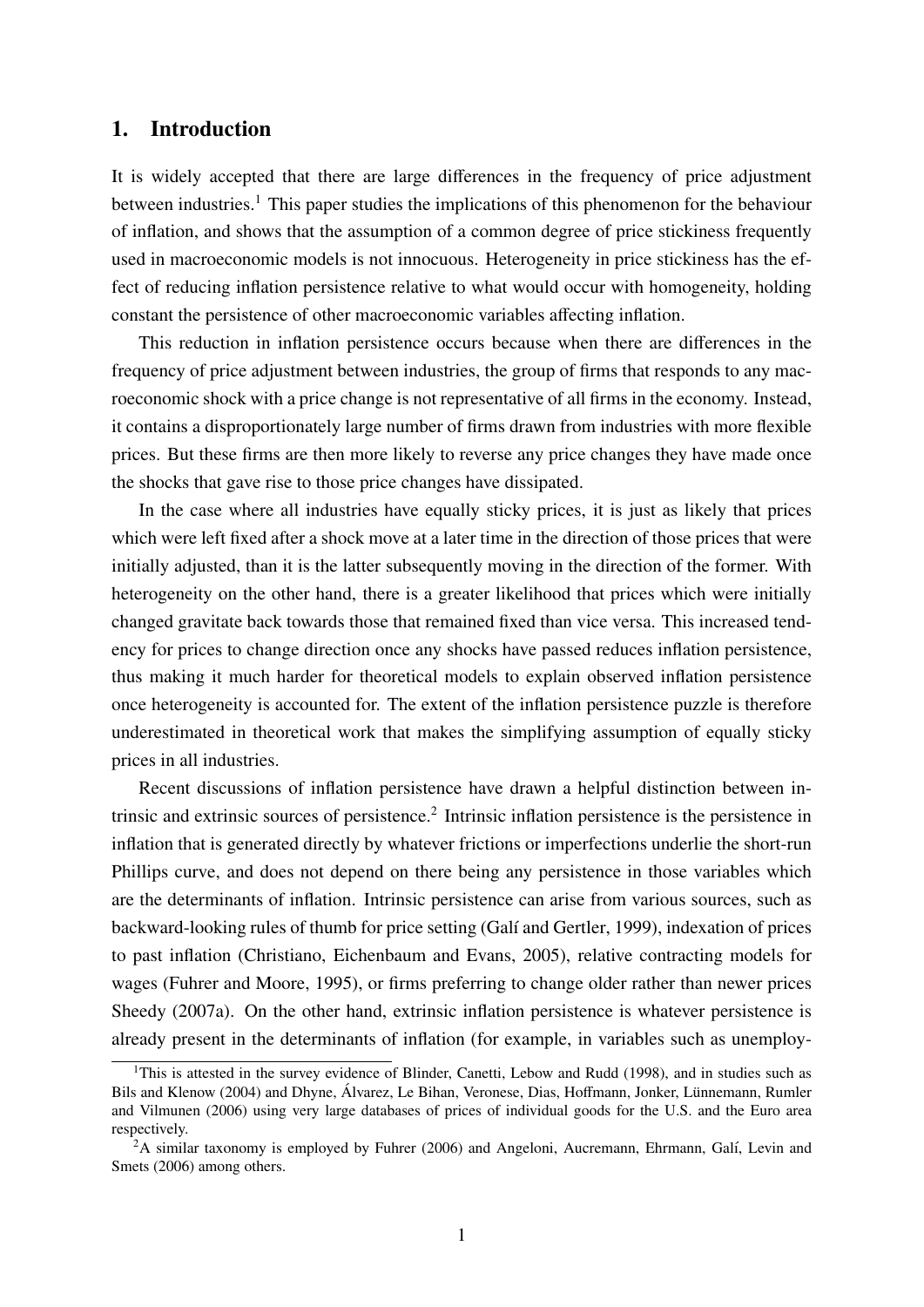ment, the output gap, unit labour costs, or the growth rate of the money supply), and which is not itself directly explained by the ideas on which the Phillips curve is founded. This extrinsic persistence is inherited by inflation and it feeds into overall inflation persistence along with any intrinsic persistence.

This paper takes an otherwise standard New Keynesian model of price setting, the Calvo (1983) model, and adds heterogeneity in the frequency of price adjustment across a potentially large number of industries. It is well known that the New Keynesian Phillips curve resulting from Calvo pricing with homogeneity implies no intrinsic inflation persistence, and this aspect of the model has received much criticism.3 This paper shows analytically that adding heterogeneity (an arbitrary non-degenerate distribution of price-adjustment frequencies) to the model actually makes the problem worse because it always generates the opposite of inflation persistence, that is, a tendency for above-average inflation to be followed by below-average inflation, a feature that can be thought of as *negative* inflation persistence. Thus holding the level of extrinsic persistence constant, heterogeneity diminishes overall inflation persistence.

The intuition for this result can best be understood by considering a transitory (serially uncorrelated) shock to one of the determinants of inflation, for example, an increase in unit labour costs. The one-period rise in costs induces some fraction of firms to increase their prices, but others keep theirs fixed. With homogeneous Calvo pricing and the New Keynesian Phillips curve, there is a one-off jump in inflation in response to the shock, which means that the price level rises and then immediately reaches a plateau. There is no inflation persistence.

The equilibrium rate of inflation that occurs once the shock has dissipated can be understood in terms of two countervailing effects.<sup>4</sup> First there is the "catch-up" effect of firms that did not change their money prices initially, but subsequently want price increases to bring them back into line with the now-higher general price level. The second is the "roll-back" effect of firms that did initially raise their prices, but now find they are too high relative to the general price level, and consequently want price cuts to bring themselves into line with others.<sup>5</sup> When the catch-up effect is larger than the roll-back effect, there continues to be above-average inflation; and when the roll-back effect is dominant, inflation now falls below average. With homogeneous Calvo pricing, the two effects always exactly cancel out for transitory shocks.

The addition of heterogeneity into the story upsets the precarious balance between the catch-up and roll-back effects. Now the group of firms that want to catch up is disproportionately drawn from industries with stickier prices; and the group that wants to roll back features a preponderance of firms from industries with more flexible prices. This clearly strengthens the roll-back effect at the expense of the catch-up effect. Because the roll-back effect now dominates, inflation actually falls below average after the shock. A spell of higher-than-average inflation is thus followed by a spell of lower-than-average inflation. Since positive inflation

<sup>&</sup>lt;sup>3</sup>See the detailed derivation and discussion of the New Keynesian Phillips curve in Woodford (2003).

<sup>&</sup>lt;sup>4</sup>A similar intuition is also used to explain the results of Sheedy (2007a).

<sup>&</sup>lt;sup>5</sup>Note that whenever a fraction of firms changes price, the average percentage change in their prices alone must necessarily exceed the overall inflation rate.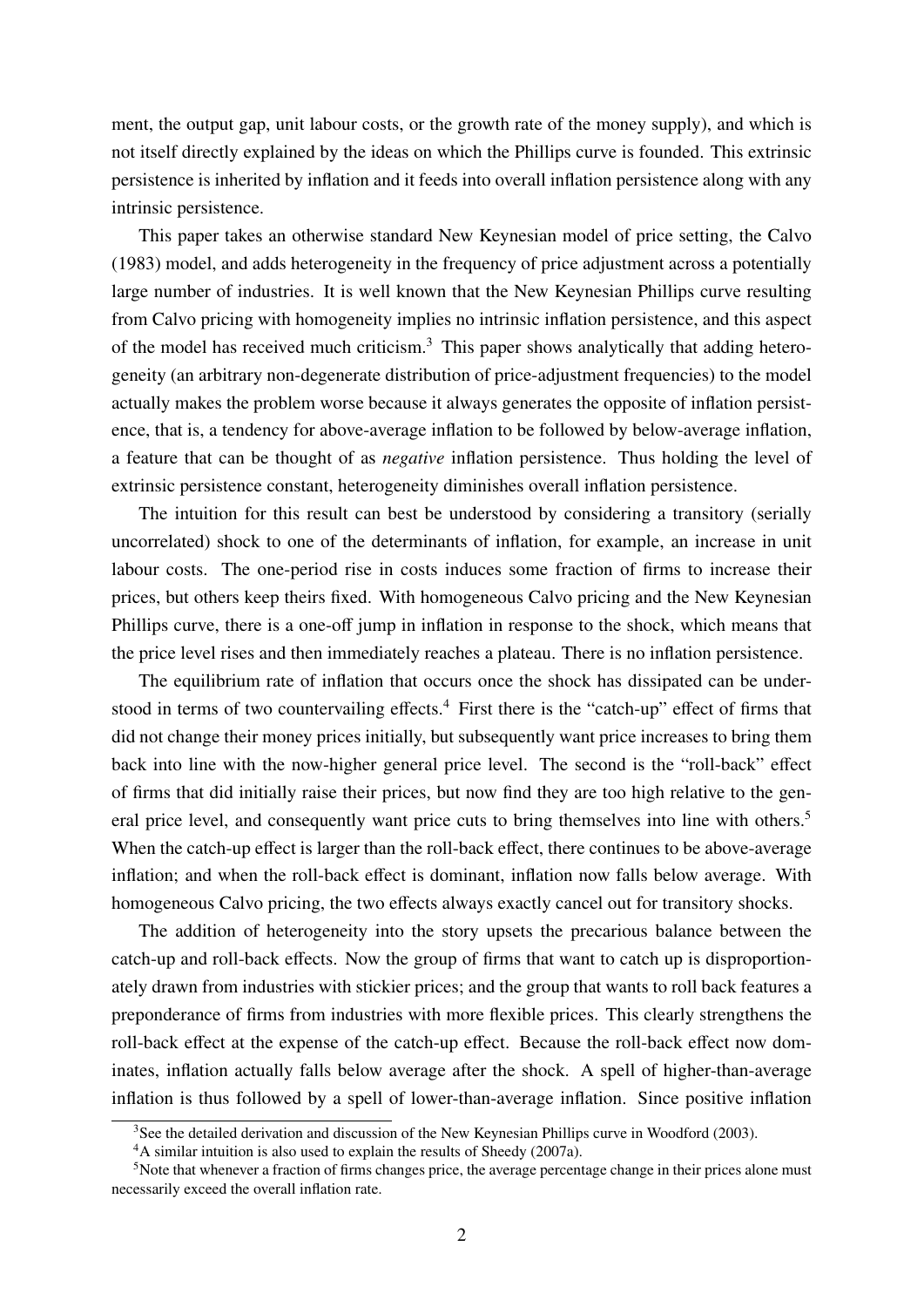persistence is nothing other than positive autocorrelation in the inflation time series, the swing from above to below average means that inflation persistence is actually negative with heterogeneous price stickiness and transitory shocks.

Earlier work on incorporating heterogeneous price stickiness into New Keynesian models has focused on the implications for optimal monetary policy (Aoki, 2001; Benigno, 2004). More recent studies by Carvalho (2006) and Dixon and Kara (2005) have addressed the effects of such heterogeneity on short-run macroeconomic dynamics. In addition, de Walque, Smets and Wouters (2006) have argued that heterogeneity in price stickiness combined with changes in industry-specific technology could be an additional source of cost-push shocks at the aggregate level.

The approach of the current paper differs from these studies in a number of respects. First, analytical results on short-run dynamics are presented rather than relying on simulations of calibrated models.<sup>6</sup> Second, unlike the work by Carvalho and by Dixon and Kara, the focus here is on inflation persistence, instead of persistence in real variables such as output and unemployment. Moreover, this paper looks specifically at intrinsic inflation persistence as well as overall persistence. The advantage of this is that the effect of heterogeneity on intrinsic inflation persistence may be a structural feature of the economy if there are inherent reasons for the different price-adjustment frequencies prevailing across industries. On the other hand, the amount of overall inflation persistence is sensitive to assumptions made about aggregate demand, the conduct of monetary policy, the persistence of the shocks hitting the economy, among many other things. In addition, when addressing certain issues such as the cost of disinflation, it is crucial to focus only on intrinsic persistence.

The analysis in the current paper has some connection to the work on heterogeneity by Alvarez, Burriel and Hernando (2005). They show that estimates of the hazard function for ´ price changes (the probability of a price change as a function of the age of the current price) using microeconomic data are biased towards detecting a negative slope when there is heterogeneity in the stickiness of the prices that make up the sample. And in a macroeconomic context, Sheedy (2007a) shows that upward-sloping hazard functions generate positive intrinsic inflation persistence and downward-sloping ones negative intrinsic persistence. While there is no formal equivalence between a model with heterogeneity and one with a downward-sloping hazard function, there is a close connection between the two which helps to explain the intuition for the results presented here.

It is important to contrast the analysis presented in this paper with that of Altissimo, Mojon and Zaffaroni (2007). They argue that heterogeneity can increase inflation persistence because the overall inflation rate is an average of many industry-specific inflation rates, each with a different degree of persistence.<sup>7</sup> However, such a claim depends on the shocks to industry-

<sup>6</sup>Calibrations are used in this paper to assess the quantitative significance of heterogeneity, but the direction of its effect is established analytically.

 $7$ This conclusion is based on Granger's (1980) aggregation theorem.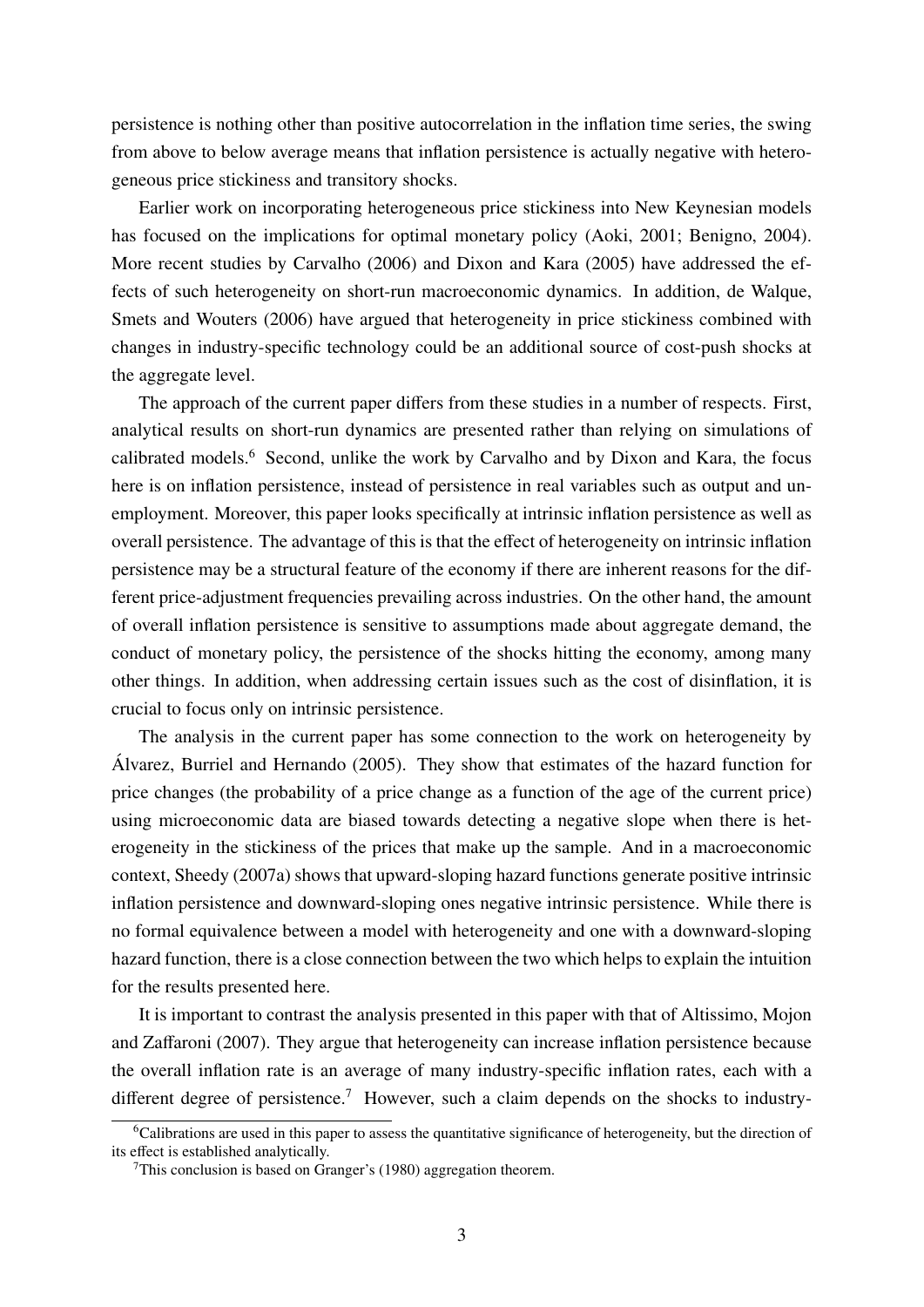level inflation rates being independent across sectors. This clearly does not apply when any macroeconomic shocks are present, such as monetary policy shocks. Furthermore, even if this explanation does contribute to understanding the observed persistence of economy-wide inflation, it could not automatically be used to draw conclusions about the dynamic effects of macroeconomic shocks, which is one of the principal motivations for the study of inflation persistence. The results presented below in this paper are directly applicable to analysing the effects of macroeconomic shocks.

The plan of the paper is as follows. Section 2 sets out the model and studies firms' profitmaximizing price-setting decisions when prices are not changed continually. Section 3 then aggregates firms' behaviour across industries with different degrees of price stickiness to obtain a Phillips curve, and derives analytical results on intrinsic inflation persistence and inflation dynamics. Section 4 then presents a calibration of the model to assess the quantitative significance of the results. Finally, section 5 draws some conclusions.

# 2. The model

## 2.1 Assumptions

The economy contains a continuum of firms producing differentiated goods. Firms producing goods with similar costs of production, similar degrees of substitutability to customers, and similar frequencies of price adjustment are grouped together into industries. There are  $n \geq 2$ industries and each firm belongs to one and only one industry. Industry *i* has size  $0 < \omega_i < 1$ , as measured by the proportion of the economy's firms that are based within it. The industry sizes  $\omega_i$  must therefore sum to one. Firms in the economy are distributed along the unit interval, which is partitioned into separate industries as follows,

$$
\bigcup_{i=1}^{n} \Omega_i = [0, 1) \qquad , \qquad \Omega_i \equiv \left[ \sum_{j=1}^{i-1} \omega_j, \sum_{j=1}^{i} \omega_j \right) \tag{1}
$$

with  $Q_i$  denoting the set of firms in industry *i*.

Firms' customers (households, government, other firms) allocate their spending between different products to minimize the cost of buying a given amount of a basket of goods. Baskets of goods at the industry and economy level are defined using Dixit-Stiglitz aggregators,

$$
Y_{it} \equiv \left(\frac{1}{\omega_i} \int_{\Omega_i} Y_t(\tau)^{\frac{\varepsilon_{\mathsf{f}}-1}{\varepsilon_{\mathsf{f}}}} d\tau\right)^{\frac{\varepsilon_{\mathsf{f}}}{\varepsilon_{\mathsf{f}}-1}}, \qquad Y_t \equiv \left(\sum_{i=1}^n \omega_i Y_{it}^{\frac{\varepsilon_{\mathsf{S}}-1}{\varepsilon_{\mathsf{S}}}}\right)^{\frac{\varepsilon_{\mathsf{S}}}{\varepsilon_{\mathsf{S}}-1}} \tag{2}
$$

where  $Y_t(i)$  is the output of firm  $i \in [0, 1)$  at time *t*,  $Y_{it}$  is industry *i* output, and  $Y_t$  is aggregate output. The parameters  $\varepsilon_f > 1$  and  $\varepsilon_s \geq 0$  are respectively the elasticities of substitution between the products of firms within one industry, and between the products of different sectors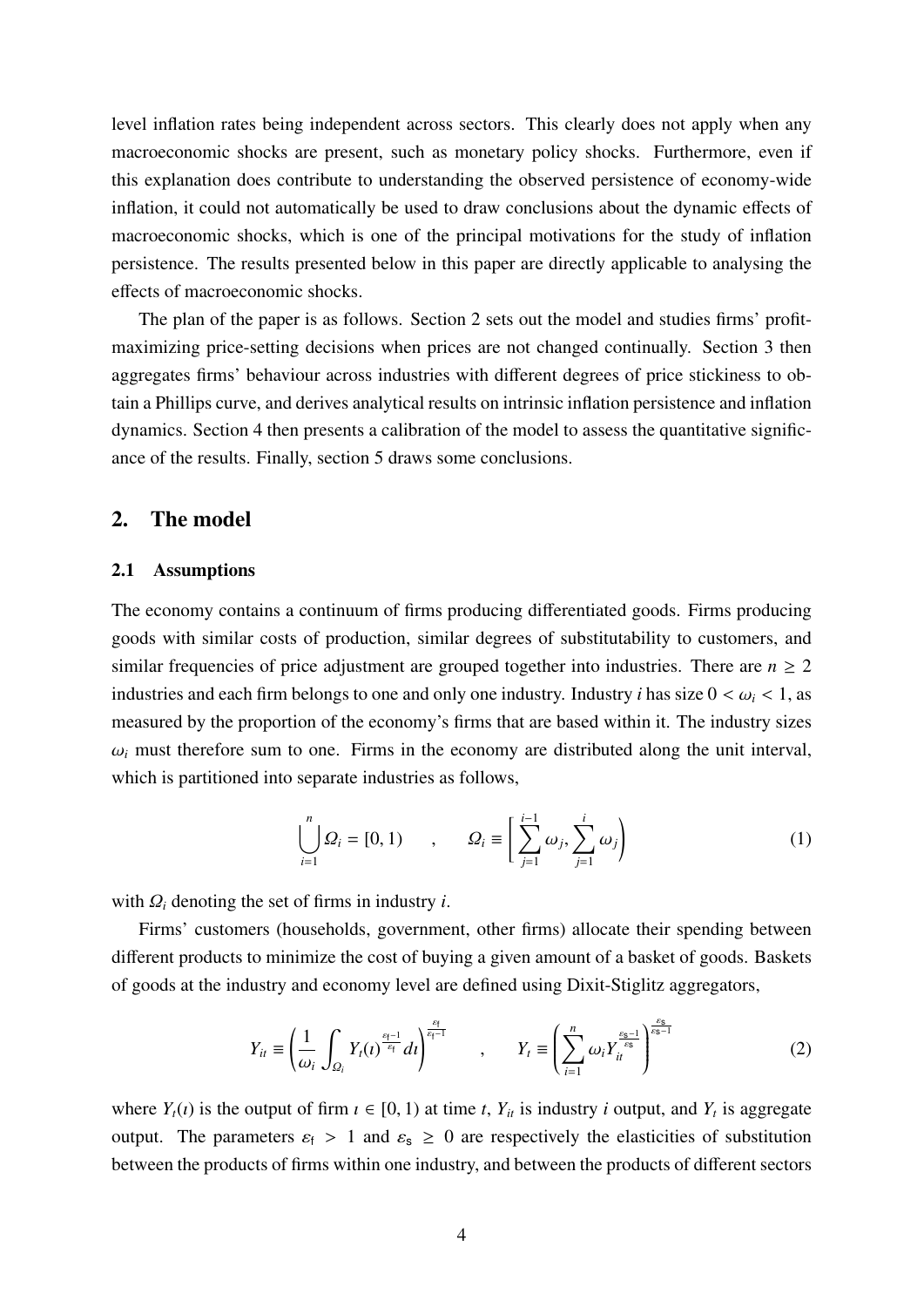of the economy.<sup>8</sup> Customers' expenditure minimization for the basket of goods at the industry level implies that firms face the following demand functions,

$$
Y_t(\iota) = \left(\frac{P_t(\iota)}{P_{it}}\right)^{-\varepsilon_t} Y_{it} \qquad , \qquad P_{it} \equiv \left(\frac{1}{\omega_i} \int_{\Omega_i} P_t(\iota)^{1-\varepsilon_t} d\iota \right)^{\frac{1}{1-\varepsilon_t}}
$$
(3)

where  $P_t(t)$  is the money price charged by firm  $t$  and  $P_{it}$  is the industry  $i$  price index. Similarly, expenditure minimization for the economy-wide basket of goods implies the following industry-level demand functions:

$$
Y_{it} = \left(\frac{P_{it}}{P_t}\right)^{-\varepsilon_s} Y_t \qquad , \qquad P_t \equiv \left(\sum_{i=1}^n \omega_i P_{it}^{1-\varepsilon_s}\right)^{\frac{1}{1-\varepsilon_s}}
$$
(4)

In the above,  $P_{it}$  is the industry *i* price level from (3) and  $P_t$  denotes the economy-wide price level. By putting together the demand functions in (3) and (4), the following consolidated demand function for firm  $\iota$  in industry  $i$  ( $\iota \in \Omega_i$ ) is obtained:

$$
Y_t(\iota) = \left(\frac{P_t(\iota)}{P_t}\right)^{-\varepsilon_t} \left(\frac{P_{it}}{P_t}\right)^{\varepsilon_t - \varepsilon_s} Y_t \tag{5}
$$

Firm *i* in industry *i* can produce output  $Y_t(i)$  at total real cost  $C(Y_t(i); Y_t^*, Z_{it})$ ,

$$
C(Y_t(i); Y_t^*, Z_{it}) \equiv \frac{Z_{it}}{1 + \eta_{cy}} \frac{Y_t(i)^{1 + \eta_{cy}}}{Y_t^{*\eta_{cy}}}
$$
(6)

where  $Y_t^*$  is the Pareto efficient level of output common to all firms in the absence of any industry-specific shocks,  $\mathcal{Z}_{it}$  represents other exogenous factors influencing costs in industry *i*, and  $\eta_{cy} \geq 0$  is the elasticity of real marginal cost  $C_Y(Y_t(i); Y_t^*, Z_{it})$  with respect to an individual firm's output  $Y_t(i)$ . The efficient level of output  $Y_t^*$  is characterized by the condition that real marginal cost is equal to one in the absence of any exogenous shocks ( $\mathcal{Z}_{it} = 1$ ), that is,  $C_Y(Y_t^*, Y_t^*, 1) \equiv 1$ . The efficient level of output is taken as given: a function of exogenous productivity and preference factors that are not modelled explicitly here.

Since each good is produced by only one firm and is an imperfect substitute for rival products, all firms have some market power and are price setters in the market for their own good. Prices are set in money terms, with  $P_t(t)$  being the money price at time *t* of the good produced by firm *i*. Let  $\rho_t(i) \equiv P_t(i)/P_t$  and  $\rho_i \equiv P_{it}/P_t$  be the implied relative prices of the products of firm ı and industry *i* respectively. Total real profits at time *t* for firm ı in industry *i* are given by the profit function  $F(\varrho_t(i); \varrho_{it}, Y_t, Y_t^*, \mathcal{Z}_{it})$ , which is obtained by subtracting total

<sup>&</sup>lt;sup>8</sup>The most plausible case is where  $\varepsilon_f > \varepsilon_s$  so products from the same industry are more substitutable than the products of different industries, though this assumption is not actually necessary for any of the results.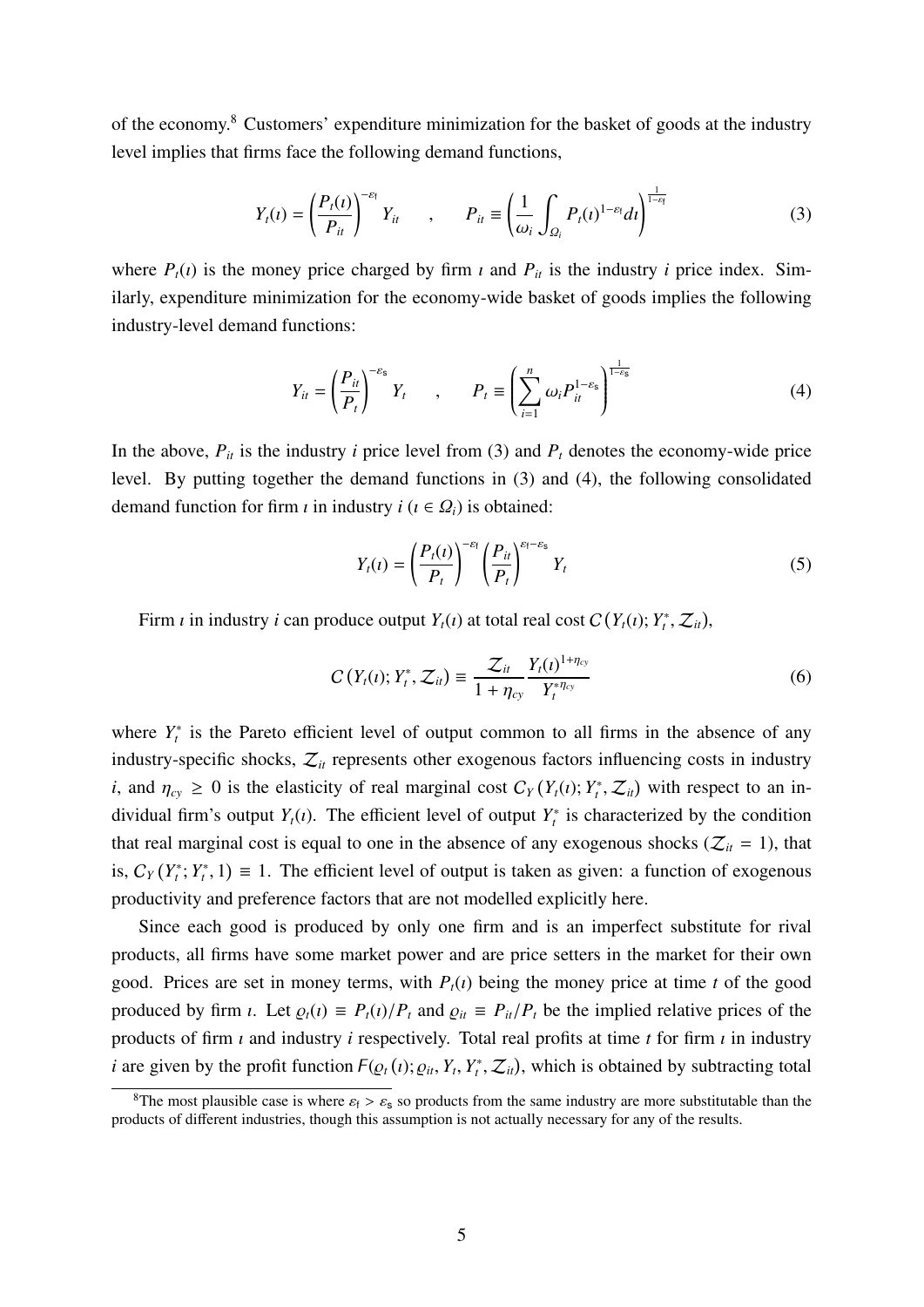real cost  $C(Y_t(i); Y_t^*, Z_{it})$  from the level of total real revenue implied by demand function (5):

$$
F(\varrho_t(\iota); \varrho_{it}, Y_t, Y_t^*, \mathcal{Z}_{it}) \equiv \varrho_t(\iota)^{1-\varepsilon_t} \varrho_{it}^{\varepsilon_t-\varepsilon_s} Y_t - C\Big(\varrho_t(\iota)^{-\varepsilon_t} \varrho_{it}^{\varepsilon_t-\varepsilon_s} Y_t; Y_t^*, \mathcal{Z}_{it}\Big) \tag{7}
$$

By substituting in the functional form for the cost function (6), and defining the aggregate output gap  $\mathcal{Y}_t \equiv Y_t/Y_t^*$ , the profit function (7) can be written as:

$$
F(\varrho_t(\iota); \varrho_{it}, Y_t, Y_t^*, \mathcal{Z}_{it}) = \left\{ \varrho_t(\iota)^{1-\varepsilon_t} \varrho_{it}^{\varepsilon_t-\varepsilon_s} - \frac{1}{1+\eta_{cy}} \varrho_t(\iota)^{-\varepsilon_t(1+\eta_{cy})} \varrho_{it}^{(\varepsilon_t-\varepsilon_s)(1+\eta_{cy})} \mathcal{Y}_t^{\eta_{cy}} \mathcal{Z}_{it} \right\} Y_t \qquad (8)
$$

Not all firms change their money prices in every time period. Let  $\mathcal{A}_t$  denote the set of firms that make a price change at time *t*. The frequency of price adjustment is modelled using the assumption of Calvo (1983) price-setting, but allowing for heterogeneity between industries. Every firm in industry *i* has a constant probability  $\alpha_i \equiv \mathbb{P}(\mathcal{A}_i | \Omega_i)$  of changing price in any given time period. Some industries have stickier prices than others so there is a dispersion of price-adjustment probabilities. The precise nature of this distribution of probabilities over industries does not need to be specified, but without loss of generality, it is convenient to number the industries in increasing order of price flexibility, so industry 1 has the stickiest prices and industry *n* the most flexible prices. In addition to this, it is assumed for simplicity that no industry has completely sticky or completely flexible prices, and no two industries have exactly the same probabilities of price adjustment. These assumptions are not very restrictive since all the results apply to economies arbitrarily close to any of these cases. The above statements are summarized by the following chain of inequalities for the industry-specific probabilities of price adjustment  $\{\alpha_i\}_{i=1}^n$ :

$$
0 < \alpha_1 < \alpha_2 < \dots < \alpha_{n-1} < \alpha_n < 1 \tag{9}
$$

Finally, when firms do change price, their prices are set to maximize the discounted value of the stream of profits they generate. Future profits are discounted using the nominal interest rate.<sup>9</sup>

#### 2.2 Profit-maximizing price setting

Firms anticipate that the prices they choose are likely to remain sticky for at least some period of time. This means that they must take into account the effect on expected future profits when choosing a new price. At time *t*, consider a firm in industry *i* that is deciding what price to set. Its choice of price in money terms is denoted by  $R_{it}$  and is referred to as a reset price. The reset price is selected to maximize the discounted value of the stream of future profits generated by the price. In addition to the discounting of future profits by financial markets, it is necessary to contemplate the possibility that another new reset price will have been chosen before some of these future profits are realized. Using the Calvo pricing assumption, the probability that

<sup>&</sup>lt;sup>9</sup>The conclusions of this paper are not affected by making other assumptions about asset markets.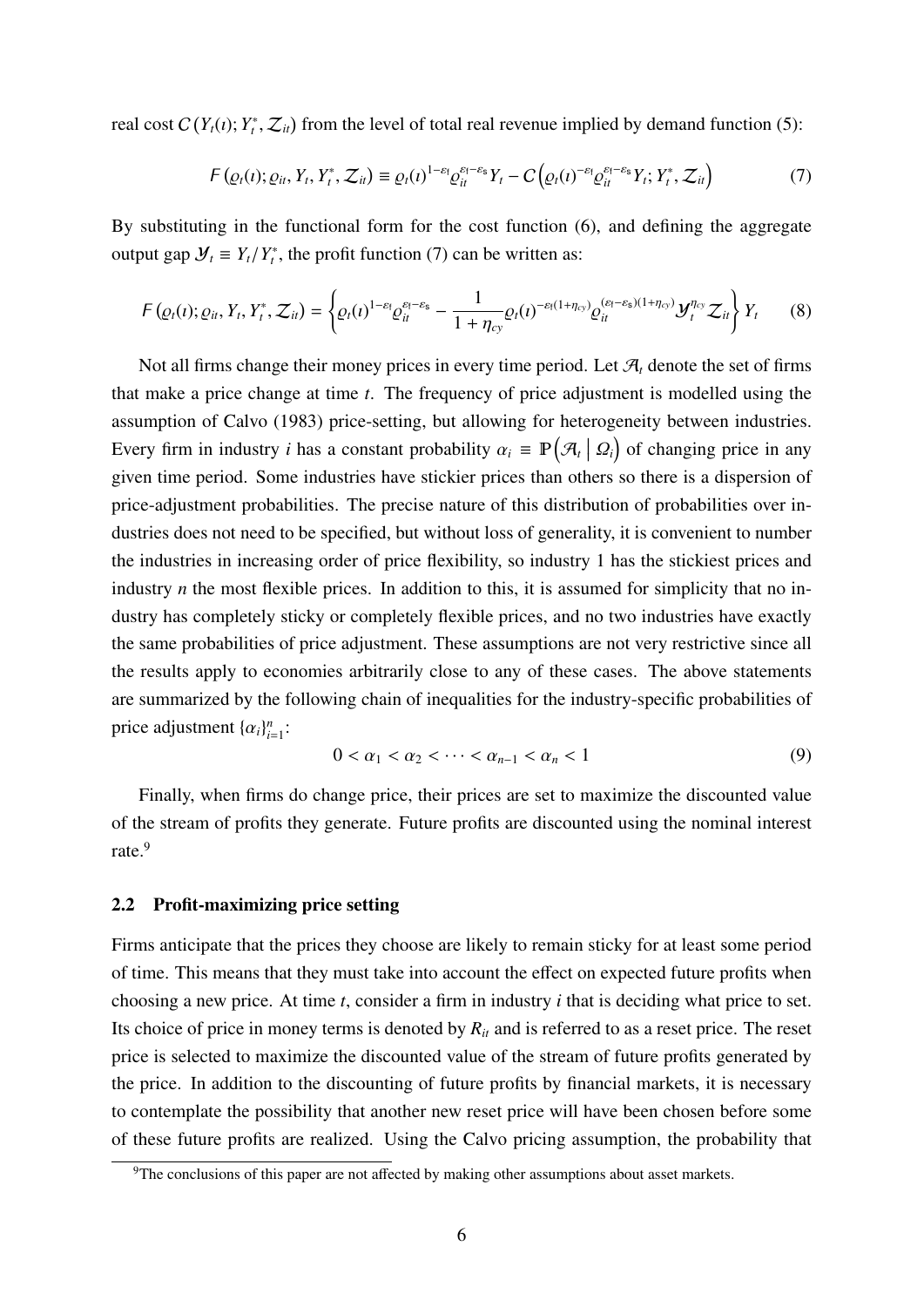a firm in industry *i* which changes price at time *t* will still be using the same price in period  $\tau \geq t$  is given by  $(1 - \alpha_i)^{\tau - t}$ . The objective function for firms that incorporates both sources of discounting is

$$
\max_{R_{it}} \sum_{\tau=t}^{\infty} (1-\alpha_i)^{\tau-t} \mathbb{E}_t \left[ \left( \prod_{s=t+1}^{\tau} \frac{\Pi_s}{\mathcal{I}_s} \right) F\left( \frac{R_{it}}{P_{\tau}}; \varrho_{i\tau}, Y_{\tau}, Y_{\tau}^*, \mathcal{Z}_{i\tau} \right) \right]
$$
(10)

where  $E_t[\cdot]$  denotes the mathematical expectation conditional on all available information in period *t*,  $\Pi_t \equiv P_t/P_{t-1}$  is the gross inflation rate between  $t-1$  and  $t$ ,  $\mathcal{I}_t$  is the gross nominal interest rate also between periods  $t-1$  and  $t$ , and  $F(\varrho_t(t); \varrho_{it}, Y_t, Y_t^*, Z_{it})$  is the single-period real profit function defined in (7). The first-order condition characterizing the profit-maximizing reset price  $R_{it}$  in (10) is:

$$
\sum_{\tau=t}^{\infty} (1 - \alpha_i)^{\tau - t} \mathbb{E}_t \left[ \left( \prod_{s=t+1}^{\tau} \frac{1}{\mathcal{I}_s} \right) F_{\varrho} \left( \frac{R_{it}}{P_{\tau}}; \varrho_{i\tau}, Y_{\tau}, Y_{\tau}^*, \mathcal{Z}_{i\tau} \right) \right] = 0 \tag{11}
$$

The derivative of the single-period profit function  $F(\varrho_t(i); \varrho_i, Y_t, Y_t^*, Z_i)$  in (8) with respect to a firm's own relative price  $\rho_t(i)$  is given by

$$
F_{\varrho}(\varrho_t(t); \varrho_{it}, Y_t, Y_t^*, \mathcal{Z}_{it}) = (1 - \varepsilon_t) \left\{ \varrho_t(t)^{-\varepsilon_t} \varrho_{it}^{\varepsilon_t - \varepsilon_s} - \left( \frac{\varepsilon_t}{\varepsilon_t - 1} \right) \varrho_t(t)^{\varepsilon_t (1 + \eta_{cy}) - 1} \varrho_{it}^{(\varepsilon_t - \varepsilon_s)(1 + \eta_{cy})} \mathcal{Y}_t^{\eta_{cy}} \mathcal{Z}_{it} Y_t \right\}
$$
(12)

where  $\varepsilon_f/(\varepsilon_f - 1)$  is firms' desired (gross) markup of price on marginal cost if prices were fully flexible. Since  $\varepsilon_f > 1$  this markup is always well defined and greater than one. By defining  $G_t \equiv Y_t/Y_{t-1}$  to be the gross growth rate of aggregate output  $Y_t$ , and  $r_{it} \equiv R_{it}/P_t$  to be the reset price of industry *i* relative to all other prices in the economy, an expression for industry *i*'s profit-maximizing relative reset price  $r_{it} \equiv R_{it}/P_t$  is obtained from equations (11) and (12):

$$
r_{it} = \left(\frac{\frac{\varepsilon_{f}}{\varepsilon_{f}-1} \sum_{\tau=t}^{\infty} (1-\alpha_{i})^{\tau-t} \mathbb{E}_{t} \left[ \left( \prod_{s=t+1}^{\tau} \frac{G_{s} \Pi_{s}^{\varepsilon_{f}+(1+\varepsilon_{f} \eta_{CV})}}{I_{s}} \right) \varrho_{it}^{(\varepsilon_{f}-\varepsilon_{s})(1+\eta_{CV})} \mathcal{Y}_{\tau}^{\eta_{CV}} \mathcal{Z}_{it} \right]}{\sum_{\tau=t}^{\infty} (1-\alpha_{i})^{\tau-t} \mathbb{E}_{t} \left[ \left( \prod_{s=t+1}^{\tau} \frac{G_{s} \Pi_{s}^{\varepsilon_{f}}}{I_{s}} \right) \varrho_{it}^{\varepsilon_{f}-\varepsilon_{s}} \right]} \right)^{\frac{1}{1+\varepsilon_{f} \eta_{CV}}} \tag{13}
$$

Since the cost and demand conditions faced by two firms in the same industry are identical, equation (13) shows that all firms changing price at the same time in the same industry choose a common profit-maximizing reset price.

Now let D*<sup>t</sup>* denote the distribution of the duration of price stickiness at time *t*. Because of the Calvo pricing assumption that the probability of price adjustment in industry *i* is always  $\alpha_i$ , the proportion of firms  $\mathbb{P}(\mathcal{D}_t = j | \mathcal{Q}_i)$  in that industry which are using a price set *j* periods ago will eventually converge to  $\alpha_i(1 - \alpha_i)^{j}$ .<sup>10</sup> It is assumed that the economy has already reached

<sup>&</sup>lt;sup>10</sup>A formal proof of convergence to this unique stationary distribution is given in Proposition 4 of Sheedy (2007a).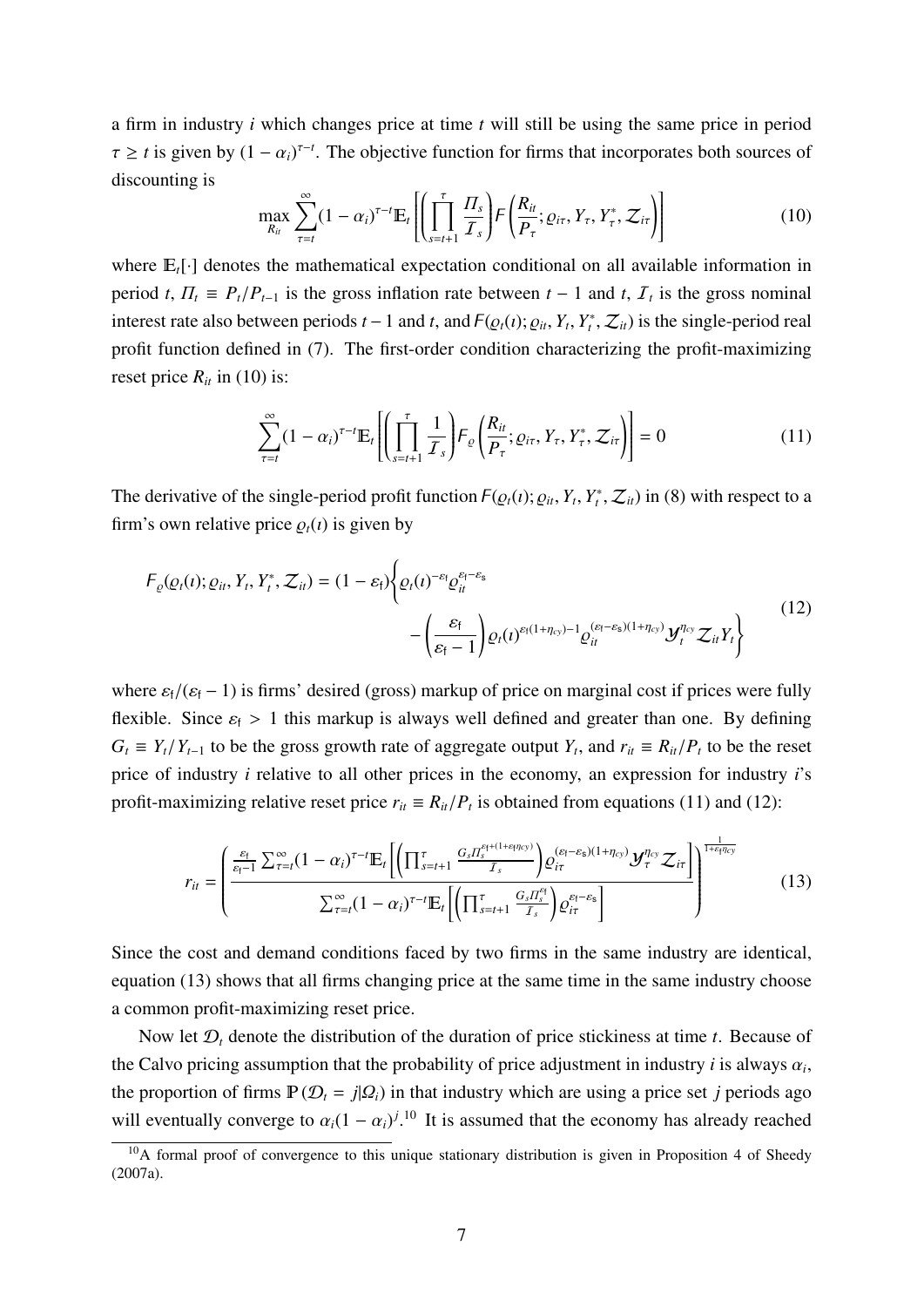this unique stationary distribution of the duration of price stickiness. Since all firms in the same industry that change price at the same time choose identical reset prices, the industry price index  $P_{it}$  from (3) can be written in terms of current and past reset prices from that industry:

$$
P_{it} = \left(\sum_{j=0}^{\infty} \alpha_i (1-\alpha_i)^j R_{i,t-j}^{1-\epsilon_i}\right)^{\frac{1}{1-\epsilon_i}}
$$
(14)

The equations for the economy-wide price level  $P<sub>t</sub>$  from (4) and the industry price levels from (14) can be recast in terms of relative prices  $\rho_{it} \equiv P_{it}/P_t$ , relative reset prices  $r_{it} \equiv R_{it}/P_t$  and gross inflation rates  $\Pi_t \equiv P_t/P_{t-1}$ :

$$
1 = \sum_{i=1}^{n} \omega_i \varrho_{it}^{1-\varepsilon_s} \qquad , \qquad \varrho_{it}^{1-\varepsilon_f} = \sum_{j=0}^{\infty} \alpha_i (1-\alpha_i)^j r_{i,t-j}^{1-\varepsilon_f} \left( \prod_{k=0}^{j-1} \Pi_{t-k}^{\varepsilon_f - 1} \right) \tag{15}
$$

For given stochastic processes for the output gap  $\{\mathcal{Y}_t\}$ , real output growth  $\{G_t\}$ , nominal interest rates  $\{I_t\}$ , and exogenous cost-push shocks  $\{Z_{it}\}$ , equations (13) and (15) determine relative prices  $\varrho_{it}$ , relative reset prices  $r_{it}$ , and the overall gross rate of inflation  $\Pi_t \equiv P_t/P_{t-1}$ , with the level of any money price being indeterminate unless a nominal anchor is specified. However, it is impossible to find an exact solution of these equations in most cases, so instead the equations are log-linearized around a steady state in order to obtain a first-order accurate approximation to the solution.<sup>11</sup> A steady state where inflation and real output growth are zero is chosen for simplicity.<sup>12</sup> Full details of the steady-state values of all variables are given in appendix A.1.

In what follows, a bar over a variable denotes its steady-state value, and a sans serif letter denotes the log deviation of the corresponding roman letter from its steady-state value. When a variable is indeterminate in the steady state (such as any money price) the sans serif letter denotes just the logarithm of the variable. Hence,  $\bar{G}$  denotes the steady-state gross growth rate of aggregate output, and  $G_t = \log G_t - \log \bar{G}$  is the log deviation of the growth rate from its steady-state value. On the other hand,  $P_t \equiv \log P_t$  is just the log of the general price level  $P_t$ . In addition to this convention,  $\pi_t \equiv \log \Pi_t - \log \bar{\Pi}$  denotes the log deviation of the economywide inflation rate,  $\rho_{it} \equiv \log \rho_{it} - \log \bar{\rho}$  the log deviation of industry *i*'s relative price,  $y_t \equiv$ log  $\mathcal{Y}_t$  − log  $\bar{\mathcal{Y}}$  the log deviation of the output gap, and  $z_{it} \equiv \log \mathcal{Z}_{it}$  − log  $\bar{\mathcal{Z}}_i$  the log deviation of the industry-*i* cost-push shock.

Appendix A.1 shows how log-linearized versions of the economy-wide and industry-level price indices in (4) and (14) can be derived from (15):

$$
P_{t} = \sum_{i=1}^{n} \omega_{i} P_{it} , \qquad P_{it} = \sum_{j=0}^{\infty} \alpha_{i} (1 - \alpha_{i})^{j} R_{i,t-j}
$$
(16)

 $11$ This is standard practice in many New Keynesian models. See Woodford (2003) for further details.

 $12$ These assumptions can be relaxed without substantially altering the results.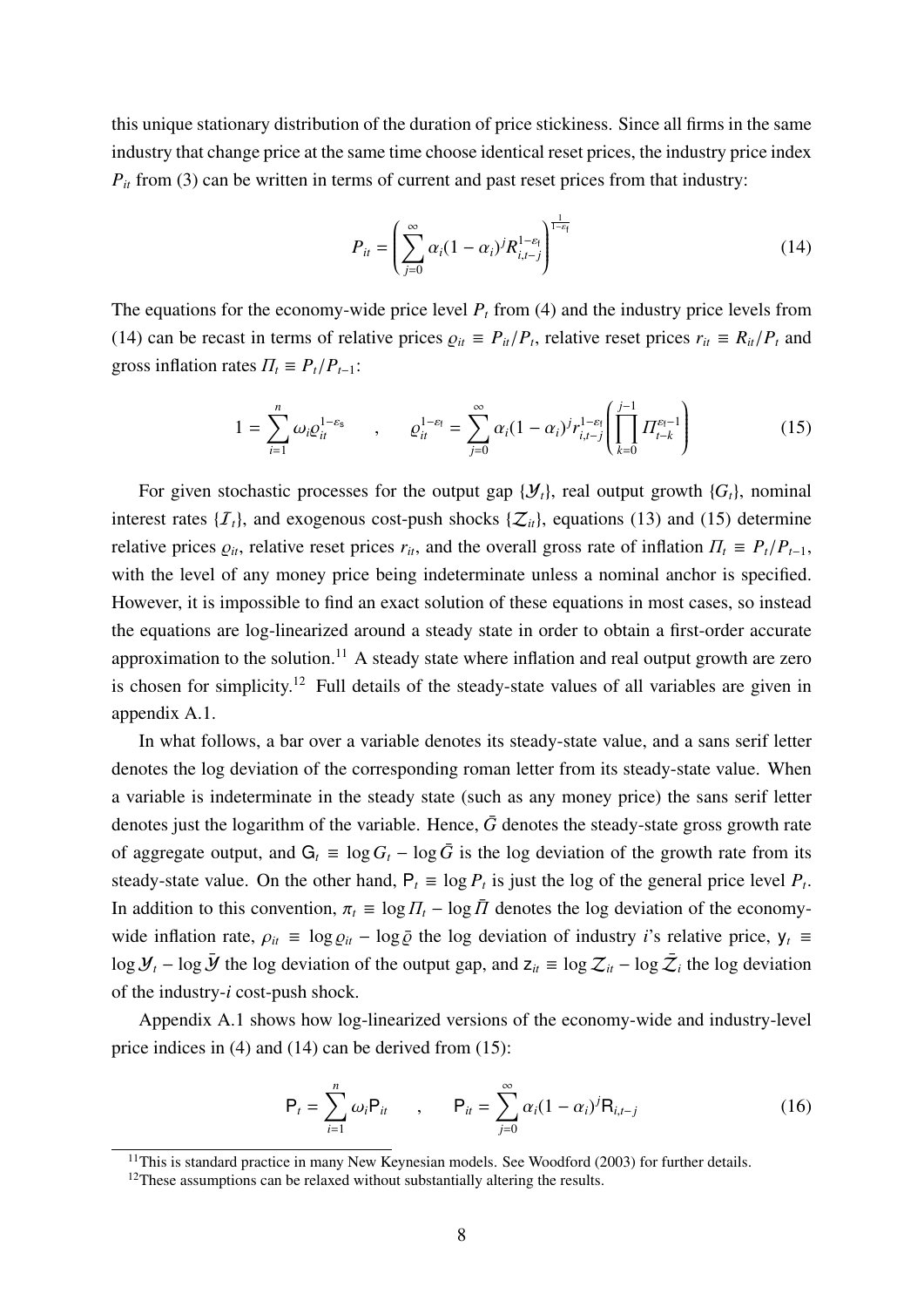The aggregate price level is a weighted average of industry-specific price levels, which are in turn weighted averages of current and past reset prices. When prices are sticky, the current price indices obviously depend on past pricing decisions, with the weights on the past decaying more rapidly in industries with more flexible prices (higher  $\alpha_i$ ).

It is also shown in appendix A.1 that the log-linearized version of the profit-maximizing reset price equation (13) is

$$
\mathbf{R}_{it} = (1 - \beta(1 - \alpha_i)) \sum_{j=0}^{\infty} \beta^j (1 - \alpha)^j \mathbb{E}_t [\mathbf{P}_{i\tau} - \eta_{\rho} \rho_{i,t+j} + \eta_y \mathbf{y}_{t+j} + \eta_z \mathbf{z}_{i,t+j}] \tag{17}
$$

where  $\eta_\rho$ ,  $\eta_y$  and  $\eta_z$  are positive constants with  $\eta_\rho > \eta_z$  defined in equation (A.6) of appendix A.1, and the parameter  $0 < \beta < 1$  is the steady-state real interest rate expressed as a discount factor. The industry-specific profit-maximizing reset prices R*it* depend on weighted averages of current and expected future price levels  $P_{i\tau}$ , relative prices  $\rho_{i\tau}$ , output gaps  $y_{\tau}$ , and exogenous cost-push shocks z*i*<sup>τ</sup>. They are increasing in the industry-specific price levels because firms compete with each other on price, increasing in the output gap and cost-push shocks because these factors would otherwise erode desired markups, and decreasing in the industry-specific relative prices because as all industries face the same cost function and demand function, in the long run they should all respond to macroeconomic developments in the same way. The negative dependence on relative prices is needed ultimately to correct any divergence that arises because of differences in the speed of price adjustment. When prices are sticky, equation (13) highlights the need for profit-maximizing firms to take account of both current and expected future conditions, with the weights attached to the future decaying more slowly in industries with stickier prices (lower  $\alpha_i$ ).

# 3. The Phillips curve and inflation persistence

#### 3.1 Aggregation

The next step is to aggregate the profit-maximizing behaviour of firms derived in section 2.2 into a Phillips curve determining economy-wide inflation. To set up a system of equations that determines the overall inflation rate, it is convenient to use vector and matrix notation to represent as a block the pricing equations for all industries. In what follows, boldface letters are used to denote the  $n \times 1$  vectors of the corresponding industry-specific variables. For example,  $P_t$  is the vector of industry-specific (log) price levels  $P_{it}$ , and  $\mathbf{R}_t$  is the vector of (log) reset prices  $R_{it}$ . The vector of relative prices  $\rho_{it}$  is given by  $\rho_t$ , and the vector of inflation rates  $\pi_{it}$  by *πt*.

If  $\omega$  is the vector of industry sizes  $\omega_i$ , the aggregate price level equation in (16) can be written as  $P_t = \omega' P_t$  in vector notation. Relative prices can be expressed as  $\rho_t = P_t - \nu P_t$ , where  $\iota$  is an  $n \times 1$  vector of 1s, or equivalently,  $\rho_t$  can be obtained by premultiplying the price-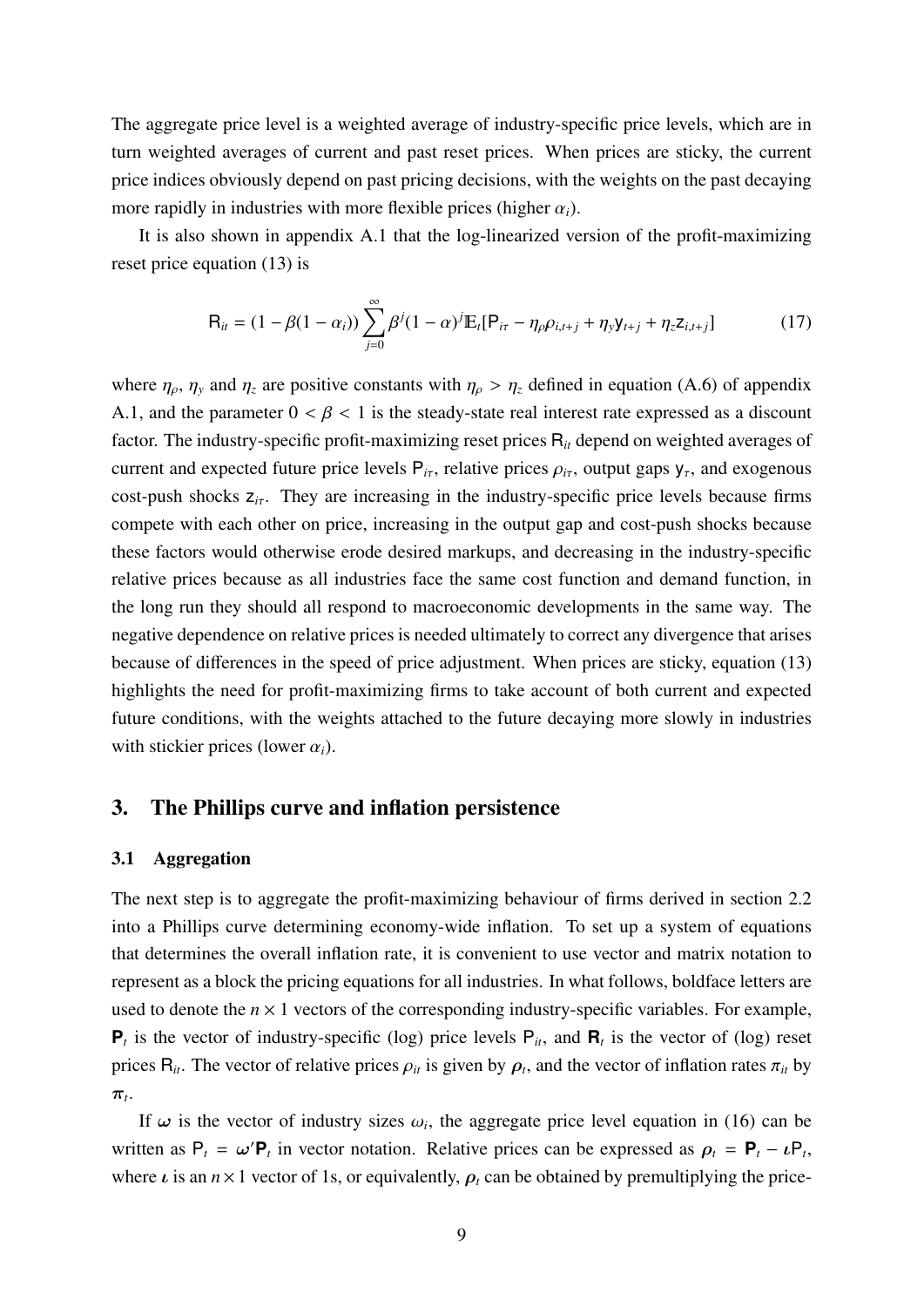level vector  $P_t$  by an  $n \times n$  matrix R. This matrix is defined by  $R \equiv I - \iota \omega'$ , with I denoting the  $n \times n$  identity matrix.

The following result shows how the set of equations for the profit-maximizing reset prices (17) and for the price indices (16) can be combined to obtain a relationship between the vectors of industry-specific price levels  $P_t$  and cost-push shocks  $Z_t$ , and the aggregate output gap  $y_t$ . This aggregate supply relationship can also be stated in terms of a series of industry Phillips curves, relating the vectors of industry-specific inflation rates  $\pi_t$  and relative prices  $\rho_t$  to the aggregate output gap and the vector of cost-push shocks.

**Proposition 1** By combining equations (16) and (17) there exists an  $n \times n$  positive definite *and diagonal matrix* K*, and an n*×*n positive definite matrix* M*, such that the aggregate supply relationship between the vector of prices*  $P_t$  *and the output gap*  $y_t$  *is given by:* 

$$
\mathbf{P}_t = \mathbf{\mathcal{M}}^{-1} \left( \mathbf{P}_{t-1} + \beta \mathbb{E}_t \mathbf{P}_{t+1} + \mathbf{K} (\eta_y \mathbf{U}_t + \eta_z \mathbf{Z}_t) \right)
$$
(18)

*An equivalent system of industry Phillips curves involving industry-specific inflation rates π<sup>t</sup> and relative prices*  $\rho_t$  *is:* 

$$
\boldsymbol{\pi}_t = \beta \mathbb{E}_t \boldsymbol{\pi}_{t+1} + \mathbf{K} (\eta_y \boldsymbol{\iota} \mathbf{y}_t + \eta_z \mathbf{z}_t - \eta_\rho \boldsymbol{\rho}_t)
$$
(19)

*The diagonal matrix*  $\mathbf{K} \equiv \text{diag}\{\kappa_i\}_{i=1}^n$  *contains the industry-specific component of the shortrun Phillips curve slopes, denoted by* κ*<sup>i</sup> for industry i. These satisfy the following chain of inequalities:*

$$
0 < \kappa_1 < \kappa_2 < \dots < \kappa_{n-1} < \kappa_n < \infty \tag{20}
$$

*Industries with more flexible prices (larger* α*i) have steeper short-run Phillips curves because prices are quicker to rise in those industries when the output gap is higher or a cost-push shock occurs.*

*Proof.* See appendix A.6.  $\blacksquare$ 

Equations (18) and (19) can be averaged over industries using the weights in the vector *ω* to obtain the overall price level  $P_t = \omega' P_t$  and economy-wide inflation rate  $\pi_t = \omega' \pi_t$ .

According to equation (18), the current price level vector  $P_t$  depends positively on its past and expected future values, and positively on the output gap  $y_t$  and cost-push shocks  $z_t$ . The lagged price vector **P***t*−<sup>1</sup> appears because some firms will continue to use past prices in the current time period. This directly affects the period *t* price index, as well as the decisions of firms changing price at time *t*. Current pricing decisions are also influenced by expectations of future prices  $E_t P_{t+1}$  because firms anticipate that their own prices may remain sticky for some time and thus overlap with prices that will be newly set in the future.

When the relationship between nominal and real variables is recast as a set of industry Phillips curves in (19), these take on a form with some similarities to that of the standard New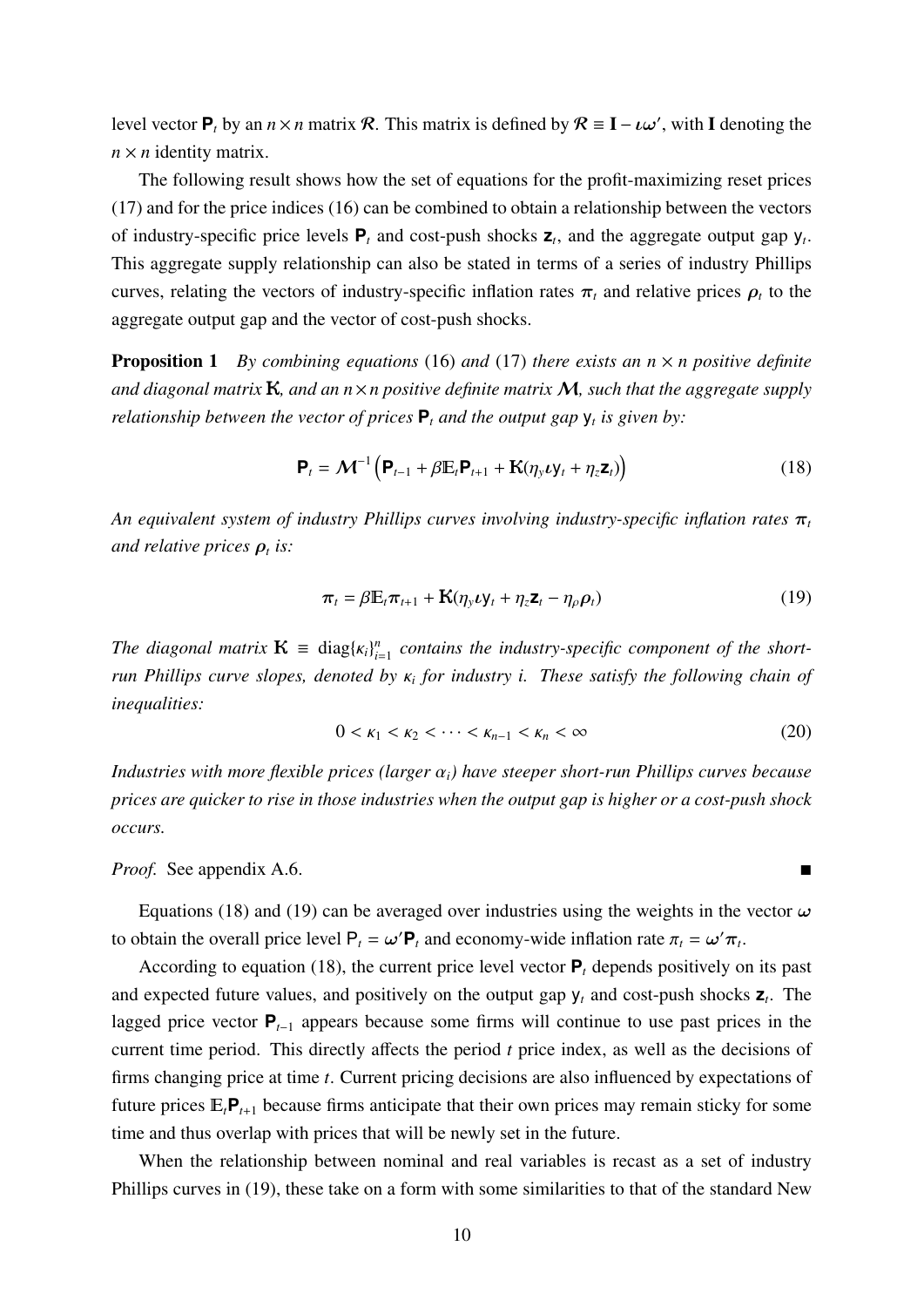Keynesian Phillips curve (NKPC), which is itself given by:

$$
\pi_t = \beta \mathbb{E}_t \pi_{t+1} + \kappa (\eta_y \mathbf{y}_t + \eta_z \mathbf{z}_t)
$$
\n(21)

This is the economy-wide Phillips curve that would be obtained were all the price-adjustment probabilities equal. In both (19) and (21), current inflation depends positively on expected future inflation because when firms anticipate that their own prices are likely to remain sticky during a period in which others' prices are rising, they want larger price increases today to keep pace. The key difference between (19) and (21) is the appearance of a vector of relative prices  $\rho_t$  with negative coefficients when there is heterogeneity in the speed of price adjustment between industries. The rationale for this term is to ensure that relative prices between industries do not diverge in the long run when there are no permanent shifts in preferences or productivity to warrant such divergence. This is needed with heterogeneity because the initial response of inflation in different industries to common shocks will vary, and without the negative dependence on relative prices, there is no guarantee that this initial divergence will eventually be reversed. This is analogous to a vector error correction model with relative prices as the cointegrating vector. Current growth rates of the variables must depend negatively on the cointegrating vector to ensure that any deviation from the cointegrating relationships is ultimately transitory.

Like the NKPC in (21), the system of equations (19) for an economy with heterogeneity has no explicit dependence on past inflation because of the assumption of Calvo price setting in each industry, and at first glance, it might appear that there are no state variables at all. But this is not true because the current vector of inflation rates  $\pi_t$  and the current vector of relative prices  $\rho_t$  cannot move independently of one another. Taking as given the past vector of relative prices  $\rho_{t-1}$ , current relative prices are necessarily given by  $\rho_t = \rho_{t-1} + \mathcal{R}\pi_t$  since  $\rho_t = \mathcal{R}\mathbf{P}_t$  and  $\pi_t = \mathbf{P}_t - \mathbf{P}_{t-1}$ . Thus past relative prices should be counted as a state variable in (19).

While past economy-wide inflation is not in itself a state variable, it should not be thought that it exerts no influence on relative prices, with these being affected only by idiosyncratic factors. When there are differences in the speed of price adjustment, shocks affecting economywide inflation will call forth different price responses across industries, which disturb the relative price vector. When this vector then becomes a state variable for next period's inflation, past economy-wide inflation can influence current inflation through this channel.

A more precise examination of this mechanism requires that the determinants of prices and inflation be decomposed into forward- and backward-looking components.

**Proposition 2** For each non-degenerate distribution of price-adjustment frequencies  $\{\alpha_i\}_{i=1}^n$ *i*=1 *there exists a unique n* × *n matrix* Λ *with n distinct, real, and positive eigenvalues (n* − 1 *inside the unit circle, one equal to unity) such that the equation for the vector of price levels*  $P_t$  *in* (18)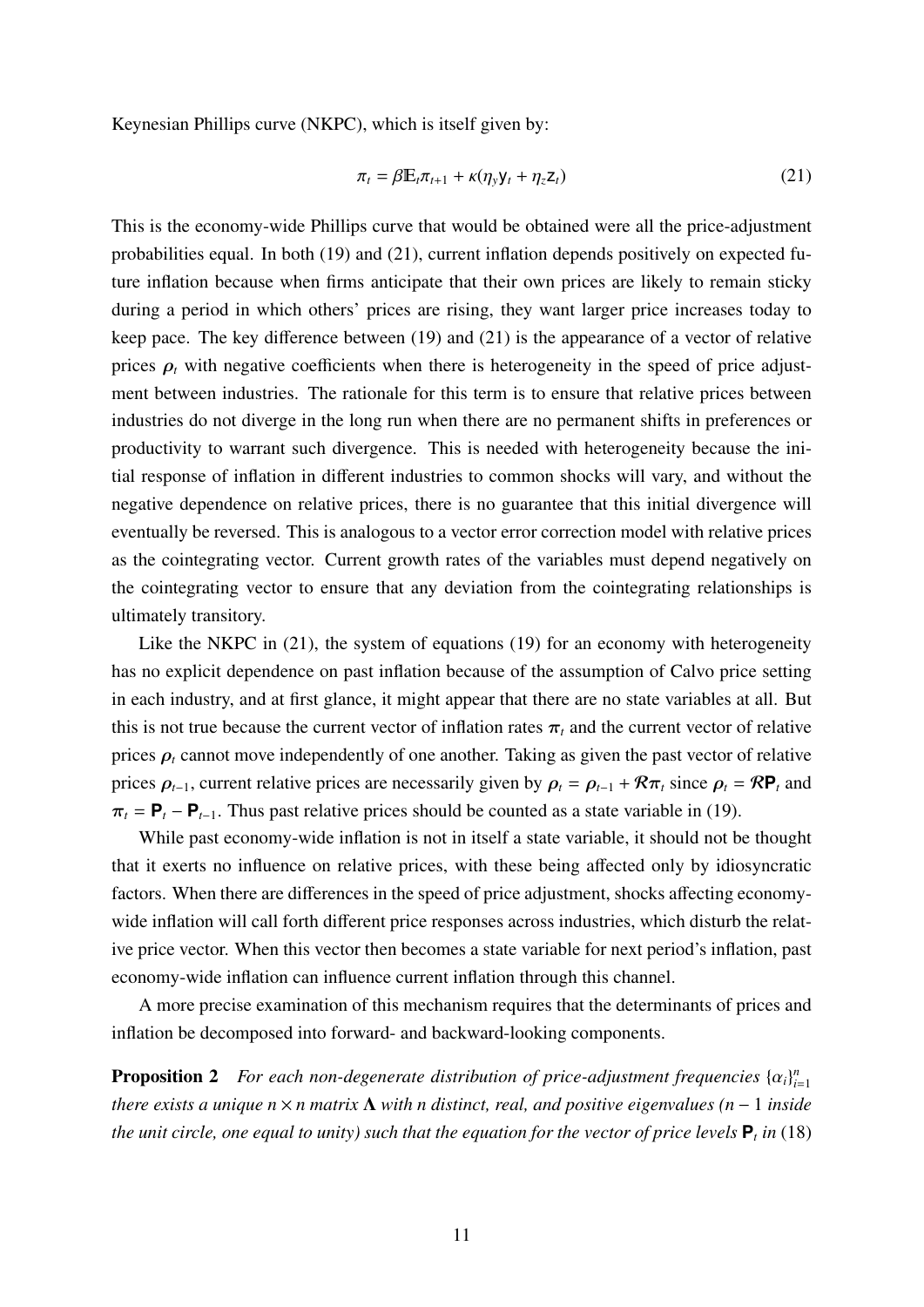*can be expressed as:*

$$
\mathbf{P}_{t} = \mathbf{\Lambda} \mathbf{P}_{t-1} + \mathbf{\Lambda} \sum_{j=0}^{\infty} (\beta \mathbf{\Lambda})^{j} \mathbf{K} \mathbb{E}_{t} [\eta_{y} \nu y_{t+j} + \eta_{z} \mathbf{Z}_{t+j}]
$$
(22)

*The equation for the vector of inflation rates*  $\pi$ <sup>*t*</sup> *in* (19) *is equivalent to:* 

$$
\boldsymbol{\pi}_{t} = -(\mathbf{I} - \boldsymbol{\Lambda})\boldsymbol{\rho}_{t-1} + \boldsymbol{\Lambda} \sum_{j=0}^{\infty} (\beta \boldsymbol{\Lambda})^{j} \mathbf{K} \mathbb{E}_{t} [\eta_{y} \boldsymbol{\iota} \mathbf{y}_{t+j} + \eta_{z} \mathbf{z}_{t+j}] \qquad (23)
$$

*The forward-looking components in* (22) *and* (23) *are the same for both prices and inflation, depending on current and expected future values of the output gap* y*<sup>t</sup> and cost-push shocks* **z***t. The backward-looking component for prices depends on the past vector of industry price levels*  $P_{t-1}$ *, whereas for inflation only the past vector of relative prices*  $\rho_{t-1}$  *is needed because all the equations of the model are homogeneous of degree zero in nominal variables. The vector of inflation rates must depend negatively on the vector of past relative prices to iron out discrepancies between the inflation responses of di*ff*erent industries to common shocks in the long run.*

*Proof.* See appendix A.7.

The forward-looking components of equations (22) and (23) resemble the "solved forwards" version of the New Keynesian Phillips curve given in (21):

$$
\pi_t = \sum_{j=0}^{\infty} \beta^j \kappa \mathbb{E}_t[\eta_y \mathsf{y}_{t+j} + \eta_z \mathsf{z}_{t+j}] \tag{24}
$$

But unlike the standard New Keynesian Phillips curve, the presence of heterogeneity across industries implies that there is now a backward-looking component of inflation in (23) as well. The nature of this component is analysed in the following section.

#### 3.2 Intrinsic inflation persistence

Intrinsic inflation is defined as the backward-looking component of equation (23) averaged across all *n* industries. As a result of this definition, intrinsic inflation refers to any inflation that occurs purely as a result of firms' past price-setting decisions. All other inflation is caused by current or expected future fluctuations in the output gap, or by cost-push shocks. Let  $\mathbf{m}_t$  ≡ −*ω* (I − Λ)*ρt*−<sup>1</sup> be the level of intrinsic inflation at time *t*. Since the weighted average of the relative price vector  $\rho_t$  is always zero by definition ( $\omega' \rho_t = 0$ ), intrinsic inflation  $\mathbf{m}_t$  can be written as:

$$
m_t = \omega' \Lambda \rho_{t-1} \tag{25}
$$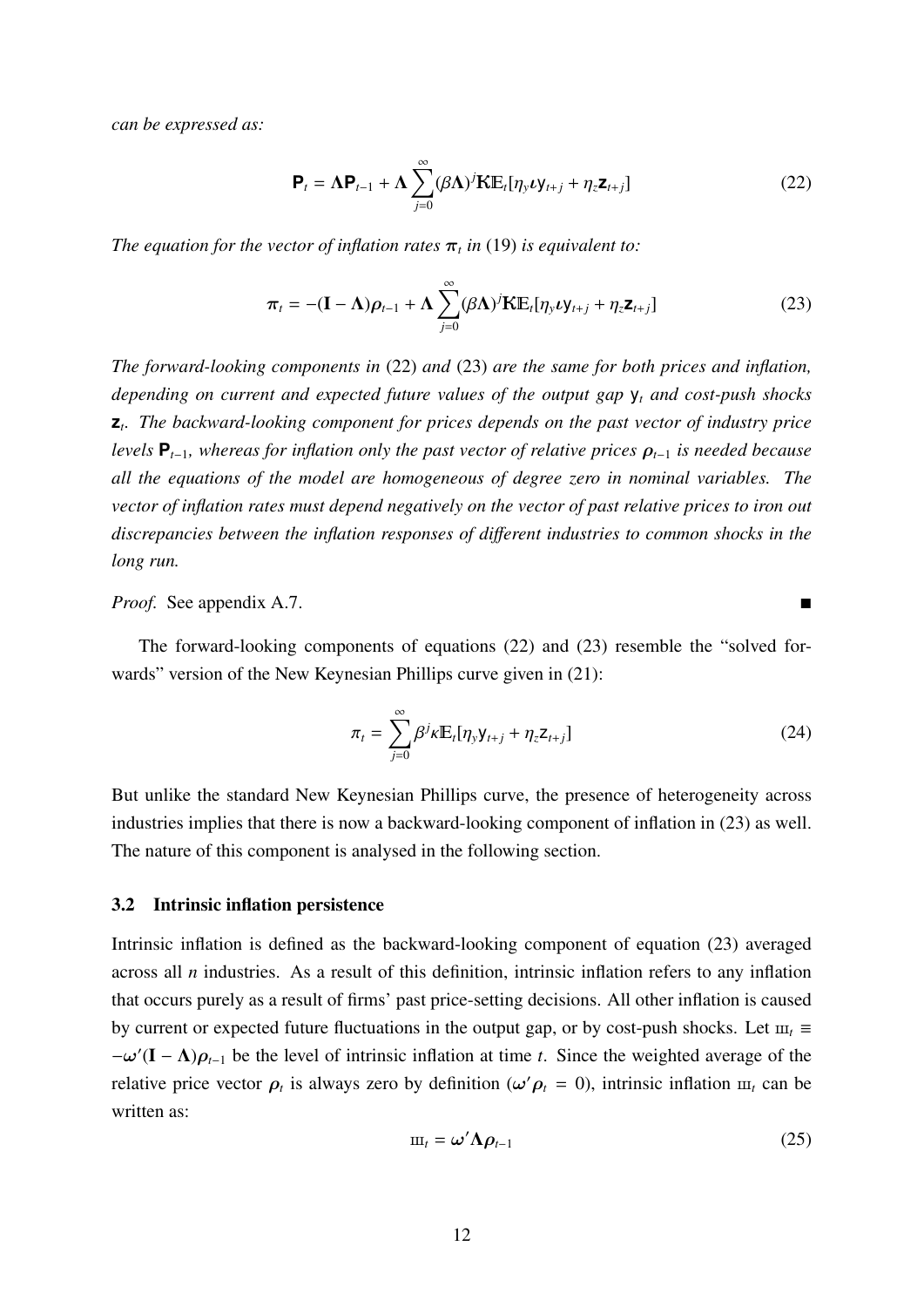With the New Keynesian Phillips curve (24) implied by homogeneous Calvo price setting it is clear that inflation has no backward-looking component and so intrinsic inflation is always zero.

At time *t*, intrinsic inflation  $\mathbf{m}_t$  is predetermined and depends on the vector of past relative prices  $\rho_{t-1}$ , which are the state variables for current inflation. While it may seem surprising that intrinsic inflation depends on past relative prices rather than past inflation rates, the relative price vector  $\rho_{t-1}$  is systematically related to the history of inflation rates { $\pi_{t-1}, \pi_{t-2}, \ldots$ } among other things. This dependence occurs with heterogeneous price stickiness because shocks that affect the economy-wide inflation rate will call forth a range of price responses across industries and thus perturb relative prices.

In order to understand the relationship between actual inflation and intrinsic inflation, the forward-looking component of equation (23) is split into two parts, one depending on the output gap  $y_t$ , the other on the exogenous cost-push shocks  $z_t$ , which are then averaged across all *n* industries using the vector of industry weights  $\omega$ . The values of these two components at time *t* are denoted by  $y_t$  and  $\alpha_t$  respectively, and expressions for them are obtained from (23),

$$
y_t \equiv \eta_y \omega' \Lambda \sum_{j=0}^{\infty} (\beta \Lambda)^j \kappa E_t y_{t+j} \qquad , \qquad y_t \equiv \eta_z \omega' \Lambda \sum_{j=0}^{\infty} (\beta \Lambda)^j K E_t z_{t+j} \qquad (26)
$$

where  $\kappa$  is the  $n \times 1$  vector of industry-specific Phillips curve slopes  $\kappa_i$ . The cost-push component  $\delta_t$  depends on current and future vectors of cost-push disturbances  $\mathbf{z}_t$  to the extent that these can be anticipated. This comprises both economy-wide and idiosyncratic shocks. Similarly, the aggregate demand component  $y_t$  in (26) is a sum involving current and expected future output gaps  $y_t$ . The expression for  $y_t$  can be written as a linear combination of current and future output gaps, all of which have positive coefficients:

**Proposition 3** The aggregate demand component  $y_t$  defined in (26) can be expressed as fol*lows*

$$
\mathbf{y}_t = \sum_{j=0}^{\infty} \mu_j \mathbf{E}_t \mathbf{y}_{t+j} \tag{27}
$$

*using a sequence of weights* {μ<sub>*j*</sub>}<sup>∞</sup><sub>*j*=0</sub>*. For any non-degenerate distribution of price-adjustment*  $f$ requencies  $\{\alpha_i\}_{i=1}^n$ , each of the weights  $\mu_j$  is strictly positive and the sequence decays at a faster *rate than*  $\beta$ *, that is,*  $0 < \mu_{j+1} < \beta \mu_j$  *for all*  $j \ge 0$ *.* 

*Proof.* See appendix A.8. ■

Therefore  $y_t$  is increasing in all current and expected future output gaps, and the weights on future output gaps decay more rapidly with heterogeneous price stickiness than in the New Keynesian Phillips curve (24) implied by homogeneous Calvo pricing. This is because firms that respond to expected future developments today are more likely to be drawn from industries with greater price flexibility, and hence will have a higher probability of changing price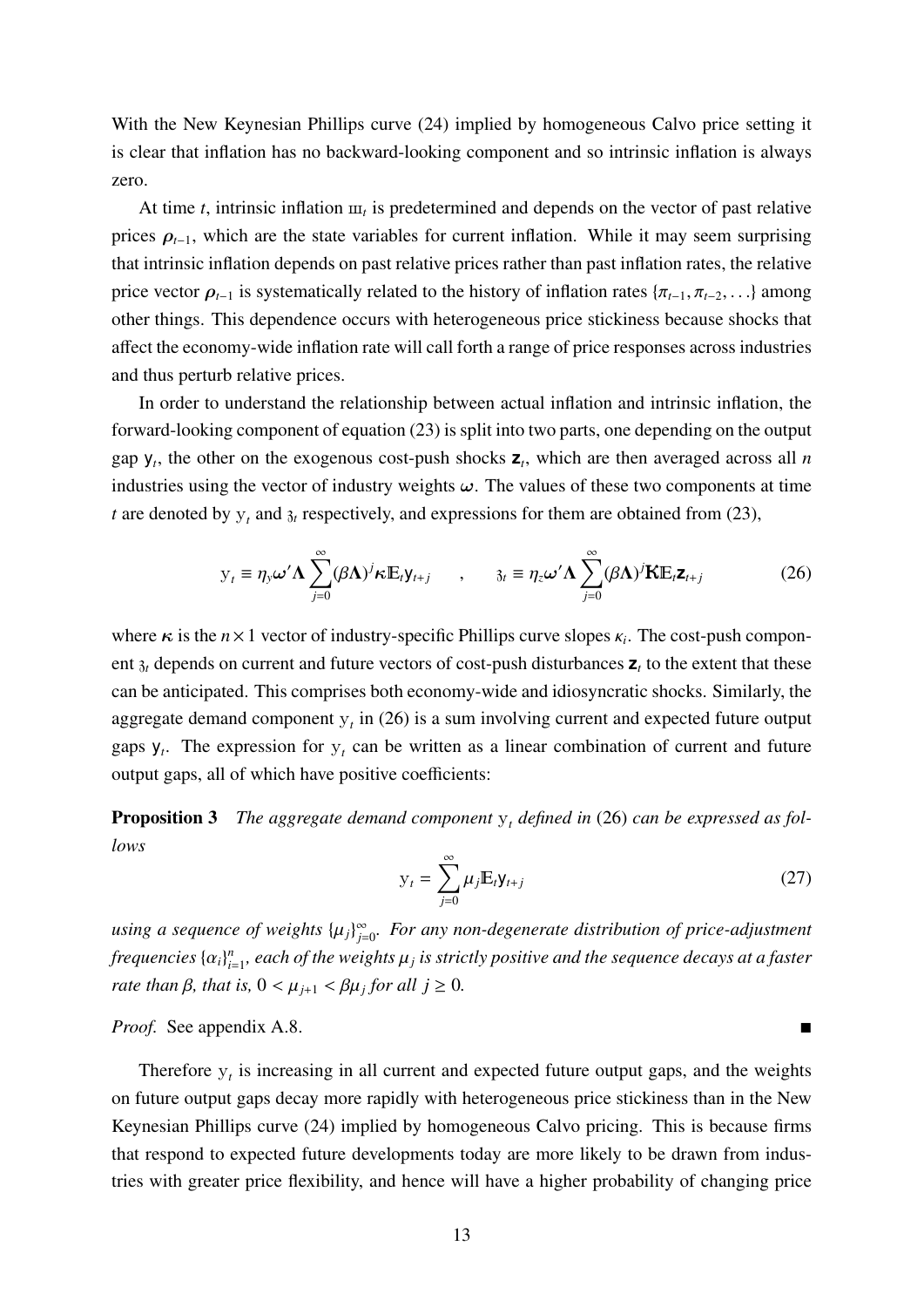again before these developments are actually realized. Thus their need to change price now is correspondingly diminished.

The decomposition given in equation (23), together with the definitions in (25) and (26), implies that the determinants of economy-wide inflation  $\pi_t$  can be stated succinctly as:

$$
\pi_t = \mathbf{m}_t + \mathbf{y}_t + \mathbf{a}_t \tag{28}
$$

Actual inflation  $\pi_t$  is the sum of intrinsic inflation  $\pi_t$  and the aggregate demand  $y_t$  and costpush z*<sup>t</sup>* components. This confirms the interpretation of intrinsic inflation as the rate of inflation that would occur purely as a result of the history of firms' pricing decisions, independently of any current or expected future fluctuations in aggregate economic activity or cost-push shocks.

A second interpretation is that the level of intrinsic inflation constitutes a constraint on what monetary policy can achieve in the short run. Intrinsic inflation  $\mathbf{m}_t$  is predetermined, and the cost-push component  $\mathfrak{z}_t$  is exogenous and cannot be affected by monetary policy. The remaining variables in (28) are the policymaker's goals: current inflation  $\pi_t$ , and current and future output gaps  $y_t$  in  $y_t$ . Therefore (28) shows that intrinsic inflation  $m_t$  determines the inflation rate that is consistent with the complete elimination of current and future output gaps when cost-push shocks are absent, taking the history of firms' pricing decisions as given. In other words, in the case where  $\chi_t = 0$ , the goal  $y_t = 0$  can be achieved if and only if  $\pi_t = \pi_t$ . Reducing actual inflation below its current intrinsic level requires  $y_t < 0$ , and since all the  $\mu_i$  coefficients in (27) are strictly positive, this can only happen if there is currently a recession, or one is expected in the future. Hence there is a real cost of bringing down the inflation rate below its current intrinsic level.<sup>13</sup>

Equation (25) gives the rate of intrinsic inflation  $\mathbf{u}_t$  at a point in time. It is then important to know how the series  $\{m_t\}$  evolves over time — and in particular, its persistence — because the time path of  $\mu$ , is the sequence of inflation rates that must be accommodated if aggregate output is to be stabilized in all future periods, assuming no further cost-push disturbances. The time path of intrinsic inflation is found by solving the system of difference equations that comprises  $\pi_t = -(\mathbf{I} - \mathbf{\Lambda})\rho_{t-1}$  and  $\rho_t = \rho_{t-1} + \mathcal{R}\pi_t$  (the first of these being equation (23) with the aggregate output and cost-push terms set to zero; the second from the definition of inflation and  $\rho_t = R P_t$ , starting from a given vector  $\rho_t$  of relative prices at time  $t_0$ . The solution of these difference equations is denoted by  $\pi_{t_0+j} = \mathbf{III}(j; \rho_{t_0})$ , and since  $\rho_{t_0+j-1} = \rho_{t_0} + \mathcal{R} \sum_{k=1}^{j-1} \pi_{t_0+k}$ , it can be constructed recursively as follows for  $j \geq 1$ :

$$
\mathbf{III}(j; \rho_0) = -(\mathbf{I} - \mathbf{\Lambda}) \left( \rho_0 + \mathcal{R} \left( \sum_{k=1}^{j-1} \mathbf{III}(k; \rho_0) \right) \right)
$$
(29)

<sup>&</sup>lt;sup>13</sup>Note that the cost referred to here is related to the sacrifice ratio: the cumulated loss of economic activity needed to achieve a reduction in inflation. For a full analysis using a utility-based loss function which also takes into account price distortions, see Aoki (2001) and Sheedy (2007b).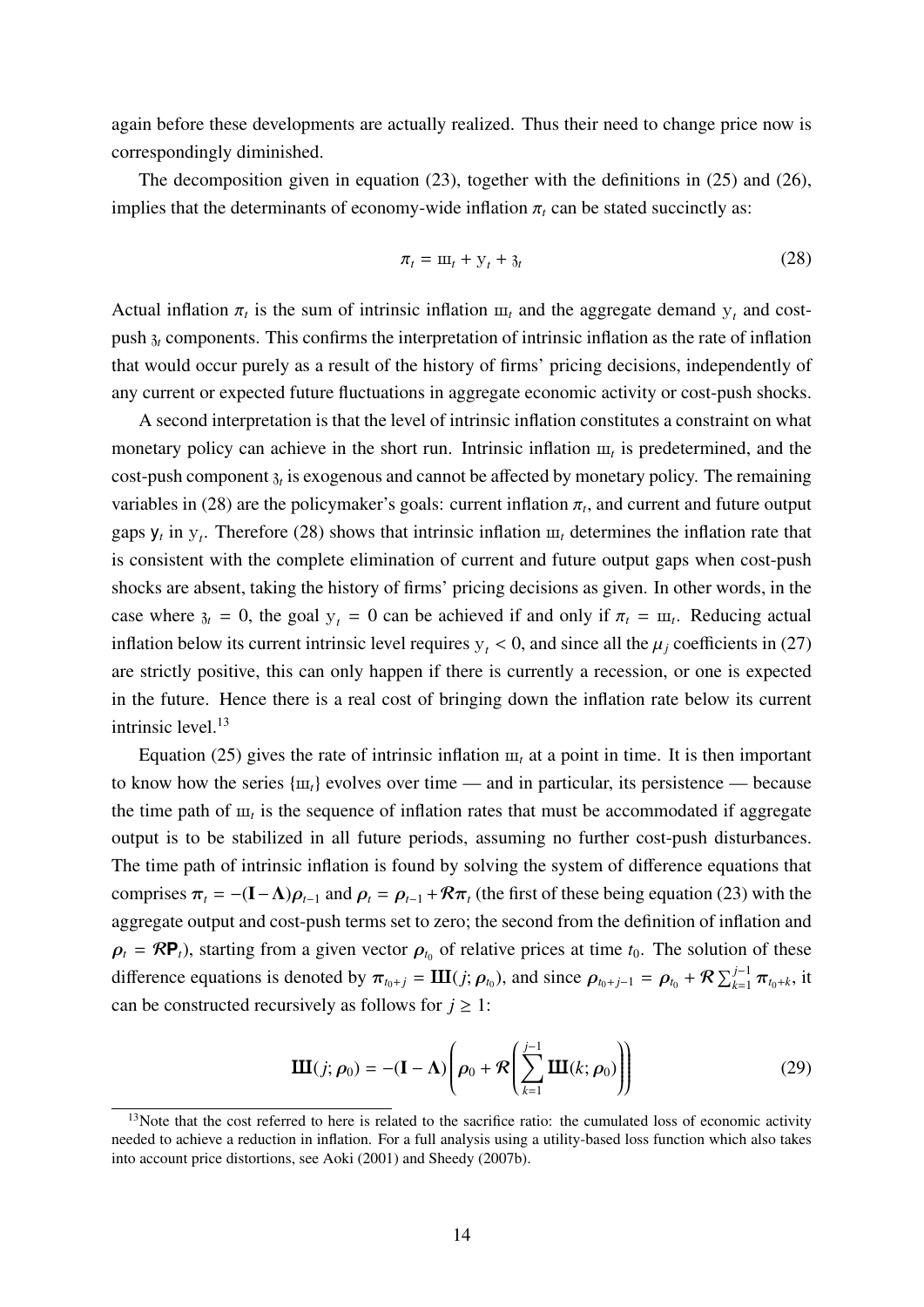The time path of intrinsic inflation  $\{III(j; \rho_0)\}_{j=1}^{\infty}$  is defined by taking the weighted average of the solution in (29) across the *n* industries, so  $III(j; \rho_0) \equiv \omega'III(j; \rho_0)$ . Hence, starting from a time period  $t_0$  and taking  $\rho_{t_0}$  as given, intrinsic inflation in period  $t_0 + j$  is given by  $m_{t_0+j} =$  $III(j; \rho_{t_0})$  under the assumption that all intrinsic inflation has been accommodated in the interim periods and no further cost-push shocks have occurred. This means that  $\{III(j; \rho_{t_0})\}_{j=1}^{\infty}$  has the interpretation of being the only sequence of economy-wide inflation rates from time  $t_0 + 1$ onwards that is consistent with the complete elimination of output gaps over the same horizon, assuming no further cost-push shocks occur after period  $t_0$ .

The time path of intrinsic inflation is of course sensitive to the initial relative price vector  $\rho$ <sub>*t*0−1</sub>, which can be affected by any number of economy-wide or industry-specific disturbances. But it is possible to give a precise analytical characterization of the persistence of intrinsic inflation with heterogeneous price stickiness when the economy starts from its steady state but is then perturbed by some temporary aggregate disturbance such as a cost-push shock that affects all industries, or a change in the output gap brought about by monetary policy. Suppose the economy starts from its steady state at time  $t_0$  – 1 with relative price vector  $\rho_{t_0-1}$  equal to zero, and then an unanticipated aggregate disturbance occurs in period  $t<sub>0</sub>$ . If the disturbance is expected to last for only one period then it follows from from equation (23) that the vector of inflation rates  $\pi_{t_0}$  is proportional to  $\Lambda \kappa$ . Since the economy was in its steady state at  $t_0 - 1$  with  $\rho_{t_0-1} = 0$ , the relative price vector  $\rho_{t_0}$  is proportional to  $R\Lambda\kappa$ . To focus attention on the effect of heterogeneity on intrinsic inflation persistence, the size of the shock is normalized so that its initial impact is to raise economy-wide inflation by  $1\%$ .<sup>14</sup> If the shock's impact effect on the vector of industry-specific inflation rates is  $\Lambda \kappa$  then this is achieved by scaling down its size by a factor *ω* Λ*κ*. Thus the persistence of intrinsic inflation can be assessed by examining the time path of intrinsic inflation starting from relative-price vector  $\rho_{t_0} = (\omega' \Lambda \kappa)^{-1} R \Lambda \kappa$ . The impulse response function  $\pi(j)$  of intrinsic inflation *j* periods after a shock is defined using (29):

$$
\Pi(j) \equiv \text{III}\left(j; (\omega' \Lambda \kappa)^{-1} \mathcal{R} \Lambda \kappa\right)
$$
\n(30)

The construction of this impulse response function for intrinsic inflation makes it identical to the impulse response function of inflation to a white-noise aggregate cost-push shock in an economy where monetary policy completely stabilizes the output gap. The normalization guarantees  $\pi(0) = 1$  in all cases, so the value of  $\pi(j)$  for  $j \ge 1$  can be used to assess the extent of persistence in intrinsic inflation.

The following result shows that the model with heterogeneous price stickiness always generates *negative* intrinsic inflation persistence after a cost-push shock. More precisely, the impulse response function of intrinsic inflation is always negative except in the very first period when the shock occurs.

<sup>&</sup>lt;sup>14</sup>Obviously this means that nothing can be said here about how heterogeneous price stickiness affects the response of the economy to shocks immediately on impact. This question is beyond the scope of the current work.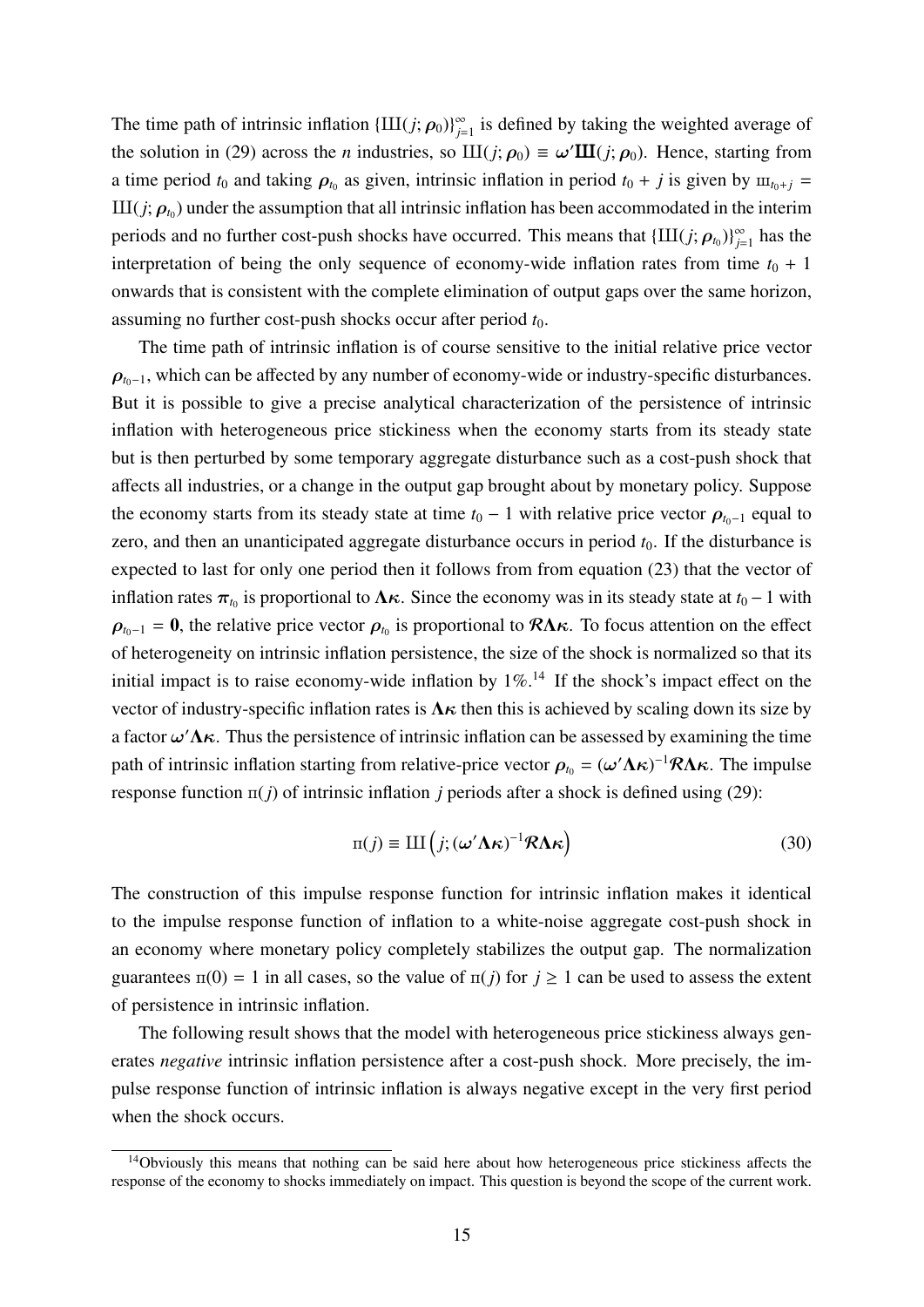**Theorem 1** For any non-degenerate distribution of price-adjustment probabilities  $\{\alpha_i\}_{i=1}^n$ , the *impulse response function*  $\pi(j)$  *of intrinsic inflation defined in* (30) *has the following properties,* 

$$
\pi(j) < 0 \qquad , \qquad |\pi(j)| < |\pi(j-1)| \qquad , \qquad \lim_{j \to \infty} \pi(j) = 0 \tag{31}
$$

*for all*  $j \geq 1$ *. While the intrinsic impulse response function is initially positive (it is normalized*  $to 1\%$ , so  $\pi(0) = 1$ ), it becomes and stays negative in all future periods. It is everywhere *decreasing in magnitude and eventually tends to zero.*

*Proof.* See appendix A.10.

Theorem 1 has some surprising implications. First, in the case of heterogeneous price stickiness, there is an intrinsic tendency for inflation to switch from above-average to below-average (or vice versa) once a shock has dissipated. Thus the only way to avoid inflation having negative autocorrelation with heterogeneity is to introduce some positive extrinsic persistence in either the cost-push shock or the output gap to offset the negative intrinsic inflation persistence. The basic reason for this is that with heterogeneity, the firms that respond to macroeconomic shocks are disproportionately drawn from industries with more flexible prices, so when these shocks dissipate firms are more likely to reverse price changes than when all industries have equally sticky prices.

A second unusual implication concerns the cost of disinflation, or rather the absence of such a cost. One interpretation of the impulse response function of intrinsic inflation is that it represents the time-path of inflation after a temporary cost-push shock that is consistent with the complete stabilization of the output gap in all current and future periods. While higherthan-average inflation must be tolerated in the period when a shock occurs, once the shock has gone, inflation can fall without cost. Indeed, it can actually fall below average immediately afterwards without any loss of output, and moreover if it merely returned to average, a boom would occur. This is because heterogeneity in price stickiness creates a natural tendency to disinflation as those firms whose price increases have created inflation in the past are the most likely to cut prices once the factors that induced them to raise price are no longer present. Therefore, heterogeneity in price stickiness actually makes the task of disinflation even easier than in an economy with a New Keynesian Phillips curve, which is itself widely believed to understate the actual cost of lowering inflation.

In the special case where industries are not subject to idiosyncratic shocks, there is a more direct way of seeing the presence of negative intrinsic inflation persistence:

**Proposition 4** *Suppose that cost-push shocks are identical in all industries, that is,*  $z_t = \iota z_t$ .  $T$ hen there exists a sequence of coefficients  $\{\gamma_j\}_{j=1}^\infty$  such that current intrinsic inflation  $\mathrm{m}_t$  defined *in* (25) *is expressible exactly in terms of the history of inflation rates* { $\pi_{t-1}$ ,  $\pi_{t-2}$ , ... } *for the*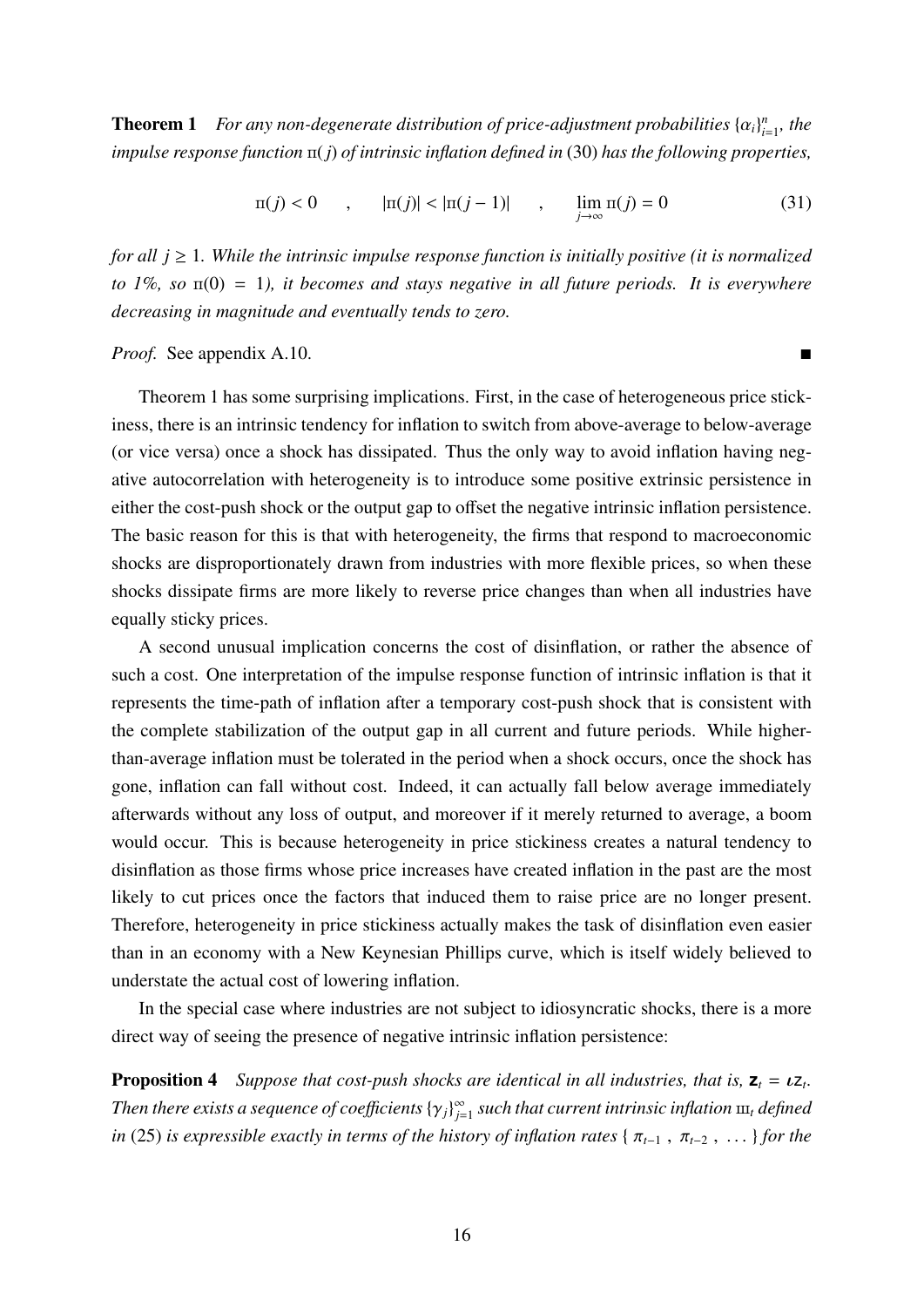*whole economy:*

$$
\mathbf{m}_t = \sum_{j=1}^{\infty} \gamma_j \pi_{t-j} \tag{32}
$$

*Now suppose the dynamics of the driving variables*  $\eta_y y_t + \eta_z z_t$  *from* (23) *can be modelled using any stationary AR(1) process (with either positive, negative or no autocorrelation). For* any non-degenerate distribution of price-adjustment probabilities  $\{\alpha_i\}_{i=1}^n$ , it follows that all the *coefficients of lagged inflation in* (32) *must be negative, that is,*  $\gamma_j < 0$  *for all*  $j \ge 1$ *.* 

*Proof.* See appendix A.9.

This result shows that the effect of heterogeneity in price stickiness on inflation dynamics is similar to that created by having lags of inflation in the Phillips curve with negative coefficients. This reinforces the finding that heterogeneity implies negative intrinsic inflation persistence.

#### 3.3 Inflation dynamics

The previous section has studied the effect of heterogeneity on intrinsic inflation persistence. But actual inflation persistence also results from persistence that is already present in driving variables such as unit labour costs or the output gap. This section generalizes the earlier results by showing that for a given amount of extrinsic persistence, heterogeneity in the frequency of price adjustment reduces the overall amount of inflation persistence. Thus while inflation may have either positive or negative autocorrelation depending on whether negative intrinsic persistence outweighs positive extrinsic persistence, it is always possible to conclude that heterogeneity unambiguously reduces the overall inflation persistence resulting from macroeconomic shocks, ceteris paribus.

In what follows, the output gap  $y_t$  and the cost-push shocks  $z_t$  are consolidated into the  $n \times 1$ vector  $\mathbf{x}_t = \eta_y \mathbf{v} + \eta_z \mathbf{z}_t$ , which is the vector of real marginal costs for each industry. Furthermore, only shocks to the aggregate economy are considered, so that  $\mathbf{x}_t = \iota \mathbf{x}_t$ . Consequently, the expression for the inflation rates  $\pi_t$  in equation (23) becomes:

$$
\boldsymbol{\pi}_{t} = -(\mathbf{I} - \boldsymbol{\Lambda})\boldsymbol{\rho}_{t-1} + \boldsymbol{\Lambda} \sum_{j=0}^{\infty} (\beta \boldsymbol{\Lambda})^{j} \boldsymbol{\kappa} \mathbb{E}_{t} \mathbf{x}_{t+j}
$$
(33)

In this framework, extrinsic persistence is defined as any autocorrelation in the driving variable {x*t*}, and overall inflation persistence is autocorrelation in the stochastic process for economywide inflation  $\{\pi_t\}$ . It is generally supposed that the driving variable will exhibit positive autocorrelation.

A first step in understanding the effects of heterogeneity on overall inflation dynamics is obtained by making a comparison with the standard New Keynesian Phillips curve. Taking the time-series properties of {x*t*} as given, the rate of inflation implied by a New Keynesian Phillips curve with discount factor  $0 < \beta < 1$  and short-run slope  $\kappa > 0$  is denoted by  $\Pi_t(\beta, \kappa)$ , and is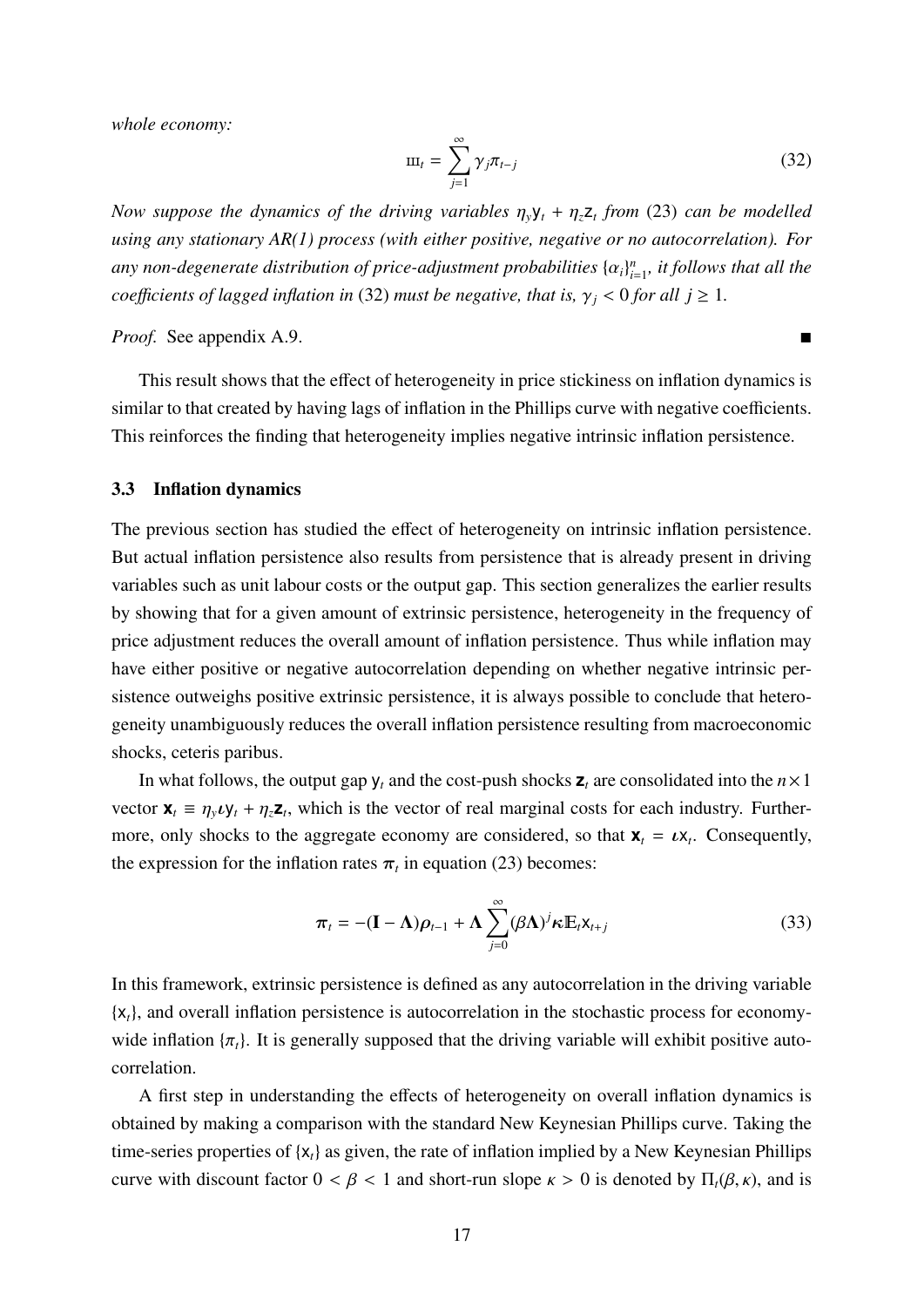obtained by solving:

$$
\Pi_t(\beta,\kappa) = \beta \mathbb{E}_t \Pi_{t+1}(\beta,\kappa) + \kappa \mathsf{x}_t \tag{34}
$$

It turns out that actual inflation  $\pi_t$  in an economy with heterogeneity can be expressed in terms of a combination of current and past inflation rates implied by *n* hypothetical New Keynesian Phillips curves for economies without heterogeneity. This is proved in the following theorem.

**Theorem 2** *There exist a set of n hypothetical discount factors*  $0 < \tilde{\beta}_i < 1$  *and short-run slopes*  $\tilde{\kappa}_i > 0$  *such that actual inflation*  $\{\pi_t\}$  *is obtained from the current and past inflation rates calculated using the corresponding hypothetical New Keynesian Phillips curves defined in equation* (34)*:*

$$
\pi_t = \Pi_t(\beta, \tilde{\kappa}_1) + \sum_{i=2}^n \left( c_{i0} \Pi_t(\tilde{\beta}_i, \tilde{\kappa}_i) - \sum_{j=1}^\infty c_{ij} \Pi_{t-j}(\tilde{\beta}_i, \tilde{\kappa}_i) \right)
$$
(35)

For each non-degenerate distribution of price-adjustment frequencies  $\{\alpha_i\}_{i=1}^n$ , all the coefficients  $c_{ij}$  *are strictly positive. Hence all past inflation rates enter the equation* (35) with negative *coe*ffi*cients.*

*Proof.* See appendix A.11.

Each of the  $\Pi_t(\tilde{\beta}_i, \tilde{\kappa}_i)$  is the inflation outcome in an economy with a New Keynesian Phillips curve, which imparts no intrinsic persistence to inflation. Thus the variables  $\{\Pi_t(\tilde{\beta}_i, \tilde{\kappa}_i)\}\$ display the same amount of overall persistence as the extrinsic persistence found in the driving variable {x*t*}. However, actual inflation in the economy with heterogeneity is a linear combination of current and past values of these series, with all the coefficients on past values being negative. This reduces overall (positive) inflation persistence relative to what would occur were no heterogeneity present. It could even lead to negative persistence overall were the positive persistence in the driving variable {x*t*} sufficiently weak.

A more precise illustration of this result can be given in the case where the stochastic process for the driving variable  $\{x_t\}$  is modelled as a stationary AR(1) process with positive autocorrelation:

$$
\mathbf{x}_t = \mathbf{a} \mathbf{x}_{t-1} + \mathbf{v}_t \qquad , \qquad \mathbf{v}_t \sim \mathcal{II} \mathcal{D}(\mathbf{0}, \sigma_v^2) \tag{36}
$$

The autoregressive coefficient satisfies  $0 \le \alpha < 1$ . Without heterogeneity, the evolution of inflation would be determined by a New Keynesian Phillips curve of the form (21). It is straightforward to show that the NKPC implies that the impulse response function of inflation to a cost-push shock is simply proportional to the impulse response function of  $x_t$  itself. Let  $\mathcal{J}(j)$ denote the impulse response function for inflation in the economy without heterogeneity after a cost-push shock that initially increases inflation by 1%, where *j* is the number of periods that have elapsed since the shock occurred. For such an  $AR(1)$  process as (36), this impulse response function is then given by  $\mathscr{J}(j) = \alpha^{j}$ .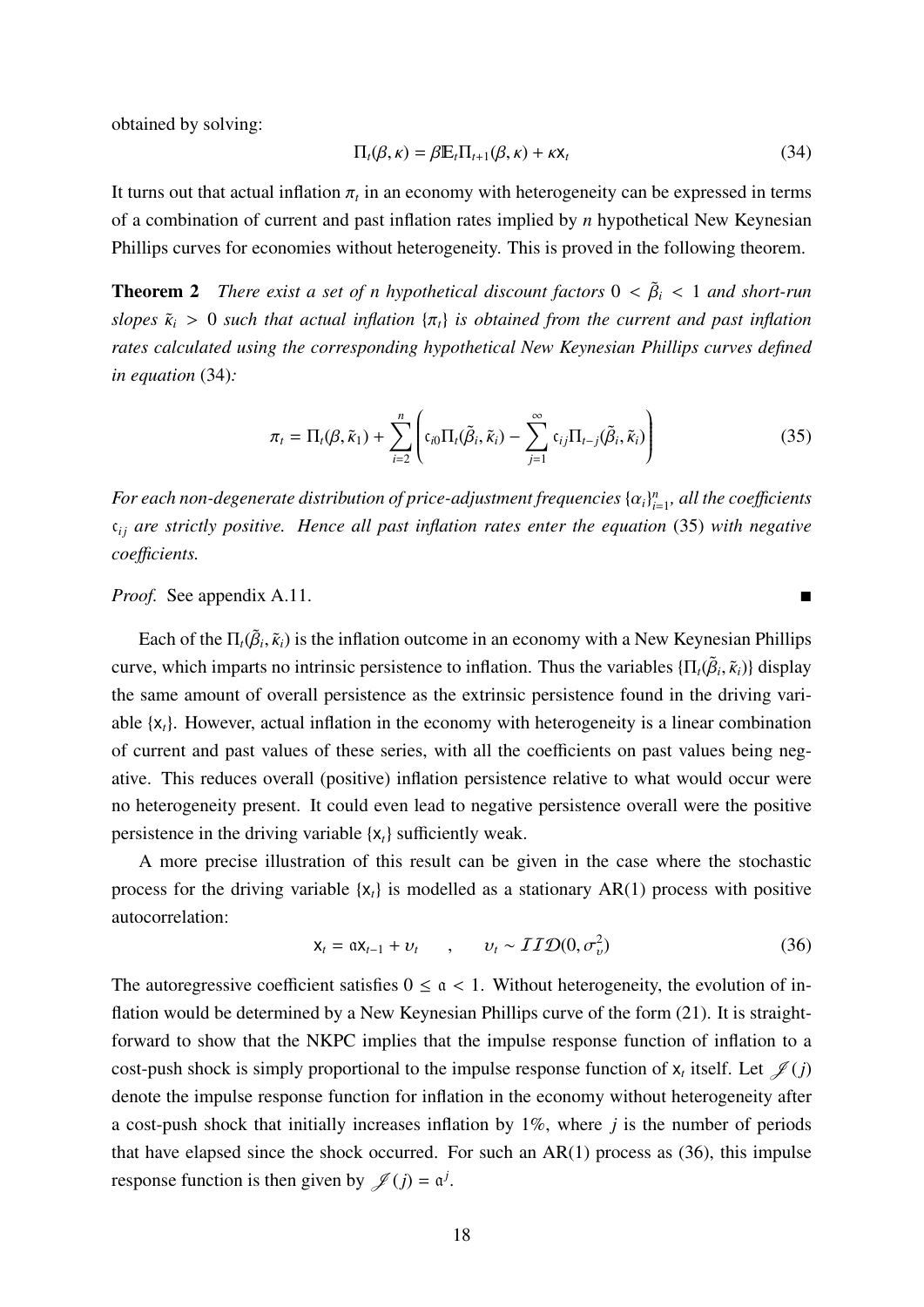When heterogeneity is present, the stochastic process for inflation in terms of the shock υ*t*, and thus inflation's impulse response function, can be obtained by substituting (36) into (33) to obtain a representation for  $\{\pi_t\}$  of the form,

$$
\pi_t = \pi \sum_{j=0}^{\infty} \mathcal{I}(j) v_{t-j}
$$
\n(37)

where  $\pi$  is a positive constant introduced because the impulse response function under heterogeneity  $\mathcal{I}(j)$  is normalized so that  $\mathcal{I}(0) = 1$ .

A comparison of inflation persistence with and without heterogeneity in price stickiness can be made by studying the shape and relative rates of decay of the impulse response functions  $\mathcal{I}(j)$  and  $\mathcal{J}(j)$  for the same cost-push shock.

**Theorem 3** For any non-degenerate distribution of price-adjustment frequencies  $\{\alpha_i\}_{i=1}^n$ , when *the driving variable*  $\{x_t\}$  *is given by* (36) *for any*  $0 \le a \le 1$ *, the impulse response function*  $\mathcal{I}(j)$  for inflation with heterogeneity necessarily decays more rapidly than the impulse response  $\mathscr{J}(j)$  without heterogeneity,

$$
\mathcal{I}(j) < \mathcal{J}(j) \tag{38}
$$

*for all*  $j \geq 1$ *. Furthermore, there are in general two patterns for the impulse response function* I (*j*) *of inflation in the case of heterogeneity:*

- *(i)* "Inverted hump-shaped"  $-\mathcal{I}(i)$  starts positive; it then declines and becomes negative; *it then declines further and has a turning point; finally it increases, but remains negative, while it tends to zero.*
- *(ii)* "Fast monotonic decay"  $-\mathcal{I}(j)$  starts and remains positive, declines monotonically to *zero, but at a faster rate than*  $\mathcal{J}(j)$ *.*

*There is a threshold for the extent of extrinsic persistence* a *below which the economy is in case (i), above which it is in case (ii), and at which intrinsic and extrinsic persistence exactly cancel out with the impulse response function under heterogeneity equal to zero for all*  $i > 1$ *.* 

*Proof.* See appendix A.12

In all cases, the impulse response function of inflation exhibits less persistence with heterogeneity than without it. This is manifested in the more rapid decay of the former relative to the latter. The faster decay occurs because the negative intrinsic persistence implied by heterogeneity cancels out some of the positive extrinsic persistence, leading to lower overall persistence. When the (positive) extrinsic persistence is sufficiently weak, the negative intrinsic persistence dominates and the impulse response function switches from positive to negative at some point, taking on an inverted hump shape. But when extrinsic persistence is dominant, the impulse response function remains monotonic, but still decays more rapidly relative to the case of homogeneity.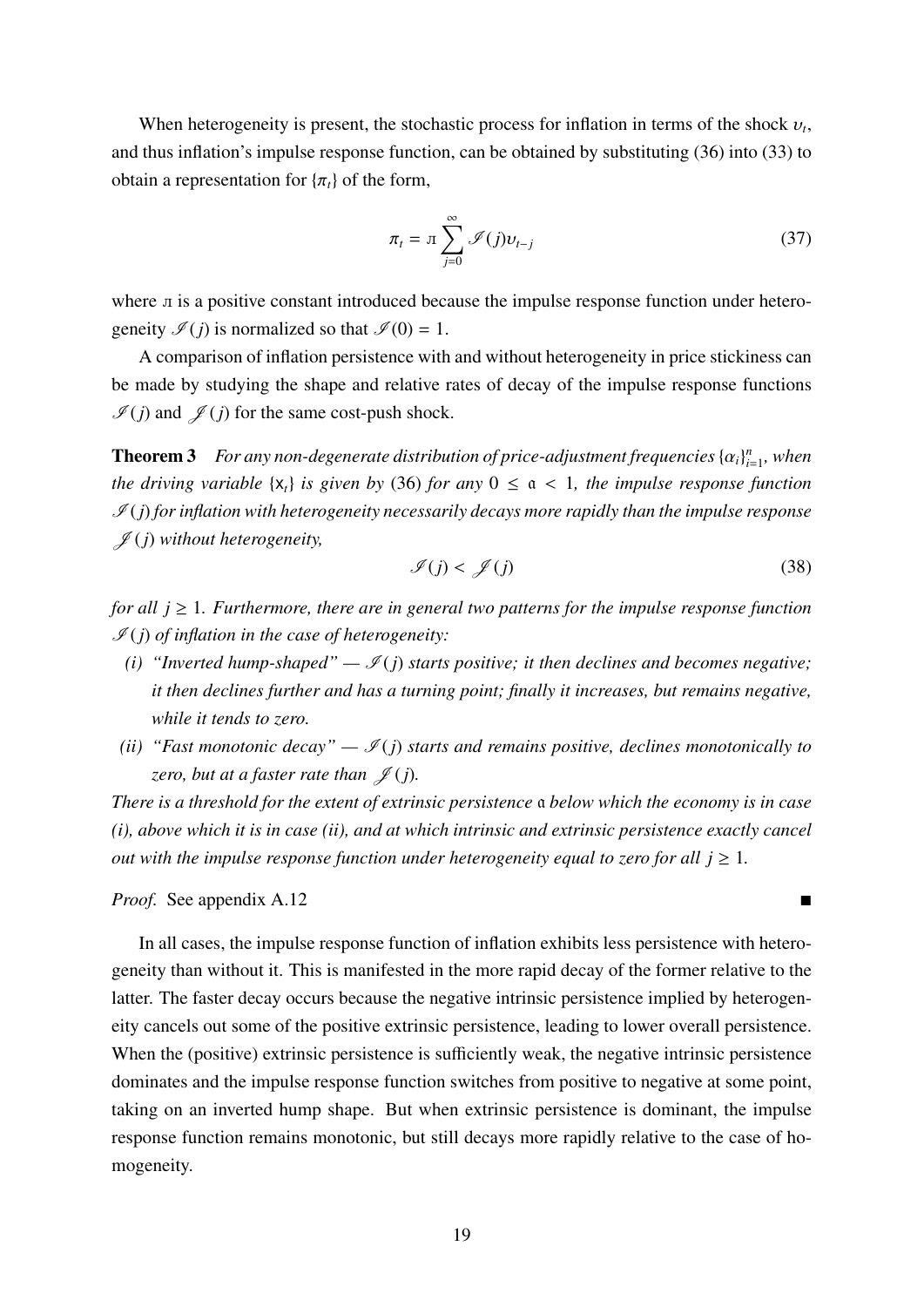## 4. Quantitative significance of the results

While the results of section 3 clearly establish the qualitative effects on inflation of introducing heterogeneity in price stickiness, the quantitative importance of the results remains to be assessed. This is done by calibrating a model with a range of industries that mimics the dispersion of price-adjustment frequencies found for the U.S. by Bils and Klenow (2004). The calibrated model is then used to obtain both the impulse response function of intrinsic inflation and the overall impulse response function of inflation in the presence of some extrinsic persistence.

The Bils and Klenow dataset is derived from the U.S. Bureau of Labor Statistics (BLS) survey of individual prices, which underlies the construction of the Consumer Price Index (CPI). They present average monthly frequencies of price adjustment for 350 product categories (entry-level items, or ELIs), for the years between 1995 and 1997. Each of these categories is treated as a separate "industry" for the purposes of this paper. Hence *n* is set to 350, and the distribution  $\{\alpha_i\}_{i=1}^n$  of price-adjustment probabilities is taken directly from Bils and Klenow's results.<sup>15</sup> The distribution of industry sizes  $\{\omega_i\}_{i=1}^n$  is derived from the share of each ELI in the Consumer Expenditure Survey (CEX). The ELIs in the Bils and Klenow dataset comprise 68.9% of the total consumer expenditure according to the CEX. Here it is assumed that their results are representative of the whole U.S. economy, so industry sizes  $\omega_i$  are set as proportional to the CEX weights.16 When this distribution is used, the weighted average of the monthly relative frequency of price adjustment across industries is 0.261, and the standard deviation is 0.189. This means that in every month approximately one quarter of firms change price, though there is considerable variation across product types. A histogram of the distribution of price-adjustment probabilities is plotted in Figure 1.

The other parameters of the model are determined as follows. The discount factor  $\beta$  is set to 0.998 so that it is consistent with a 2% annual real interest rate when one time period is equal to a month.<sup>17</sup> The intra-industry elasticity of substitution  $\varepsilon_f$  is set to 6, yielding an average markup of price on marginal cost of 20%.<sup>18</sup> The inter-industry elasticity of substitution  $\varepsilon_s$  is generally thought to be lower than  $\varepsilon_t$ , reflecting the belief that a larger price change is required to induce consumers to substitute between unrelated products than those that have similar characteristics. In the optimal monetary policy analysis of Aoki (2001),  $\varepsilon_s$  is effectively set to 1 because a Cobb-Douglas functional form is used for the aggregator of goods produced by different industries. Here a value of 0.75 is used, the mid-point of the range estimated by Fisher, Fleissig and Serletis (2001) using very broad product categories. The elasticity η*cy* of a firm's real marginal cost  $C_Y(Y_t(t); Y_t^*, Z_t)$  with respect to a change in its own output  $Y_t(t)$ 

<sup>15</sup>Column "Freq" of Table A1 in Bils and Klenow (2004).

<sup>&</sup>lt;sup>16</sup>Column "Weight" of Table A1 in Bils and Klenow (2004), rescaled so that the weights sum to 100%.

<sup>&</sup>lt;sup>17</sup>The steady-state annual real interest rate is equal to  $(1/\beta)^{12} - 1$ .

<sup>&</sup>lt;sup>18</sup>Recall that equation (12) implies that the average (gross) markup is given by  $\varepsilon_f/(\varepsilon_f - 1)$ , which is equal to 1.2 when  $\varepsilon_f = 6$ .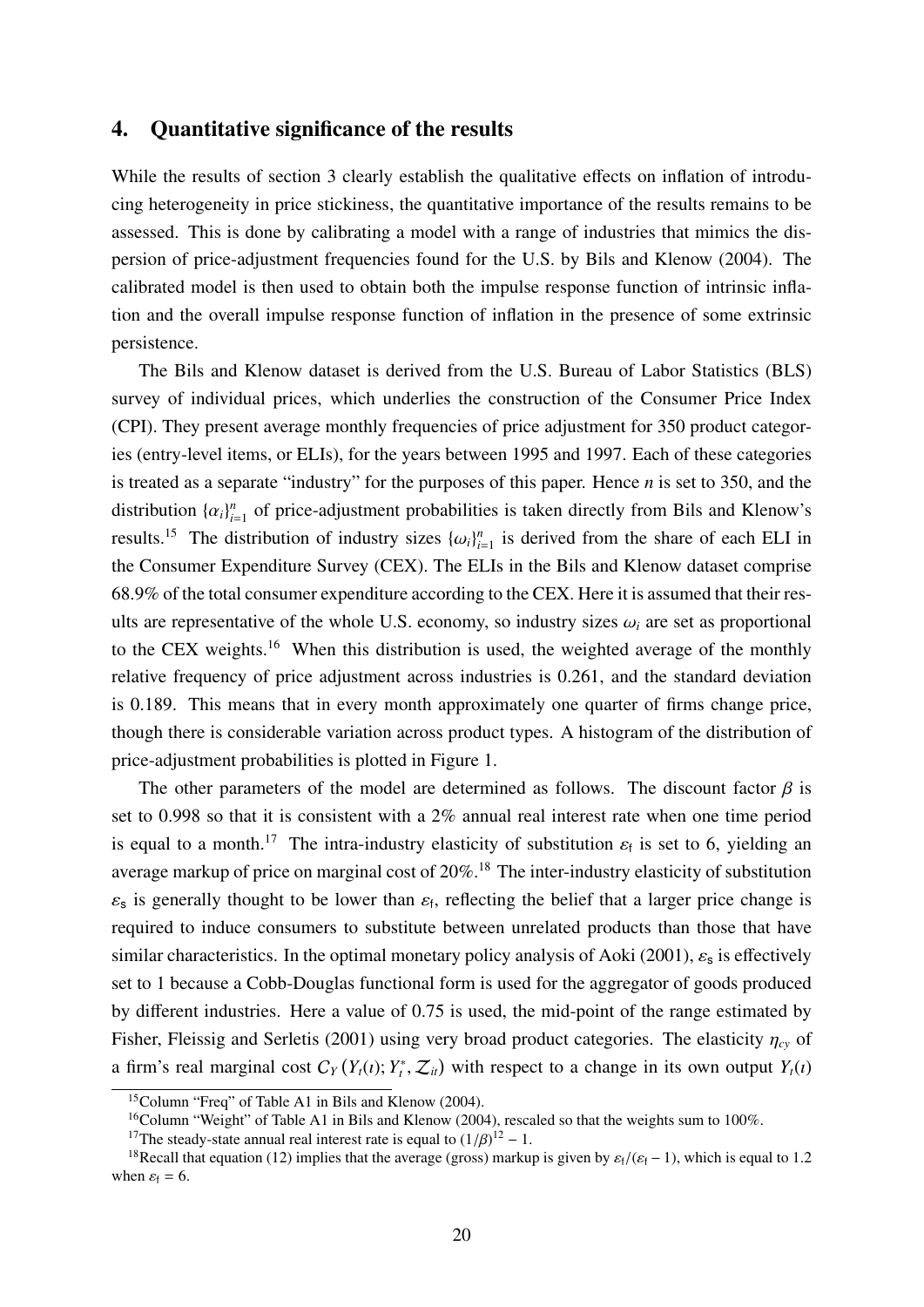is one of the determinants of real rigidity in the sense of Ball and Romer (1990) (real rigidity is decreasing in  $\eta_{cv}$ ). In order to explain why firms keep their prices sticky when menu costs are small, Ball and Romer argue that a high degree of real rigidity is needed. Introducing a comparable degree of real rigidity here requires setting the parameter  $\eta_{cy}$  to 0.1. Knowledge of  $\eta_{cy}$  together with  $\varepsilon_f$  and  $\varepsilon_s$  then allows the value of the coefficient  $\eta_{\rho}$  appearing in (17) and (19) to be obtained.19 The values of all the calibrated parameters are listed in Table 1.

Finally, to calculate the overall impulse response function of inflation (in addition to just the impulse response function of intrinsic inflation) it is necessary to make an assumption about the extent of extrinsic persistence. Extrinsic persistence is modelled by assuming the driving variable  $x_t$  is an AR(1) process, as in equation (36). Two values of the autoregressive parameter a are considered: low extrinsic persistence ( $\alpha = 0.7$ ) and high extrinsic persistence ( $\alpha = 0.95$ ).

The impulse response function of inflation is calculated both with and without heterogeneity present to isolate the impact of heterogeneity in price stickiness on inflation persistence. The model without heterogeneity assumes that there is just one common probability of price adjustment that applies to all firms (as in the standard Calvo model). This probability is taken to be the average  $\bar{\alpha}$  of the distribution  $\{\alpha_i\}_{i=1}^n$  used in the case of heterogeneity, as given in Table 1.

First consider intrinsic inflation persistence alone. The impulse response function of intrinsic inflation is the only path of inflation that is consistent with complete stabilization of the output gap after a (positive) white-noise cost-push shock has occurred. It thus reveals how much inflation in future time periods is direcly caused by the price adjustments that happen on impact, separate from any future inflation created by changes in aggregate demand or persistent changes in costs. Figure 2 plots the impulse response of intrinsic inflation for the two cases of homogeneous and heterogeneous price stickiness. To focus attention on the issue of persistence, the impulse response functions are scaled so that they both begin at 1%. This is done because measures of persistence are independent of scale and because studying the size of the impact effect of shocks is not the goal of this paper. With homogeneity this impulse response function returns to zero in the period after the shock, illustrating the lack of intrinsic inflation persistence generated by the standard Calvo model. With heterogeneity, the effects of the shock do not die away immediately, but the subsequent effect is clearly negative because the intrinsic inflation falls and stays below zero from one period after the shock onwards. Immediately after this reversal, the negative effect on intrinsic inflation is equivalent to more than 40% of the initial positive impact when the shock occurred. Thus there is a noticeable and significant change from positive to negative in the impulse response function of intrinsic inflation when heterogeneity is present, as compared to an immediate return to zero without heterogeneity.

Figure 3 makes the comparison between the cases of homogeneity and heterogeneity in the presence of some extrinsic persistence. Here the autoregressive parameter a in (36) is set to 0.7, a fairly low value when one time period is equal to a month. As was the case with

<sup>&</sup>lt;sup>19</sup>See equation  $(A.6)$  in appendix A.1 for details.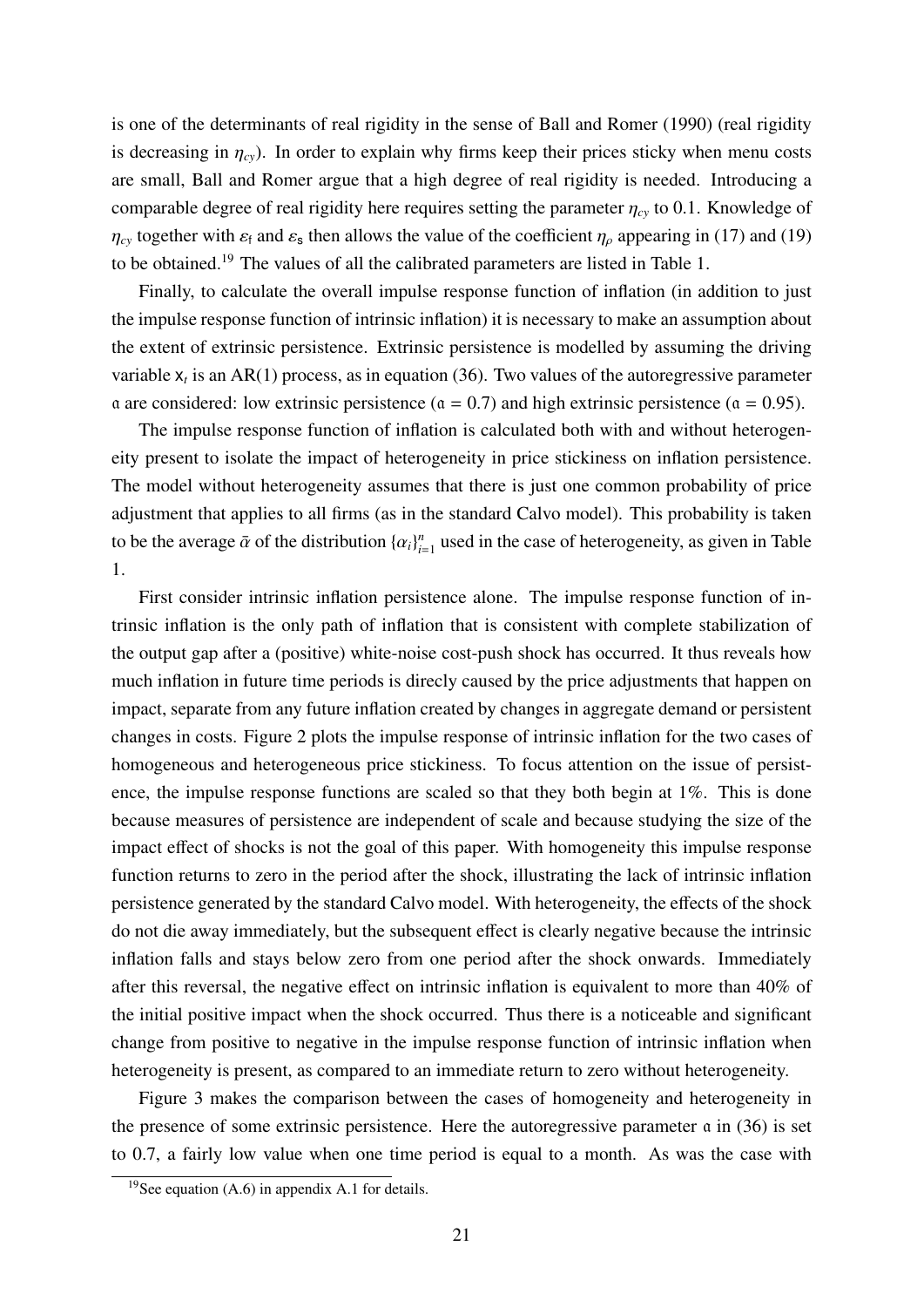intrinsic persistence, the addition of heterogeneity makes a substantial difference to overall inflation persistence. The impulse response function with heterogeneity decays almost twice as fast than that with homogeneity, and switches from positive to negative before returning to zero in the long run. It thus has the "inverted hump shape" referred to in Theorem 3. For higher degrees of extrinsic persistence the pattern eventually switches to one of monotonic decay in both cases, but the decay under heterogeneity continues to be much more rapid. This illustrated by Figure 4 for the case where  $\alpha = 0.95$ , a much higher degree of extrinsic persistence. The effect of heterogeneity is approximately to halve inflation persistence. Therefore, Figures 2, 3 and 4 together indicate that the qualitative features identified in section 3 are also likely to be quantitatively important with a distribution of price-adjustment frequencies that matches what was found by Bils and Klenow for the U.S. economy.

# 5. Conclusions

This paper has shown that differences in the frequency of price adjustment between industries unambiguously reduce overall inflation persistence relative to what would occur if all industries shared the same price-adjustment frequency. By viewing overall inflation persistence as deriving from two sources, intrinsic persistence from the Phillips curve itself, and extrinsic persistence from serial correlation in variables that affect inflation, it has been shown that heterogeneity in price stickiness actually implies negative intrinsic persistence. This explains why for the given level of extrinsic persistence, heterogeneity lowers overall inflation persistence.

In addition to the analytical results establishing the direction of heterogeneity's effect on persistence, this paper also assesses its quantitative impact. A calibration of the model using U.S. microeconomic evidence on the dispersion of price-adjustment frequencies shows that the effect of heterogeneity on inflation dynamics is quantitatively important. The microeconomic evidence indicates a significant amount of negative intrinsic persistence, and the paper shows that this translates into a substantial reduction in overall inflation persistence relative to the case of no heterogeneity.

But while there is overwhelming microeconomic evidence supporting the model's assumption of a range of price-adjustment frequencies, much less support is found for the macroeconomic implications of this heterogeneity. The nature of this puzzle can be understood by going back to some of the criticisms of the New Keynesian Phillips curve posed by Mankiw (2001). If a non-degenerate distribution of price-adjustment frequencies is added to an otherwise standard New Keynesian model, these criticisms of the NKPC apply even more forcefully to the model with heterogeneity.

First, the New Keynesian Phillips curve is only consistent with a given amount of inflation persistence if a similar degree of persistence is found in the determinants of inflation. With heterogeneity, the situation is made worse because inflation is now less persistent than its determinants. Thus more serial correlation in inflation's driving variables must be explained to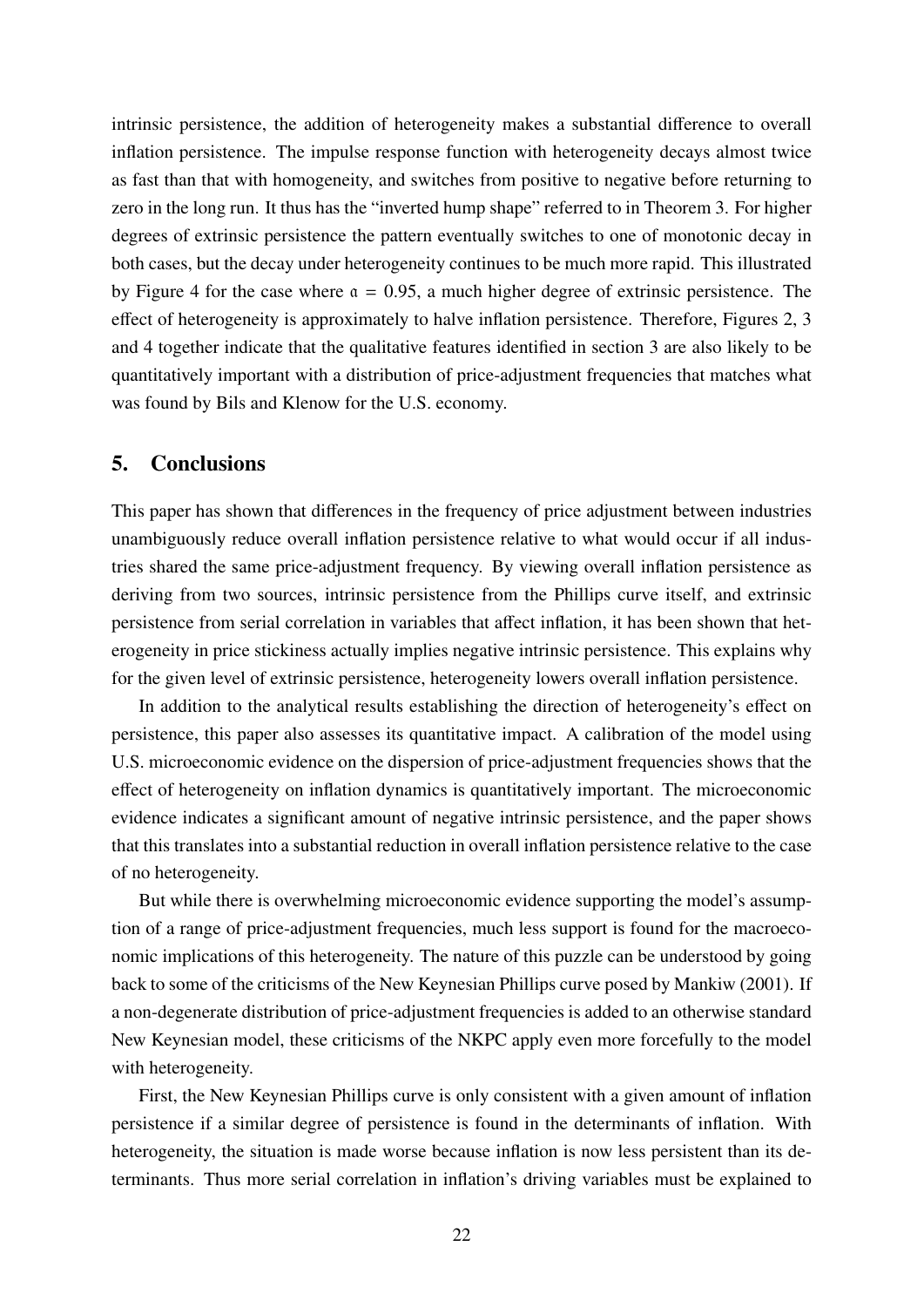justify a given level of inflation persistence.

Second, the New Keynesian Phillips curve does not imply a cost of disinflation. When heterogeneity is introduced, the cost of disinflation is even lower than it otherwise would be under the NKPC. This means that a disinflation which is costless with the NKPC would actually stimulate economic activity in the model with heterogeneity.

Third, the New Keynesian Phillips curve does not explain why monetary policy has its greatest effect on inflation with a longer lag than it does for real variables such as aggregate output.<sup>20</sup> Once heterogeneity is introduced, inflation's impulse response function to a monetary policy shock decays more rapidly than it would with the NKPC, and so the peak effect on inflation comes even sooner.

The intuition for these macroeconomic implications is straightforward. When inflation occurs as the result of a macroeconomic shock, the underlying price changes come from a group of firms which is not generally representative of all firms in the economy. Because some industries have more flexible prices than others, the group of firms changing price is likely to be drawn disproportionately from those industries with more flexible prices. But this means that the firms which did change their prices in response to a shock are also the most nimble in reversing any price changes once the shock has dissipated. This makes inflation less persistent and disinflation easier to achieve without cost than it otherwise would be.

The problem is that the basic New Keynesian model to which heterogeneity has been added contains no source of (positive) intrinsic inflation persistence that can outweigh the negative intrinsic persistence implied by heterogeneity. It is usually the case that at least some positive intrinsic persistence, such as that resulting from backward-looking rules of thumb for price setting or indexation, must be added to the standard New Keynesian Phillips curve to fit the macroeconomic evidence on inflation dynamics. The results of this paper suggest that when heterogeneity is present, the need for these sources of intrinsic persistence, or alternatively for the model presented in Sheedy (2007a), is even greater still. Thus, more research on sources of positive intrinsic inflation persistence is required if the microeconomic evidence on price setting is to be reconciled with what is known about aggregate inflation dynamics.

<sup>&</sup>lt;sup>20</sup>See Christiano, Eichenbaum and Evans (1999) for evidence on this from a structural VAR study of monetary policy shocks. This stylized fact is also widely accepted by central banks.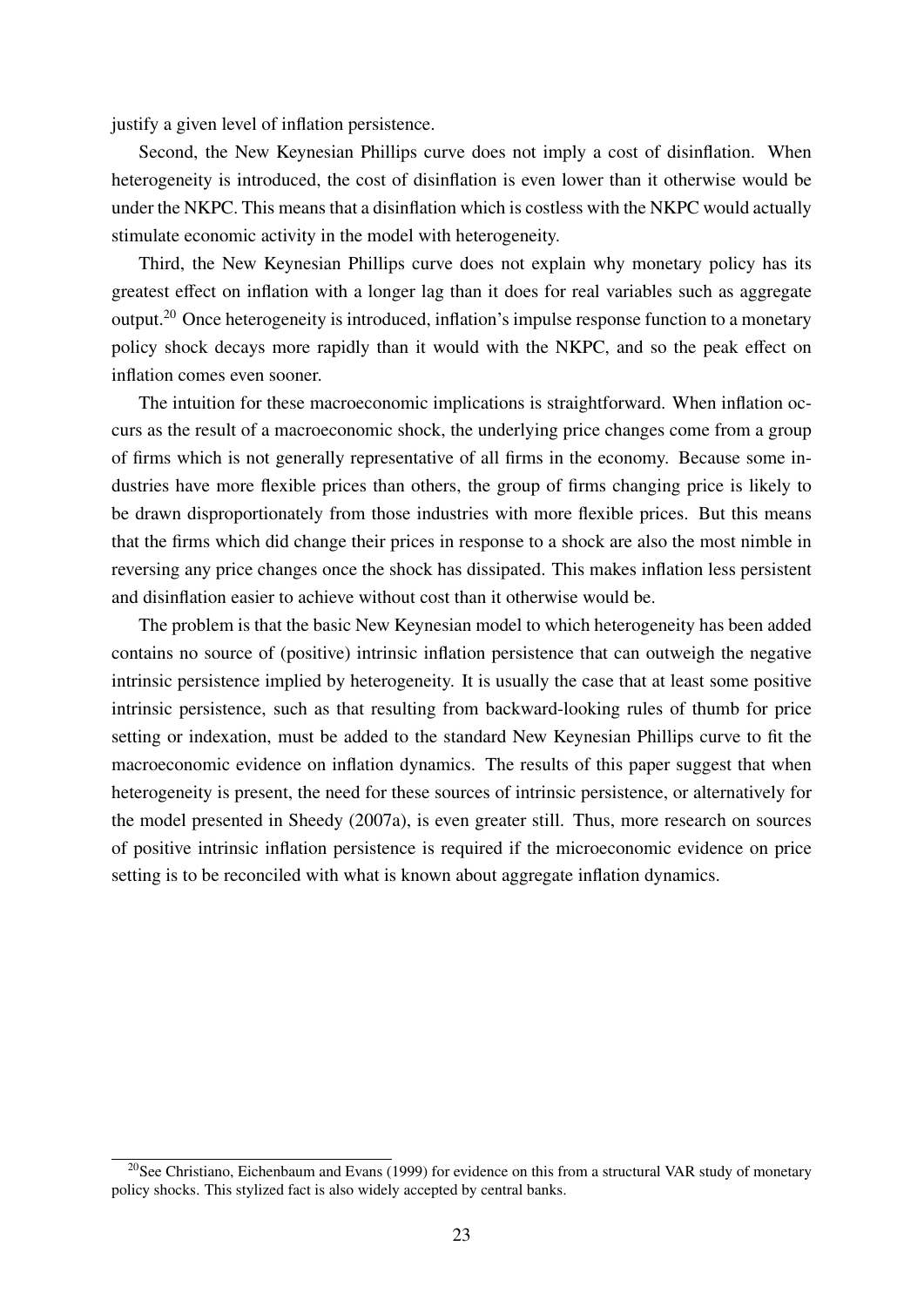| Description                                          | Parameter                | Value |
|------------------------------------------------------|--------------------------|-------|
| Number of industries                                 | n                        | 350   |
| Mean price-adjustment probability (monthly)          | $\bar{\alpha}$           | 0.261 |
| Standard deviation of price-adjustment probabilities | $\sigma_{\alpha}$        | 0.189 |
| Discount factor (monthly)                            | β                        | 0.998 |
| Intra-industry elasticity of substitution            | $\varepsilon_{\text{f}}$ | 6     |
| Inter-industry elasticity of substitution            | $\varepsilon_{\rm s}$    | 0.75  |
| Elasticity of marginal cost w.r.t. output            | $\eta_{cv}$              | 0.1   |

Table 1: Calibrated parameter values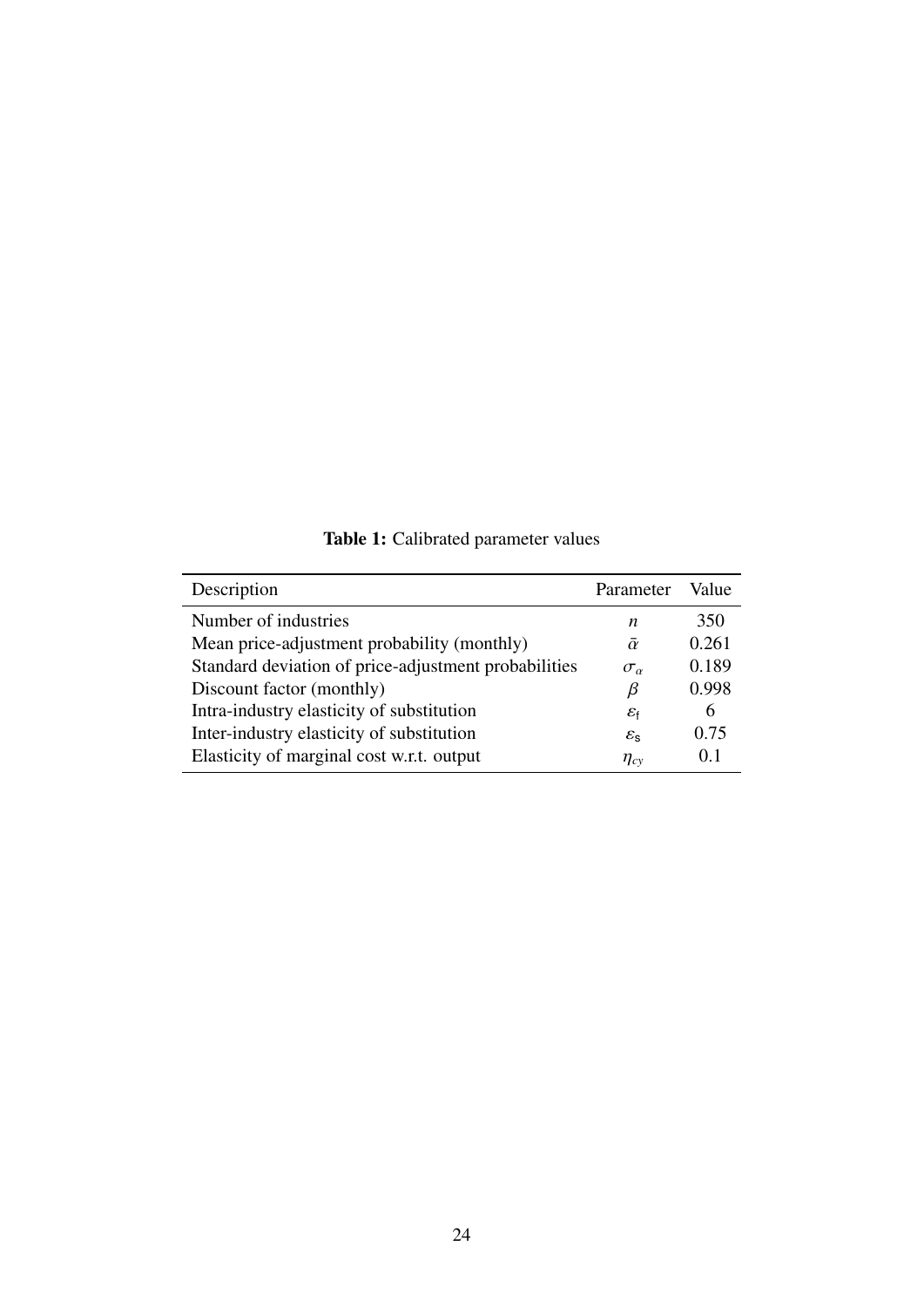

Figure 1: Distribution of price-adjustment probabilities

Figure 2: Impulse response functions for intrinsic inflation with and without heterogeneity



*Notes*: The impulse response function of intrinsic inflation in the case of heterogeneity is obtained from equation (30) using the method described in section 3.2. The calibrated parameters of the model are given in Table 1 and the distribution of price-adjustment frequencies  $\{\alpha_i\}_{i=1}^n$  is plotted in Figure 1. The impulse response function of intrinsic inflation with homogeneity is obtained immediately from the properties of the New Keynesian Phillips curve in (21) and (24). Both impulse response functions are scaled to 1% at time 0 to focus on comparing persistence.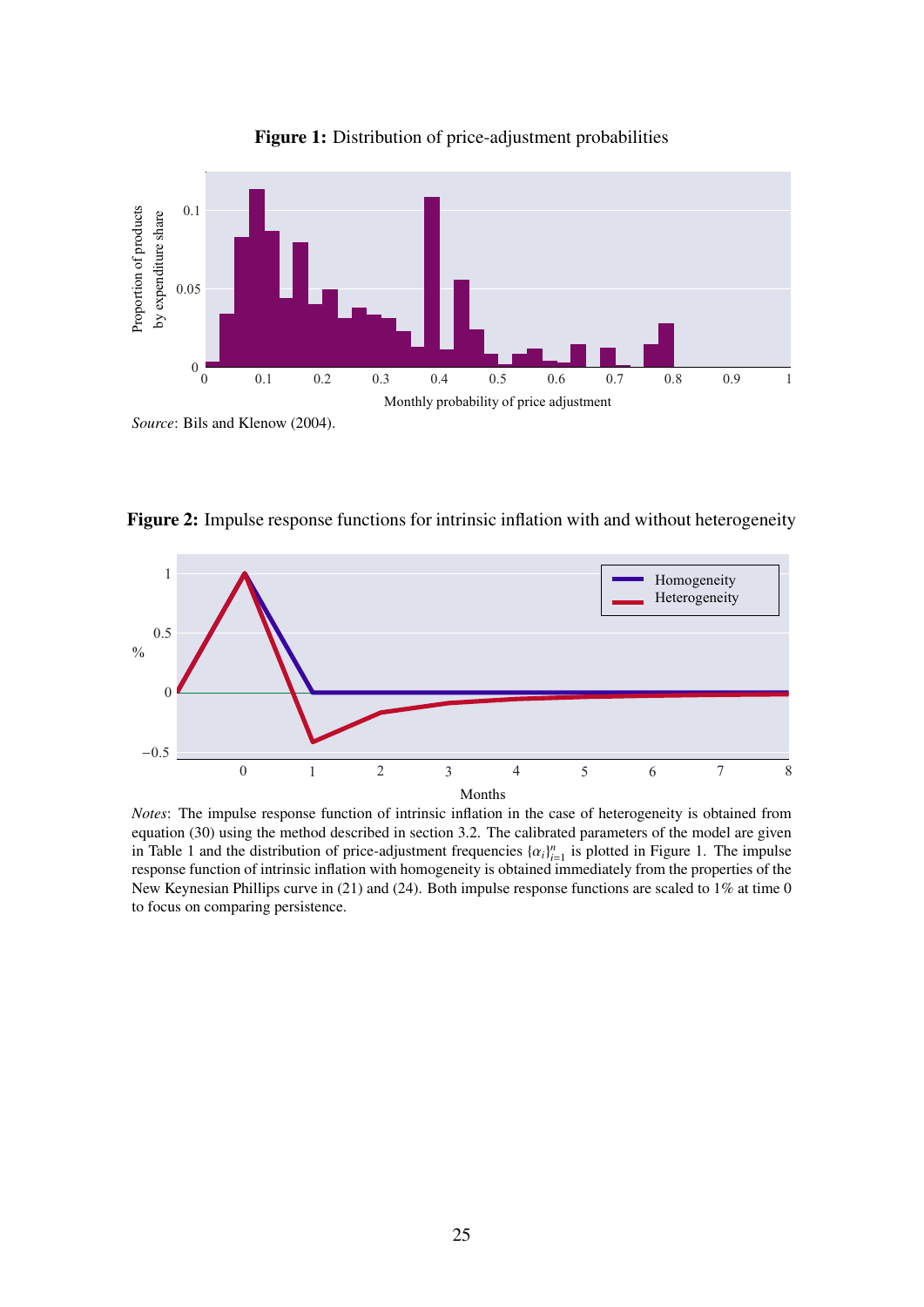Figure 3: Impulse response functions for inflation with and without heterogeneity in the case of low extrinsic persistence  $(a = 0.7)$ 



*Notes*: The impulse response function in the case of heterogeneity is obtained from equations (33) and (36) using the calibrated parameters from Table 1 and the distribution of price-adjustment frequencies  $\{\alpha_i\}_{i=1}^n$ plotted in Figure 1. The impulse response function with homogeneity is obtained by solving (24) and (36). Both impulse response functions are scaled to 1% at time 0 to focus on comparing persistence.

Figure 4: Impulse response functions for inflation with and without heterogeneity in the case of high extrinsic persistence ( $\alpha = 0.95$ )



*Notes*: The impulse response function in the case of heterogeneity is obtained from equations (33) and (36) using the calibrated parameters from Table 1 and the distribution of price-adjustment frequencies  $\{\alpha_i\}_{i=1}^n$ plotted in Figure 1. The impulse response function with homogeneity is obtained by solving (24) and (36). Both impulse response functions are normalized to 1% at time 0 to aid comparison.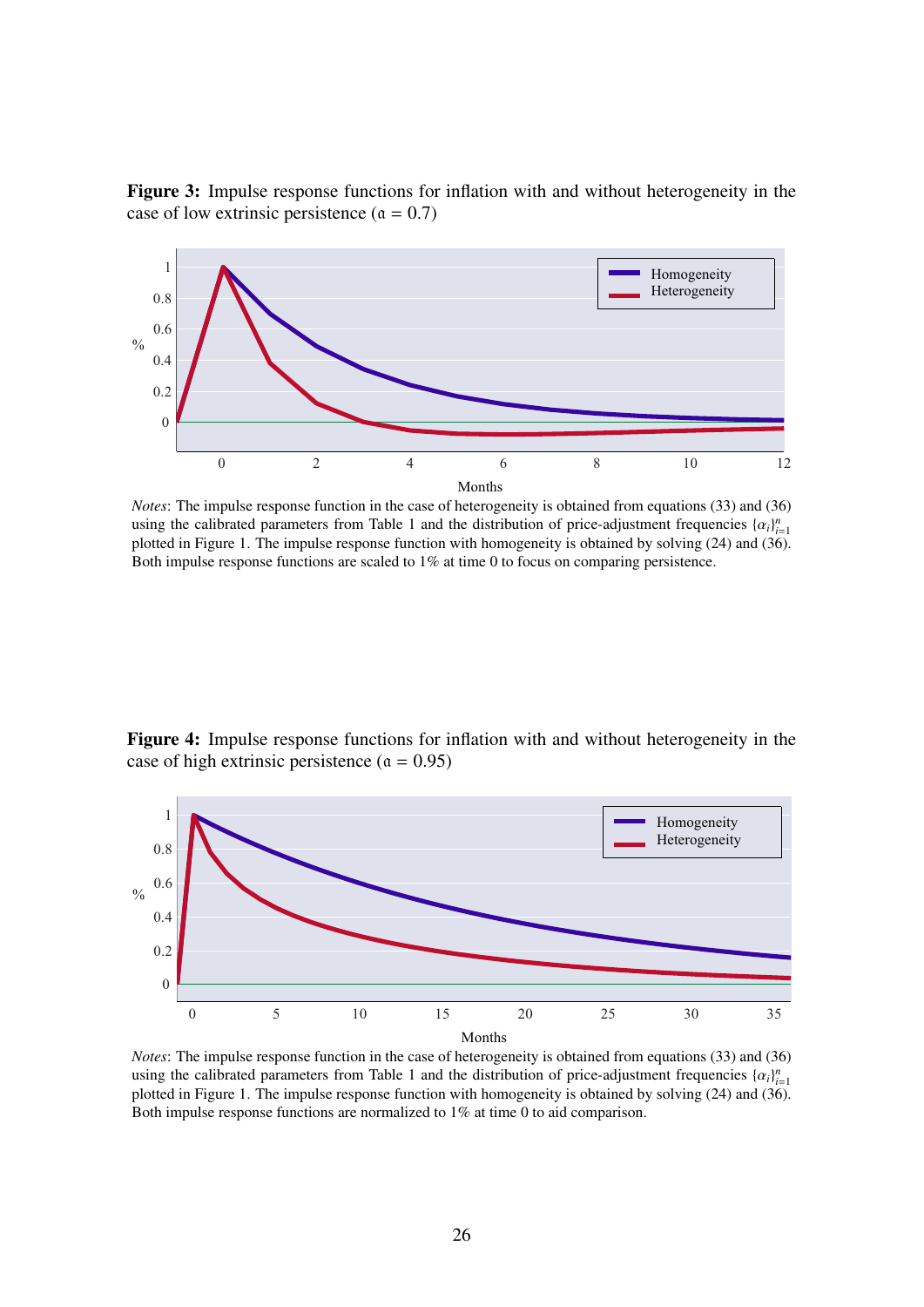# A. Technical appendix

## A.1 Steady state and log linearizations

The steady state around which the first-order approximations of the model's equations are taken is characterized by a constant inflation rate, constant real output growth, a constant nominal interest rate, and the absence of cost-push shocks:

$$
\Pi_t = \overline{I} \qquad , \qquad G_t = \overline{G} \qquad , \qquad \mathcal{I}_t = \overline{I} \qquad , \qquad \mathcal{Z}_{it} = \overline{\mathcal{Z}}_i = 1 \tag{A.1}
$$

For simplicity it is assumed that the constant rates of inflation and real output growth are zero, so the steady-state gross inflation rate is  $\bar{\Pi} = 1$ , and the steady-state gross real growth rate is  $\overline{G}$  = 1. It is assumed that the steady-state real interest rate is positive, which requires that the steady-state gross nominal interest rate satisfies  $\bar{I} > 1$ . It is more convenient to represent the interest rate as a discount factor, so define  $\beta = \bar{I}^{-1}$ , which must satisfy  $0 < \beta < 1$ .

The aim is to find the steady-state values of  $r_{it} = \bar{r}_i$ ,  $\rho_{it} = \bar{\rho}_i$  and  $\mathcal{Y}_t = \bar{\mathcal{Y}}$ . Since  $\bar{\Pi} = 1$ , the second part of (15) shows that  $\bar{r}_i = \bar{\varrho}_i$  for all *i*. By evaluating (13) at the steady state (A.1) and using the fact that  $\bar{r}_i = \bar{\rho}_i$ , it is seen that  $\bar{r}_i = \bar{r}$  and  $\bar{\rho}_i = \bar{\rho}$  for all *i*. Then by substituting  $\overline{\varrho}_i = \overline{\varrho}$  into the first part of (15), it follows that  $\overline{\varrho} = 1$ , and hence  $\overline{r} = 1$ . Finally by substituting these results back into (13), the steady-state output gap is found. In summary, the steady state implied by the assumptions is:

$$
\bar{r}_i = 1 \qquad , \qquad \bar{\varrho}_i = 1 \qquad , \qquad \bar{\mathbf{y}} = \left(\frac{\varepsilon_f - 1}{\varepsilon_f}\right)^{\frac{1}{\eta_{cy}}} \tag{A.2}
$$

The equations of the model are now log-linearized around the steady state defined by (A.1) and (A.2). All second- and higher-order terms are suppressed in the following equations and throughout the paper. By log-linearizing the price level equations in (15):

$$
\sum_{i=1}^{n} \omega_i \rho_{it} = 0 \qquad , \qquad \rho_{it} = \sum_{j=0}^{\infty} \alpha_i (1 - \alpha_i)^j \left\{ r_{i,t-j} - \sum_{k=0}^{j-1} \pi_{t-k} \right\} \qquad (A.3)
$$

Using the properties of the steady state in (A.1) and (A.2), and the definitions of  $\rho_{it} \equiv P_{it}/P_t$ and  $r_{it} \equiv R_{it}/P_t$ , it follows that  $\rho_{it} = P_{it} - P_t$ ,  $r_{it} = R_{it} - P_t$ , and  $\pi_t = P_t - P_{t-1}$ . Hence the results in (16) can be deduced from equation (A.3).

Now consider a log linearization of the reset price equation (13),

$$
r_{it} = \frac{1 - \beta(1 - \alpha_i)}{1 + \varepsilon_f \eta_{cy}} \sum_{\tau = t}^{\infty} (\beta(1 - \alpha_i))^{\tau - t} \mathbb{E}_t \Big[ \sum_{s = t + 1}^{\tau} \Big\{ G_s + \Big(\varepsilon_f + (1 + \varepsilon_f \eta_{cy})\Big) \pi_s - i_s \Big\} + (\varepsilon_f - \varepsilon_s)(1 + \eta_{cy})\rho_{i\tau} + \eta_{cy}\gamma_{\tau} + \mathbf{Z}_{i\tau} - \sum_{s = t + 1}^{\tau} \Big\{ G_s + \varepsilon_f \pi_s - i_s \Big\} - (\varepsilon_f - \varepsilon_s)\rho_{i\tau} \Big]
$$
(A.4)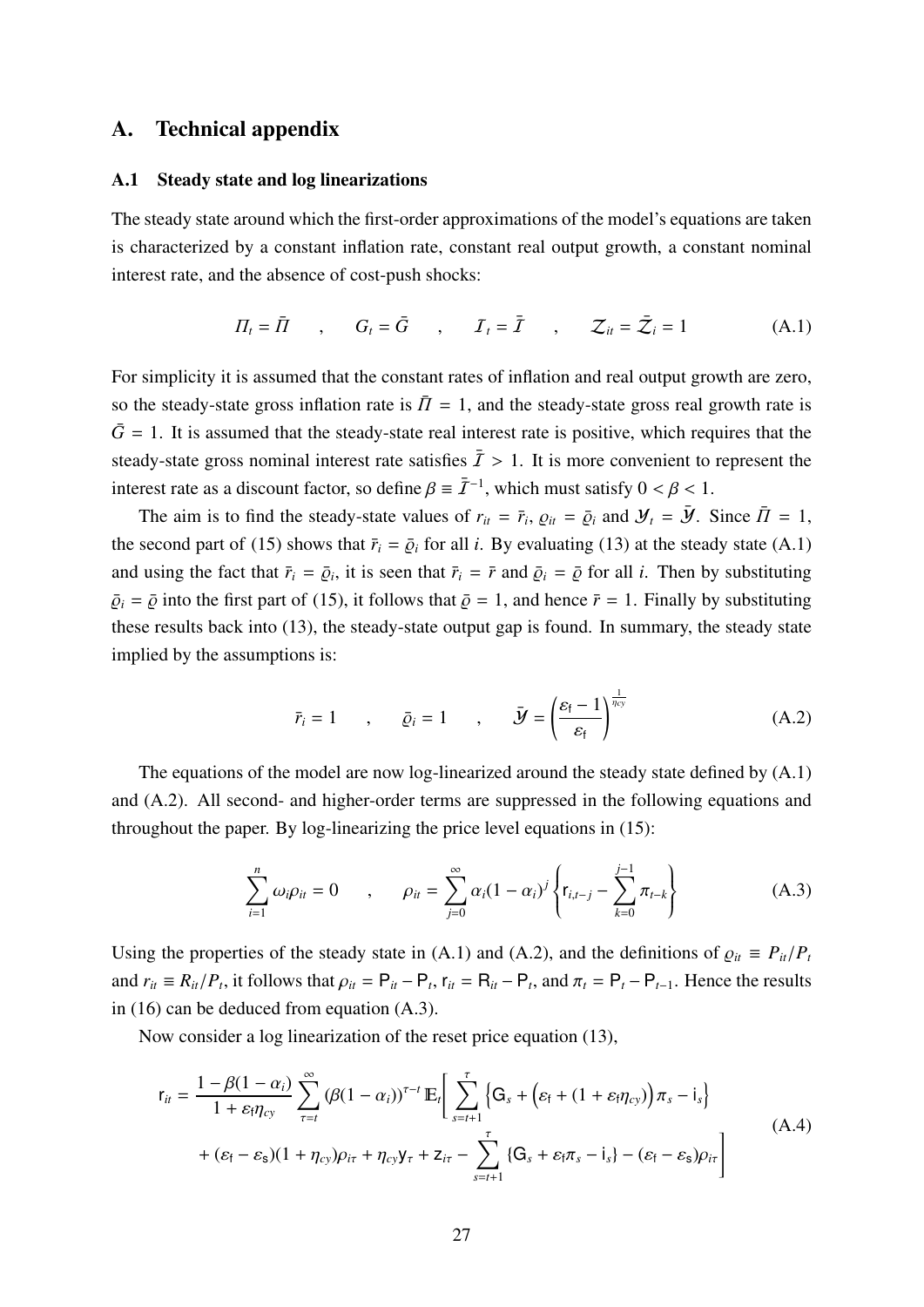where  $i_t \equiv \log \mathcal{I}_t - \log \bar{\mathcal{I}}$  denotes the log deviation of the gross nominal interest rate  $\mathcal{I}_t$ . This expression can be simplified as follows:

$$
\mathbf{r}_{it} = \frac{1 - \beta(1 - \alpha_i)}{1 + \varepsilon_i \eta_{cy}} \sum_{\tau=t}^{\infty} (\beta(1 - \alpha_i))^{\tau - t} \left( (\varepsilon_f - \varepsilon_s) \eta_{cy} \rho_{i\tau} + \eta_{cy} \mathbf{y}_{\tau} + \mathbf{z}_{i\tau} + (1 + \varepsilon_f \eta_{cy}) \sum_{s=t+1}^{\tau} \pi_s \right) (A.5)
$$

By substituting  $r_{it} = R_{it} - P_t$  and  $\pi_t = P_t - P_{t-1}$  into (A.5) and rearranging, the expression for  $R_{it}$  given in (17) is obtained with the coefficients  $\eta_{\rho}$ ,  $\eta_{y}$  and  $\eta_{z}$  defined as follows:

$$
\eta_{\rho} \equiv \frac{1 + \eta_{cy}\varepsilon_{s}}{1 + \eta_{cy}\varepsilon_{f}} \qquad , \qquad \eta_{y} \equiv \frac{\eta_{cy}}{1 + \eta_{cy}\varepsilon_{f}} \qquad , \qquad \eta_{z} \equiv \frac{1}{1 + \eta_{cy}\varepsilon_{f}} \qquad (A.6)
$$

This completes the necessary log linearizations.

#### A.2 Proof of Lemma 1

Take the *i*-th eigenvalue  $\zeta_i^S$  of  $S \equiv \textbf{K} \mathcal{R}$  with corresponding eigenvector  $\mathbf{v}_i \neq \mathbf{0}$ . Since  $\mathcal{R} \equiv$  $\mathbf{I} - \iota \omega'$ , the requirement  $S \mathbf{v}_i = \zeta_i^S \mathbf{v}_i$  is equivalent to:

$$
\mathbf{K}\mathbf{v}_i - \mathbf{K}\boldsymbol{\iota}(\boldsymbol{\omega}'\mathbf{v}_i) = \zeta_i^S \mathbf{v}_i
$$
 (A.7)

Let  $v_{ji}$  denote the *j*-th element of the  $n \times 1$  eigenvector  $v_i$ , and  $\bar{v}_i \equiv \omega' v_i$  the weighted average of the elements of  $\mathbf{v}_i$  using the industry sizes  $\omega_j$  as weights. Because  $\mathbf{K} \equiv \text{diag}\{k_i\}_{i=1}^n$  and  $\mathbf{v}_i \equiv (\mathbf{v}_{1i}, \ldots, \mathbf{v}_{ni})'$ , equation (A.7) can be stated as  $\kappa_j(\mathbf{v}_{ji} - \bar{\mathbf{v}}_i) = \zeta_i^S \mathbf{v}_{ji}$  for all  $j = 1, \ldots, n$ . By collecting the terms involving  $v_{ji}$  on the left-hand side, this becomes

$$
(\kappa_j - \zeta_i^S) v_{ji} = \kappa_j \bar{v}_i
$$
 (A.8)

again for all  $j = 1, \ldots, n$ .

Now consider the special case where the eigenvalue  $\zeta_i^S$  is exactly equal to one of the Phillips curve slopes, that is,  $\zeta_i^S = \kappa_\ell$  for some  $\ell$ . Since  $\kappa_\ell > 0$  from the inequalities in (A.51), equation (A.8) implies that  $\bar{v}_i = 0$ . Because (A.51) shows that all the Phillips curve slopes  $\kappa_i$  are distinct, it must be the case that  $\kappa_j \neq \zeta_i^S$  for all  $j \neq \ell$ . It then follows from (A.8) that  $v_{ji} = 0$  for all  $j \neq \ell$ because  $\bar{v}_i = 0$ . Consequently, the weighted average  $\bar{v}_i \equiv \omega' \mathbf{v}_i$  is simply equal to  $\omega_\ell v_{\ell i}$ . And moreover since  $\omega_{\ell} > 0$ , the fact that  $\bar{v}_i = 0$  means that  $v_{\ell i}$  is also zero. Thus, all the elements of **v**<sub>*i*</sub> must be zero if  $\zeta_i^S = \kappa_\ell$  for some  $\ell$ . But this would imply that **v**<sub>*i*</sub> is the zero vector and hence cannot be an eigenvector, contrary to the supposition. Therefore, the case where the eigenvalue  $\zeta_i^S$  is exactly equal to one of the Phillips curve slopes can be ruled out, so  $\zeta_i^S \neq \kappa_j$  for all *j*. Thus, an expression for the elements of the eigenvector  $\mathbf{v}_i$  can be obtained directly from (A.8)

$$
\mathbf{v}_{ji} = \frac{\kappa_j}{\kappa_j - \zeta_i^S} \bar{\mathbf{v}}_i \tag{A.9}
$$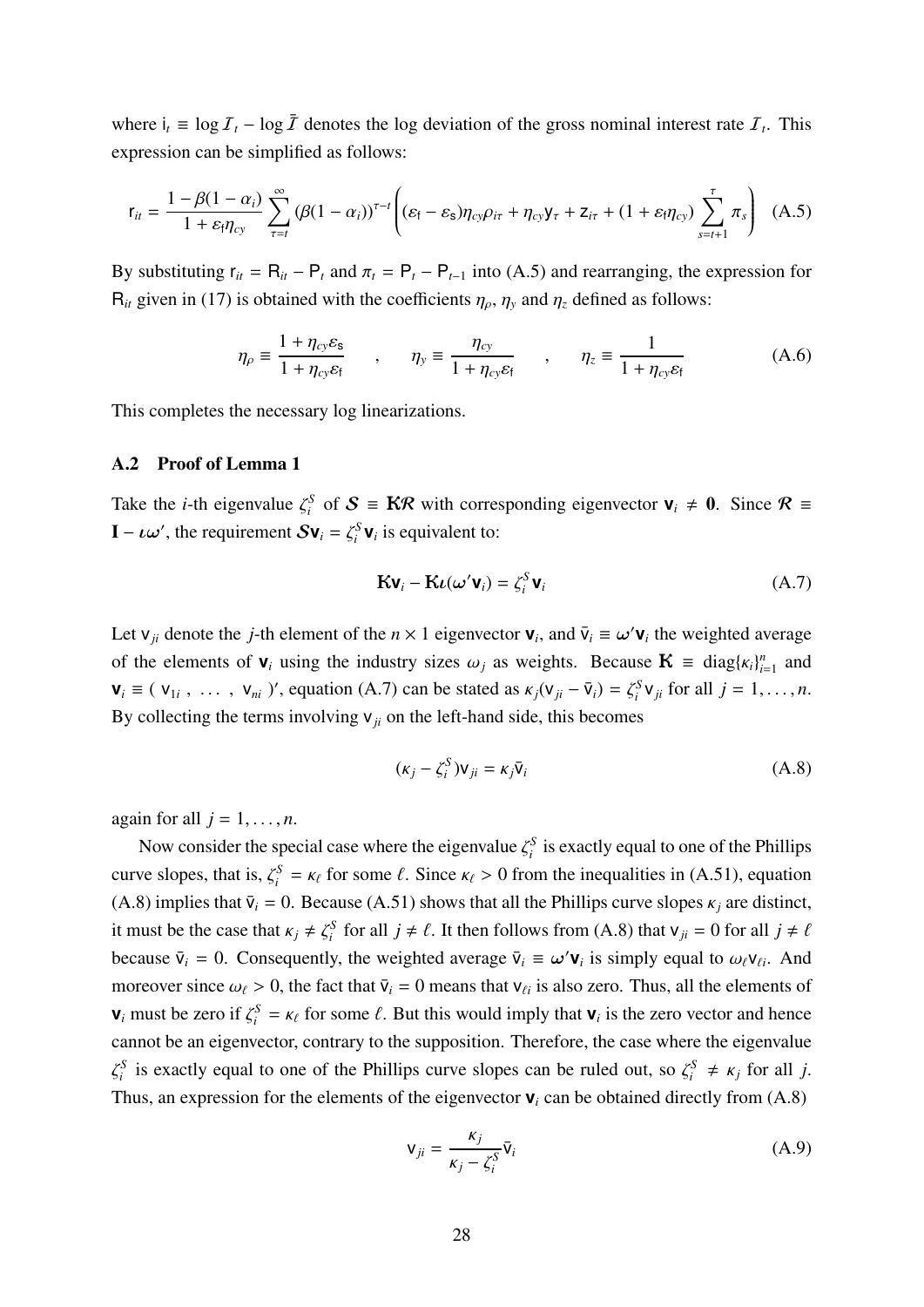for all *j* and *i*. From this formula it is immediately apparent that were the weighted average  $\bar{v}_i$  equal to zero then  $v_i$  would be the zero vector, and again could not be an eigenvector. Thus  $\bar{v}_i \neq 0$ , and as the eigenvalues are only determined up to a scalar multiple,  $\bar{v}_i$  can be set to 1 without loss of generality. This ensures that all the eigenvectors can be normalized so that  $\boldsymbol{\omega}' \mathbf{v}_i = 1.$ 

By taking a weighted sum using  $\omega_i$  of the elements  $v_{ji}$  in formula (A.9) and making use of the normalization  $\sum_{j=1}^{n} \omega_j v_{ji} = 1$ , the following necessary condition is obtained that must be satisfied by any eigenvalue  $\zeta_i^S$ :

$$
\sum_{j=1}^{n} \omega_j \frac{\kappa_j}{\kappa_j - \zeta_i^S} = 1
$$
\n(A.10)

Because the industry sizes  $\omega_j$  sum to 1, (A.10) is equivalent to:

$$
\sum_{j=1}^{n} \omega_j \frac{\zeta_i^S}{\kappa_j - \zeta_i^S} = 0
$$
\n(A.11)

It is clear that an eigenvalue of zero is always consistent with equation (A.11). Now consider any non-zero eigenvalue  $\zeta_i^S \neq 0$ . As the eigenvalue is non-zero and is known not to equal any of the Phillips curve slopes  $\kappa_i$  exactly, an equivalent version of equation (A.11) can be obtained by multiplying both sides by  $\zeta_i^{S^{-1}} \prod_{\ell=1}^n (\kappa_\ell - \zeta_i^S)$  to obtain:

$$
\sum_{j=1}^{n} \omega_j \left( \prod_{\substack{\ell=1 \\ \ell \neq j}}^{n} (\kappa_\ell - \zeta_i^S) \right) = 0 \tag{A.12}
$$

Define the following scalar polynomials  $f_i(z)$  and  $f(z)$  with reference to the expression in (A.12):

$$
\mathfrak{f}(z) \equiv \sum_{j=1}^{n} \omega_j \mathfrak{f}_j(z) \qquad , \qquad \mathfrak{f}_j(z) \equiv \prod_{\substack{\ell=1 \\ \ell \neq j}}^{n} (\kappa_\ell - z) \tag{A.13}
$$

It is clear from the construction in (A.13) that equation (A.12) is equivalent to  $f(\zeta_i^S) = 0$ , making this a necessary condition for any non-zero eigenvalue of S. It is also apparent that each  $f_i(z)$ and hence f(*z*) is a polynomial of degree *n*−1, with a corresponding set of *n*−1 roots. Because it is known that the  $n \times n$  matrix S has *n* eigenvalues, and that a zero eigenvalue is consistent with necessary condition  $(A.11)$ , it follows that zero must always be an eigenvalue of  $S$  and that the polynomial equation  $\mathfrak{f}(\zeta_i^S) = 0$  is necessary and sufficient for the remaining *n* − 1 eigenvalues.

Let the zero eigenvalue be ordered first so that  $\zeta_1^S = 0$  without loss of generality. The other eigenvalues  $\zeta_i^S$  for  $i \ge 2$  are the roots of  $\tilde{\tau}(z) = 0$ . The definition of the polynomial  $\tilde{\tau}_j(z)$  in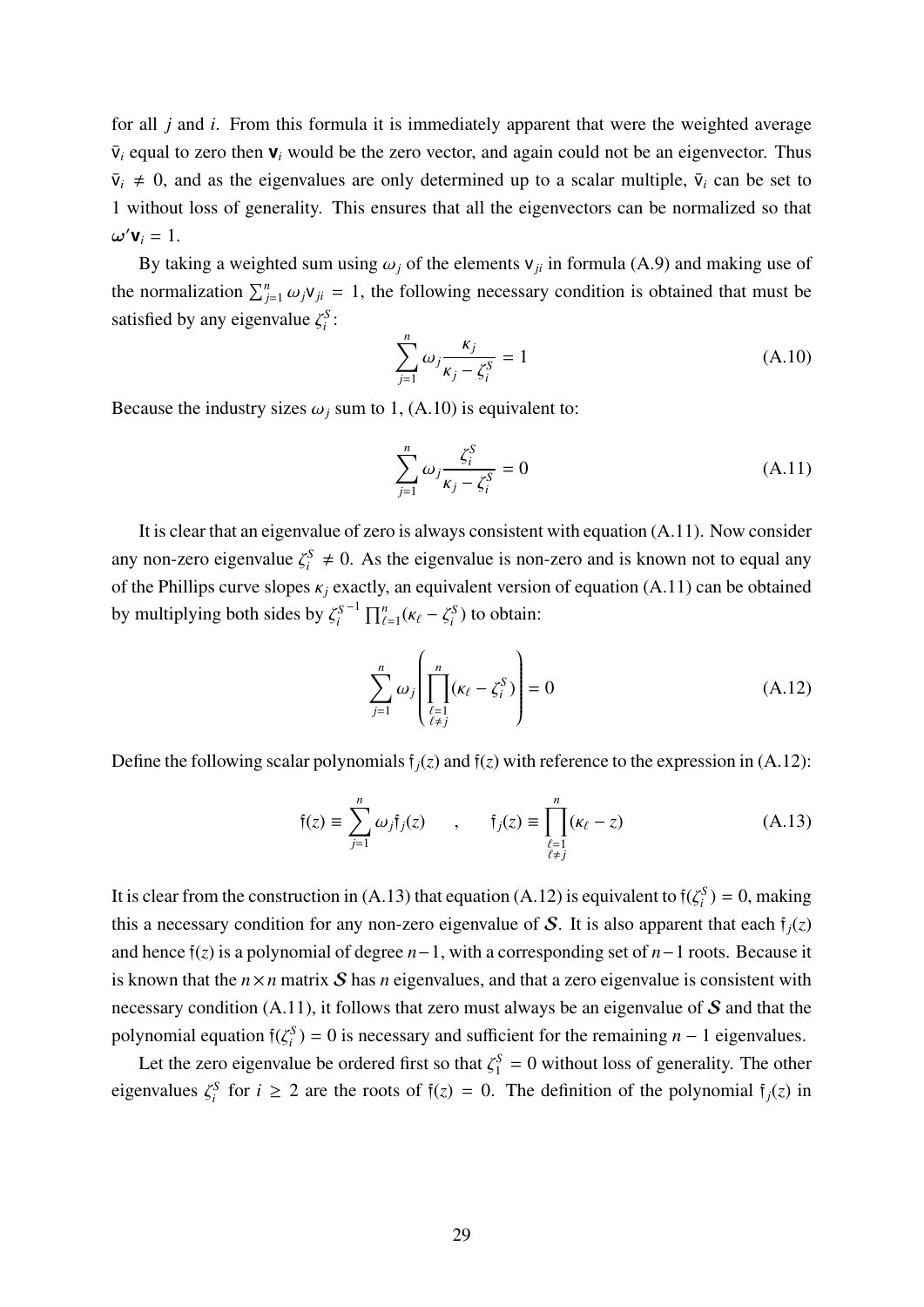(A.13) implies the following expression when it is evaluated at the Phillips curve slopes κ*i*:

$$
\mathfrak{f}_j(\kappa_i) = \begin{cases} \prod_{\substack{\ell=1 \\ \ell \neq j}}^n (\kappa_\ell - \kappa_j) & \text{if } i = j \\ 0 & \text{if } i \neq j \end{cases} \tag{A.14}
$$

Therefore the polynomial  $f_i(z)$  is zero when evaluated at any Phillips curve slope except that corresponding to the *j*-th industry, and hence  $f(\kappa_i) = \omega_i f_i(\kappa_i)$ . The sign of this expression can be obtained from (A.14) using the chain of inequalities for the Phillips curve slopes in (A.48):

$$
(-1)^{j-1} \mathfrak{f}_j(\kappa_j) = \prod_{\ell=1}^{j-1} (\kappa_j - \kappa_\ell) \prod_{\ell=j+1}^n (\kappa_\ell - \kappa_j) > 0
$$
 (A.15)

Since  $\omega_i > 0$  it must be the case that  $(-1)^{i-1}$  $f(\kappa_i) > 0$  for all *i*. Thus the function  $f(z)$  alternates in sign as it is evaluated at each of the Phillips curve slopes  $\kappa_i$  in sequence. Because the function  $f(z)$  is a polynomial, it is continuous and hence the intermediate value theorem can be applied to the intervals of the real line in which  $f(z)$  changes sign. For each  $i = 2, \ldots, n$ , there consequently exists a  $\zeta_i^S \in \mathbb{R}$  with  $\kappa_{i-1} < \zeta_i^S < \kappa_i$  such that  $\zeta_i^S = 0$ . This yields the set of *n* real eigenvalues, and the chain of inequalities (A.51) follows from (A.48).

It is clear from (A.51) that all the eigenvalues are distinct, and because of this, the set of *n* eigenvectors is linearly independent. That the elements of these eigenvectors are real numbers can be seen from the formula in (A.9) and the fact that the eigenvalues themselves are real numbers. And since  $\zeta_1^S = 0$ , the expression for the elements of the eigenvectors in (A.9) implies that  $v_{i1} = 1$  for all *j*, so the vector of 1s is the eigenvector corresponding to the zero eigenvalue. Finally, note that  $\mathbf{v}_1 = \boldsymbol{\iota}$  is consistent with the normalization  $\boldsymbol{\omega}'\mathbf{v}_1 = 1$ . This completes the proof of the lemma.

## A.3 Proof of Lemma 2

Let  $\mathscr{D}(z) = |\Psi(z^{-1})|$  be the determinantal equation of the matrix polynomial  $\Psi(z)$ . Using the definition of  $\Psi(z)$  in (A.54), if  $z_0$  is a root of the determinantal polynomial, that is  $\mathscr{D}(z_0) = 0$ , then it is also true that:

$$
\left|\mathbf{M} - \left(z_0^{-1} + \beta z_0\right)\mathbf{I}\right| = 0\tag{A.16}
$$

Therefore,  $z_0$  is a root of  $\mathscr{D}(z) = 0$  if and only if  $\zeta^M = z_0^{-1} + \beta z_0$  is an eigenvalue of M. When  $z \neq 0$  the equation  $z^{-1} + \beta z = \zeta^M$  is equivalent to the following quadratic equation:

$$
\beta z^2 - \zeta^M z + 1 = 0 \tag{A.17}
$$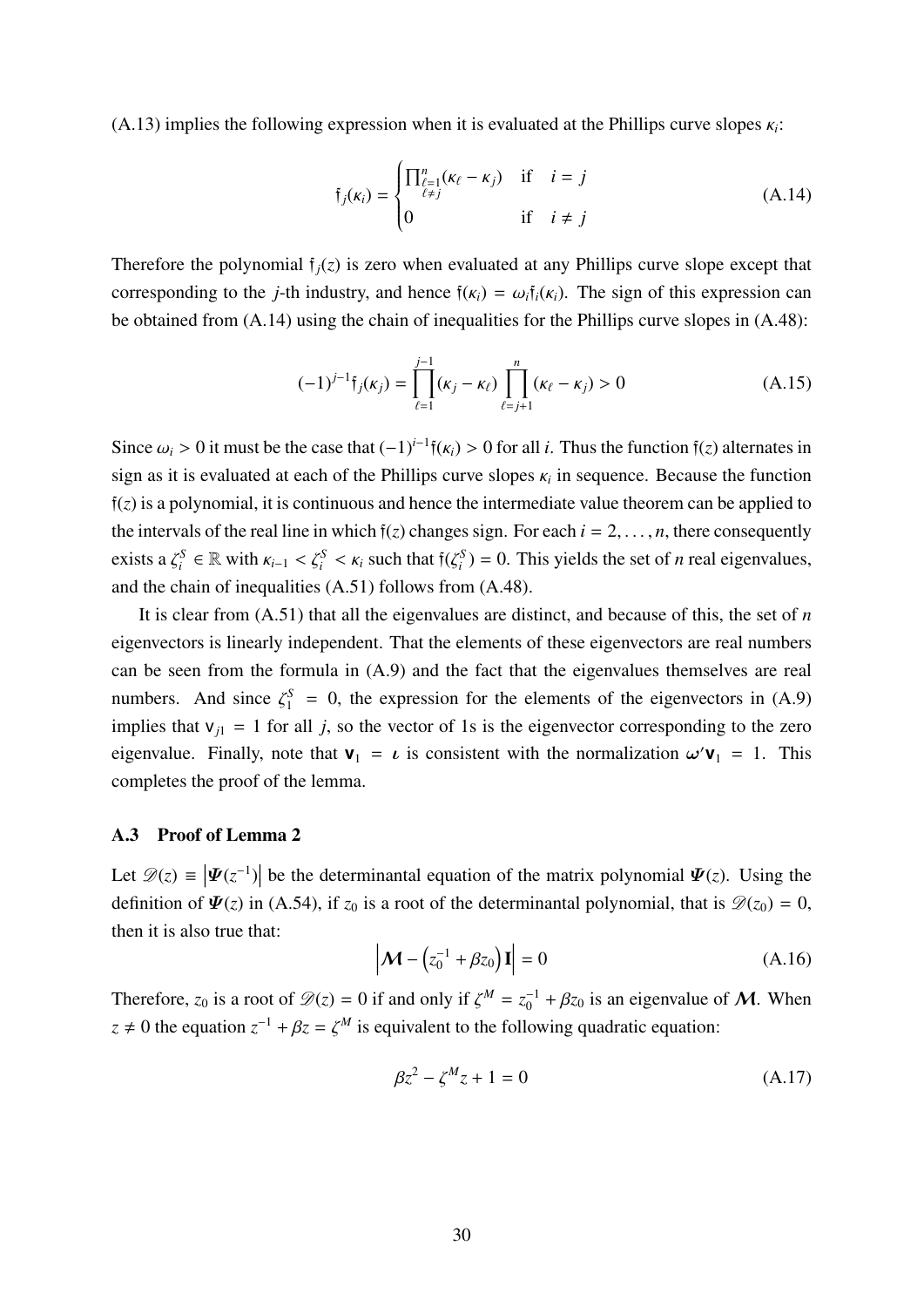For a given value of  $\zeta^M$ , the quadratic equation (A.17) has two roots. The lower branch of the quadratic root function is denoted by  $\mathcal{Q}(\zeta)$ :

$$
\mathcal{Q}(\zeta) = \frac{\zeta - \sqrt{\zeta^2 - 4\beta}}{2\beta} \tag{A.18}
$$

If  $\zeta^M \geq 1 + \beta$  then it follows that  $\zeta^{M^2} - 4\beta \geq (1 - \beta)^2 > 0$ , and so the roots of the quadratic equation (A.17) are both real numbers. It is also clear that  $\mathcal{Q}(1 + \beta) = 1$ , and  $\zeta^M \ge 1 + \beta$ implies  $0 < \mathcal{Q}(\zeta^M) \leq 1$ . Thus, the lower branch (A.18) is chosen because the root is always on or inside the unit circle when the inequalities in (A.57) are satisfied. The first derivative of the quadratic root function  $\mathcal{Q}(\zeta)$  in (A.18) is

$$
\mathcal{Q}'(\zeta) = \frac{1}{2\beta} \left( 1 - \frac{\zeta}{\sqrt{\zeta^2 - 4\beta}} \right) \tag{A.19}
$$

and  $\mathcal{Q}'(\zeta^M)$  is strictly negative whenever  $\zeta^M \geq 1 + \beta$ . By defining  $\zeta_i^{\Lambda} \equiv \mathcal{Q}(\zeta_i^M)$ , these properties together with the inequalities for  $\zeta_i^M$  in (A.57) establish the corresponding chain of inequalities (A.59) for the real numbers  $\zeta_i^{\Lambda}$ .

Let  $\mathbf{D}^{\Lambda} \equiv \text{diag}\{\zeta_i^{\Lambda}\}_{i=1}^n$  be the  $n \times n$  diagonal matrix of the  $\zeta_i^{\Lambda}$  values. The matrix  $\Lambda$  is constructed so that it has *n* eigenvalue–eigenvector pairs  $\zeta_i^{\Lambda}$  and  $\mathbf{v}_i$ . This is done by defining  $\Lambda \equiv$ **VD<sup>** $\Lambda$ **</sup>V**<sup>-1</sup>. Because (A.59) implies that  $\Lambda$  has no zero eigenvalue,  $\Lambda$  is certain to be invertible. The definition of the eigenvalues  $\zeta_i^{\Lambda}$  as roots of the quadratic equation in (A.17) also ensures that  $\beta \zeta_i^{\Lambda^2} - \zeta_i^M \zeta_i^{\Lambda} + 1 = 0$  for all *i*. Because  $\mathbf{D}^{\Lambda}$  and  $\mathbf{D}^M$  are both diagonal matrices, this set of *n* scalar quadratic equations can be stated as the following matrix quadratic equation:

$$
\beta \mathbf{D}^{\Lambda^2} - \mathbf{D}^M \mathbf{D}^\Lambda + \mathbf{I} = \mathbf{0}
$$
 (A.20)

The matrices  $\Lambda$  and  $\mathcal M$  share the same set of eigenvectors  $\mathbf v_i$ , or in other words, they are simultaneously diagonalizable. Premultiplication of (A.20) by **V** and postmultiplication by **V**−<sup>1</sup> thus demonstrates that the following matrix quadratic equation is always satisfied by  $M$  and Λ:

$$
\beta \Lambda^2 - \mathcal{M} \Lambda + I = 0 \tag{A.21}
$$

Because  $\Lambda$  is non-singular, equation (A.21) implies that  $\mathcal{M} = \Lambda^{-1} + \beta \Lambda$ .

Define the  $n \times n$  linear matrix function  $\Lambda(z) = I - \Lambda z$  using the matrix  $\Lambda$  as constructed above. Then the brackets of the matrix product  $\Lambda(\beta z^{-1})\Lambda^{-1}\Lambda(z)$  in (A.58) are multiplied out as follows:

$$
(\mathbf{I} - \beta \Lambda z^{-1})\Lambda^{-1}(\mathbf{I} - \Lambda z) = (\Lambda^{-1} + \beta \Lambda) - \mathbf{I}z - \beta \mathbf{I}z^{-1}
$$
 (A.22)

By comparing the coefficients of each power of  $z$  in  $(A.22)$  with the those of the matrix function  $\Psi(z)$  in (A.54), and using the expression for M in (A.21), it is clear that  $\Psi(z)$  and  $Λ(βz^{-1})Λ<sup>-1</sup>Λ(z)$  are the same matrix function. Therefore, all the claims of the lemma are veri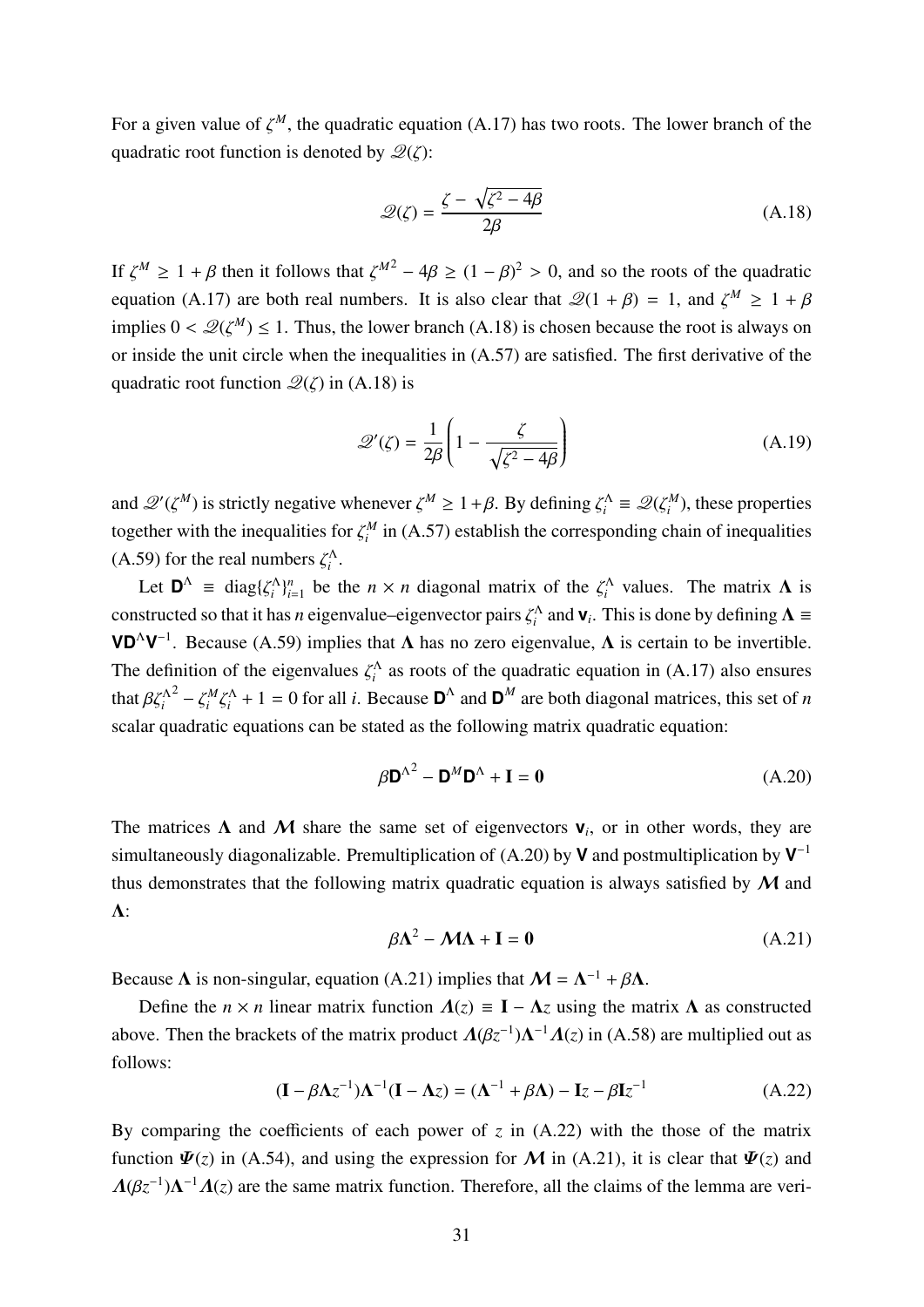fied.

## A.4 Proof of Lemma 3

The matrix of eigenvectors **V** is invertible according to Lemma 1, so there is a unique solution given by  $\mathbf{x} = \mathbf{V}^{-1} \kappa$ . Since this **x** satisfies  $\mathbf{V}\mathbf{x} = \kappa$ , the expression for the elements  $v_{ji}$  of matrix **V** given in (A.9) can be used to write out the system of equations determining **x** explicitly,

$$
\sum_{j=1}^{n} \frac{\kappa_i \kappa_j}{\kappa_i - \zeta_j^S} = \kappa_i
$$
 (A.23)

where the above holds for all  $i = 1, \ldots, n$  and recalling that the eigenvectors have been normalized in accordance with Lemma 1 so that  $\bar{v}_i = 1$ . Because (A.48) implies that  $\kappa_i$  is strictly positive, nothing is lost by cancelling it from both sides of (A.23):

$$
\sum_{j=1}^{n} \frac{\varkappa_j}{\kappa_i - \zeta_j^S} = 1
$$
\n(A.24)

The following identity is used to solve the system of equations in (A.24):

$$
\sum_{j=1}^{n} \frac{\prod_{\substack{h=1 \ k \neq i}}^{n} (\kappa_h - \zeta_j^S)}{\prod_{\substack{k=1 \ k \neq j}}^{n} (\zeta_k^S - \zeta_j^S)} \equiv 1
$$
\n(A.25)

The above holds for all  $i = 1, \ldots, n$ , and the first step is to verify this identity before using it to find an explicit formula for  $x_i$ . Since it is known from (A.51) that all the eigenvalues  $\zeta_j^S$  of S are distinct, the identity in (A.25) can be multiplied by the non-zero product  $\prod_{k=1}^{n} \prod_{l=1}^{k-1} (\zeta_k^S - \zeta_l^S)$ to obtain an equivalent expression (which is also required to hold for all *i*):

$$
\sum_{j=1}^{n} (-1)^{j-1} \prod_{\substack{h=1\\h\neq i}}^{n} \prod_{\substack{k=1\\k\neq j}}^{n} \prod_{\substack{l=1\\l\neq j}}^{k-1} (\kappa_h - \zeta_j^S)(\zeta_k^S - \zeta_l^S) \equiv \prod_{k=1}^{n} \prod_{l=1}^{k-1} (\zeta_k^S - \zeta_l^S) \tag{A.26}
$$

A special type of matrix known as a Vandermonde matrix is very useful in verifying the identity (A.26). For a given sequence of *n* numbers  $\{\zeta_i^S\}_{i=1}^n$ , the  $n \times n$  Vandermonde matrix  $\bm{\mathcal{V}}\big(\{\zeta_k^{\mathcal{S}}\}_k^n$  $\binom{n}{k=1}$  is defined as,

$$
\mathbf{\mathcal{V}}\left(\{\zeta_k^S\}_{k=1}^n\right) \equiv \begin{pmatrix} 1 & \zeta_1^S & \cdots & \zeta_1^{S^{n-1}} \\ 1 & \zeta_2^S & \cdots & \zeta_2^{S^{n-1}} \\ \vdots & \vdots & \ddots & \vdots \\ 1 & \zeta_n^S & \cdots & \zeta_n^{S^{n-1}} \end{pmatrix} \tag{A.27}
$$

where the *i*-th row of the matrix is a geometric progression in  $\zeta_i^S$ . The determinant of the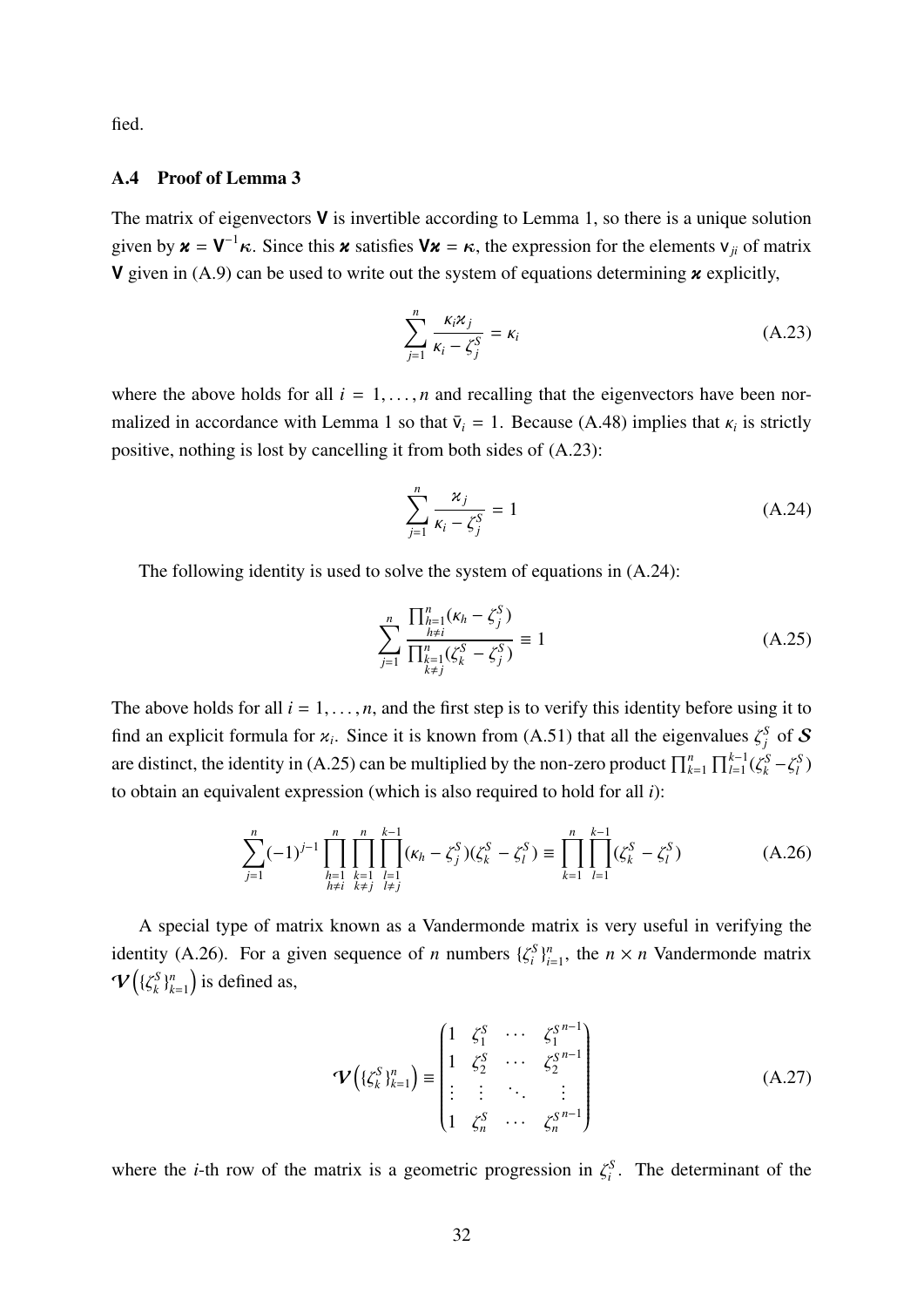Vandermonde matrix in  $(A.27)$  is equal to the following expression:<sup>21</sup>

$$
\left| \mathbf{V} \left( \{ \zeta_k^S \}_{k=1}^n \} \right) \right| = \prod_{k=1}^n \prod_{l=1}^{k-1} (\zeta_k^S - \zeta_l^S) \tag{A.28}
$$

It is clear from this formula that the identity in (A.26) can be restated in terms of determinants of Vandermonde matrices,

$$
\left| \mathbf{V} \left( \{ \zeta_k^S \}_{k=1}^n \right) \right| \equiv \sum_{j=1}^n (-1)^{j-1} \left| \mathbf{V} \left( \{ \zeta_k^S \}_{k=1}^n \setminus \{ \zeta_j^S \} \right) \right| \prod_{\substack{h=1 \\ h \neq i}}^n (\kappa_h - \zeta_j^S) \tag{A.29}
$$

where the above must hold for all *i*. Let  $\mathscr{C}_j$  denote the cofactor of  $\mathcal{V}\big(\{\zeta_k^S\}_{k=1}^n\big)$  $\binom{n}{k=1}$  in (A.27) corresponding to the *n*-th column and the *j*-th row:

$$
\mathcal{C}_{j} \equiv (-1)^{n+j} \begin{vmatrix} 1 & \zeta_{1}^{S} & \cdots & \zeta_{1}^{S^{n-2}} \\ \vdots & \vdots & & \vdots \\ 1 & \zeta_{j-1}^{S} & \cdots & \zeta_{j-1}^{S^{n-2}} \\ 1 & \zeta_{j+1}^{S} & \cdots & \zeta_{j+1}^{S^{n-2}} \\ \vdots & \vdots & & \vdots \\ 1 & \zeta_{n}^{S} & \cdots & \zeta_{n}^{S^{n-2}} \end{vmatrix}
$$
 (A.30)

It is immediately apparent from (A.27) and (A.30) that  $\mathcal{C}_j$  is equal to (−1)<sup>*n+j*</sup> multiplied by the determinant of the Vandermonde matrix  $\mathcal{V}(\{\zeta_k^S\}_{k=1}^n\setminus\{\zeta_j^S\})$ , which is generated from the sequence  $\{\zeta_k^S\}_{k=1}^n$  with the *j*-th element deleted:

$$
\mathcal{C}_j = (-1)^{n+j} \left| \mathbf{V} \left( \{ \zeta_k^S \}_{k=1}^n \setminus \{ \zeta_j^S \} \right) \right| \tag{A.31}
$$

The cofactors  $\mathscr{C}_j$  of the matrix  $\boldsymbol{\mathcal{V}}\left(\{\zeta_k^S\}_{k=1}^n\right)$  $\mathcal{W}_{k=1}^{n}$  have the property that determinant  $\left| \mathbf{\mathcal{V}} \left( \{ \zeta_k^S \}_{k=1}^n \right) \right|$ can be obtained by multiplying each  $\mathcal{C}_j$  by the *j*-th element in the *n*-th column of  $\mathbf{V}(\{\zeta_k^s\}_{k=1}^n)$  $\binom{n}{k=1}$  $\binom{n}{k=1}$ and summing along the *n*-th column. But when the cofactors are multiplied by elements from a different row, the sum is equal to zero: $22$ 

$$
\sum_{j=1}^{n} \zeta_j^{s} \mathscr{C}_j = \begin{cases} 0 & \text{if} \quad h = 0, 1, ..., n-2 \\ \left| \mathbf{V} \left( \{ \zeta_k^s \}_{k=1}^n \right) \right| & \text{if} \quad h = n-1 \end{cases}
$$
 (A.32)

To make use of this result, the product appearing in equation (A.29) is expanded as a sum of

<sup>&</sup>lt;sup>21</sup>See Bellman (1960) for a proof.

<sup>&</sup>lt;sup>22</sup>See any text on linear algebra, for example, Anton  $(1994)$ .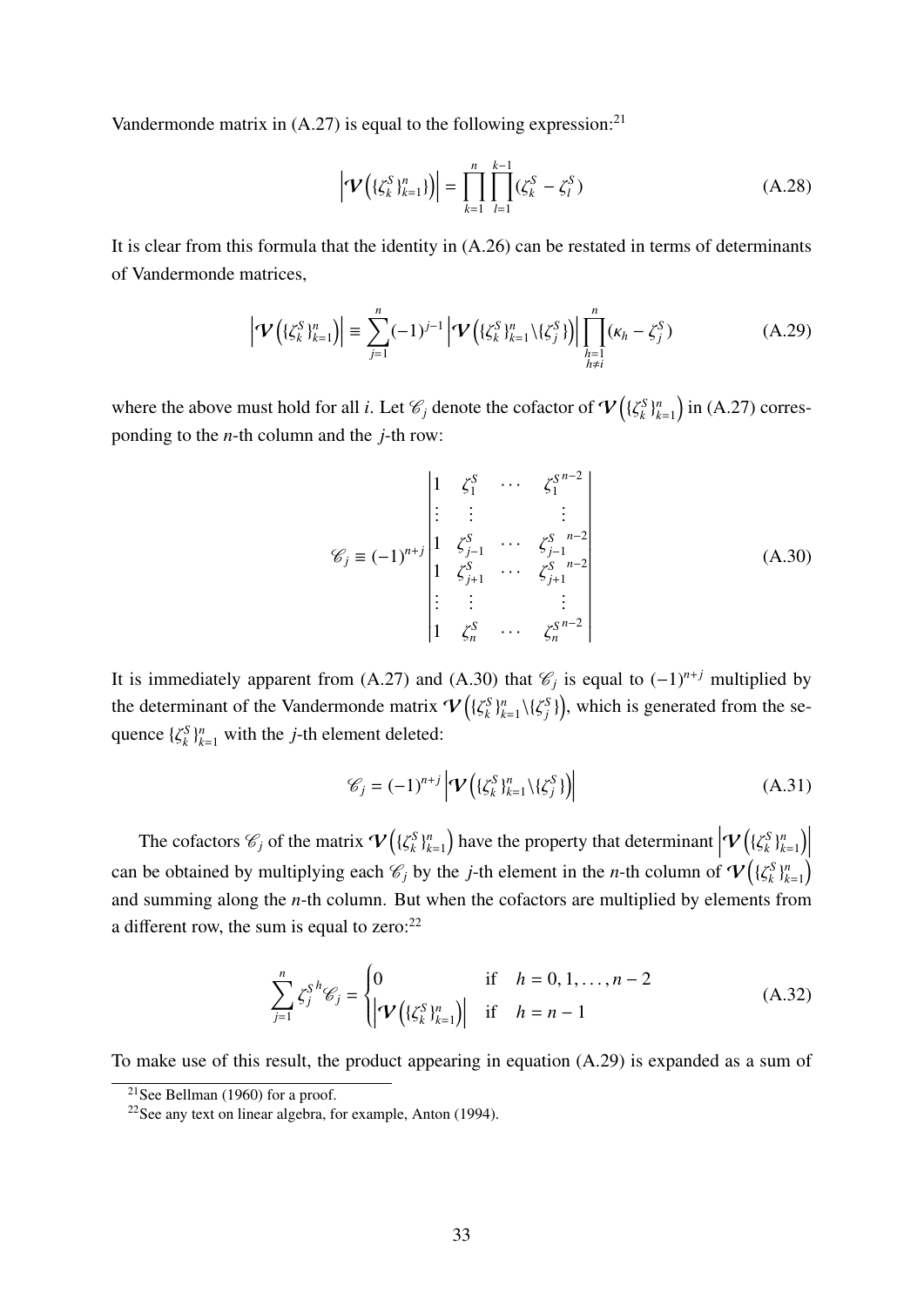powers of  $\zeta_j^S$ ,

$$
\prod_{h=1, h\neq i}^{n} (\kappa_h - \zeta_j^S) = \sum_{h=0}^{n-1} (-1)^h \mathfrak{R}_{i,h} \zeta_j^{S^h}
$$
 (A.33)

where the coefficients  $\mathbf{R}_{i,h}$  are given by sums of products of the Phillips curve slopes  $\{\kappa_i\}_{i=1}^n$ :

$$
\mathfrak{K}_{i,h} \equiv \sum_{\substack{\forall (\ell_1, \dots, \ell_{n-1-h}) \\ \ell_k \in \{1, \dots, i-1, i+1, \dots, n\}}} \prod_{k=1}^{n-1-h} \kappa_{\ell_k}
$$
\n(A.34)

Note in particular that  $\mathcal{R}_{i,n-1} = 1$  for all *i*. By substituting the expression for the product in (A.33) into (A.29), that identity is now equivalent to:

$$
\left| \mathbf{\mathcal{V}} \left( \{ \zeta_k^S \}_{k=1}^n \} \right) \right| = \sum_{h=0}^{n-1} (-1)^h \mathfrak{R}_{i,h} \sum_{j=1}^n (-1)^{j-1} \zeta_j^{S^h} \left| \mathbf{\mathcal{V}} \left( \{ \zeta_k^S \}_{k=1}^n \} \setminus \{ \zeta_j^S \} \right) \right| \tag{A.35}
$$

Using equation  $(A.31)$ , the determinants on the right-hand side of the identity  $(A.35)$  can be replaced by terms involving the cofactors  $\mathcal{C}_i$ :

$$
\left| \mathbf{V} \left( \{ \zeta_k^S \}_{k=1}^n \} \right) \right| \equiv \sum_{h=0}^{n-1} (-1)^{h - (n-1)} \mathfrak{R}_{i,h} \sum_{j=1}^n \zeta_j^{S^h} \mathcal{C}_j \tag{A.36}
$$

Then the results for the sums of cofactors stated in  $(A.32)$  imply that the identity in  $(A.36)$  is equivalent to:

$$
\left|\mathbf{V}\left(\{\zeta_k^S\}_{k=1}^n\}\right)\right| \equiv \mathfrak{K}_{i,n-1}\left|\mathbf{V}\left(\{\zeta_i^S\}_{i=1}^n\}\right)\right| \tag{A.37}
$$

But this statement is clearly true since the coefficient  $\mathcal{R}_{i,n-1}$  in (A.34) is known to equal one for all *i*. Therefore, the original identity (A.25) must be true.

The identity (A.25) is now used to verify that the following proposed solution to the system of equations in (A.24) is correct:

$$
\chi_j = \frac{\prod_{h=1}^n (\kappa_h - \zeta_j^S)}{\prod_{\substack{k=1 \\ k \neq j}}^n (\zeta_k^S - \zeta_j^S)}
$$
(A.38)

By substituting this claim into equation (A.24) and cancelling the term ( $\kappa_h - \zeta_i^S$ ) from both numerator and denominator, the identity (A.25) is obtained. Thus the solution given in (A.38) must be correct for all values of  $\kappa_i$  and  $\zeta_i^S$ .

Finally, by using the chain of inequalities for the sequences  $\{k_i\}_{i=1}^n$  and  $\{\zeta_i^S\}_{i=1}^n$  in (A.51), it can be seen that the numerator of (A.38) contains  $j - 1$  negative terms and  $n - j + 1$  positive, and the denominator contains  $j - 1$  negative and  $n - j$  positive. Hence, it is shown that  $x_j > 0$ for all *j*, completing the proof.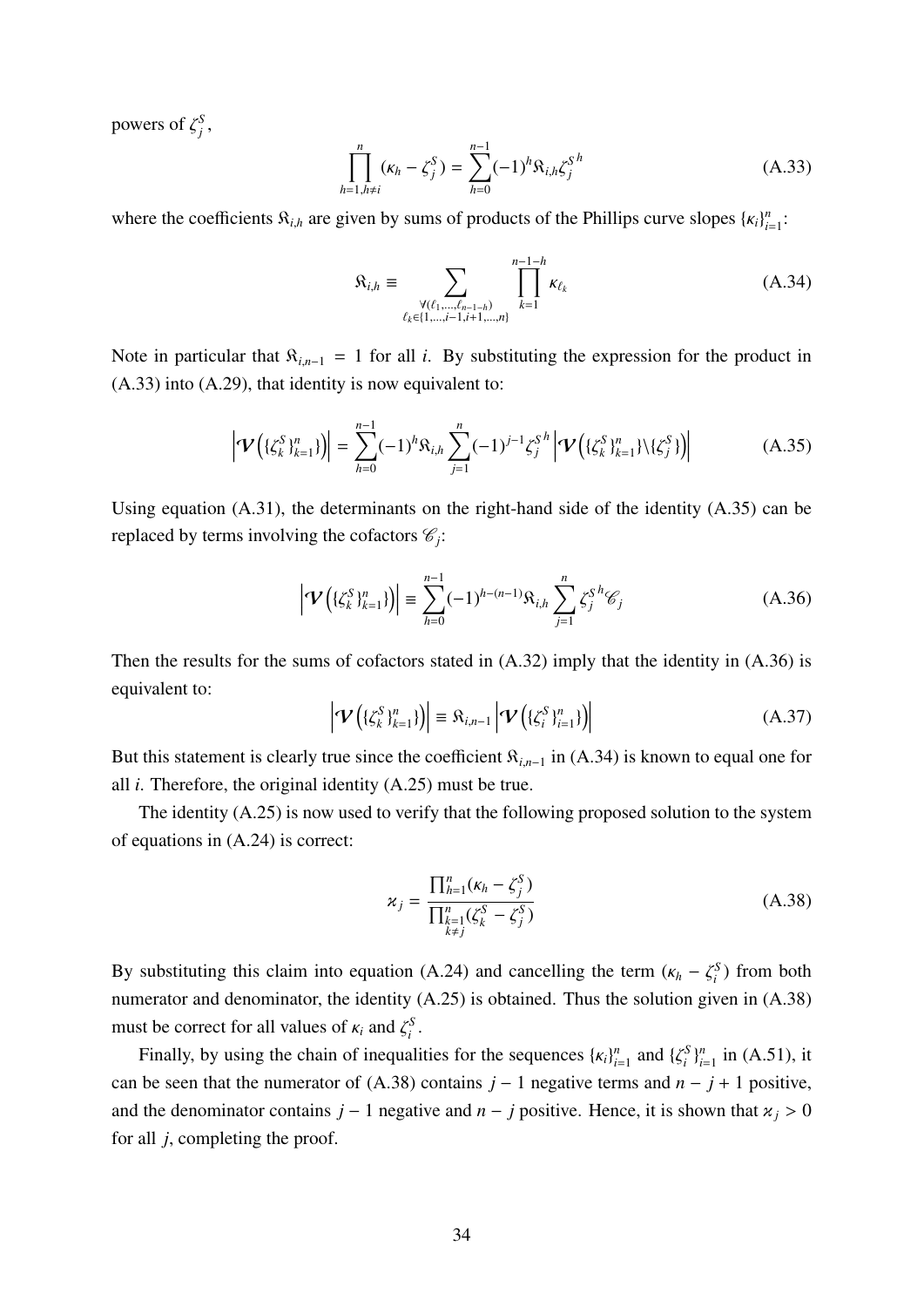## A.5 Proof of Lemma 4

Define the  $n \times 1$  vector **x**, using the expected values of a scalar time-series {x<sub>i</sub>}:

$$
\mathbf{x}_{t} = \sum_{k=0}^{\infty} (\beta \mathbf{\Lambda})^{k} \kappa \mathbf{E}_{t} \mathbf{x}_{t+k}
$$
 (A.39)

If  $\mathbf{x}_t = \boldsymbol{\iota} \mathbf{x}_t$  then equation (22) implies that the vector of price levels  $\mathbf{P}_t$  can be expressed in terms of  $\mathbf{x}_t$ :

$$
\mathbf{P}_t = \mathbf{\Lambda} \mathbf{P}_{t-1} + \mathbf{\Lambda} \mathbf{x}_t \tag{A.40}
$$

Repeated backward substitution of  $(A.40)$  shows that  $P_t$  can be written in terms of a sum involving current and past values of  $\mathbf{x}_t$ :

$$
\mathbf{P}_{t} = \sum_{j=0}^{\infty} \mathbf{\Lambda}^{j+1} \mathbf{x}_{t-j}
$$
 (A.41)

The expression for  $x_t$  is then substituted into (A.41) to obtain:

$$
\mathbf{P}_{t} = \sum_{j=0}^{\infty} \mathbf{\Lambda}^{j+1} \sum_{k=0}^{\infty} (\beta \mathbf{\Lambda})^{k} \kappa \mathbb{E}_{t-j} \mathbf{x}_{t-j+k}
$$
(A.42)

It is shown in Lemma 2 that the matrix **V** diagonalizes  $\Lambda$ , which means that  $\Lambda = \mathbf{VD}^{\Lambda}\mathbf{V}^{-1}$ , where  $\mathbf{D}^{\Lambda}$  is the matrix of eigenvalues of  $\Lambda$ . The matrix **V** also diagonalizes all powers of  $\Lambda$ because  $\Lambda^k = \mathsf{VD}^{\Lambda^k} \mathsf{V}^{-1}$ . By using this fact and the definition  $\mathbf{x} \equiv \mathsf{V}^{-1} \kappa$ , equation (A.42) is seen to be equivalent to (A.69a). Equation (A.69b) is then obtained by first-differencing (A.69a).

The equations for the aggregate price level  $P_t = \omega' P_t$  and inflation rate  $\pi_t = \omega' \pi_t$  are deduced from their counterparts (A.69a) and (A.69b) by first noting that Lemma 1 implies that each of the columns  $\mathbf{v}_i$  of **V** is normalized so that  $\omega' \mathbf{v}_i = 1$  and hence  $\omega' \mathbf{V} = \iota'$ . This together with the fact that  $\mathbf{D}^{\Lambda}$  is a diagonal matrix, and  $\zeta_1^{\Lambda} = 1$ , yields equations (A.70a) and (A.70b), completing the proof.

## A.6 Proof of Proposition 1

The first step is to use the assumption of Calvo pricing for each industry to obtain recursive versions of the price level and profit-maximizing reset price equations. As can be checked by repeated backward substitution, the following equation is equivalent to the expression for the industry *i* price level  $P_i$  given in (16):

$$
P_{it} = (1 - \alpha_i) P_{i, t-1} + \alpha_i R_{it}
$$
 (A.43)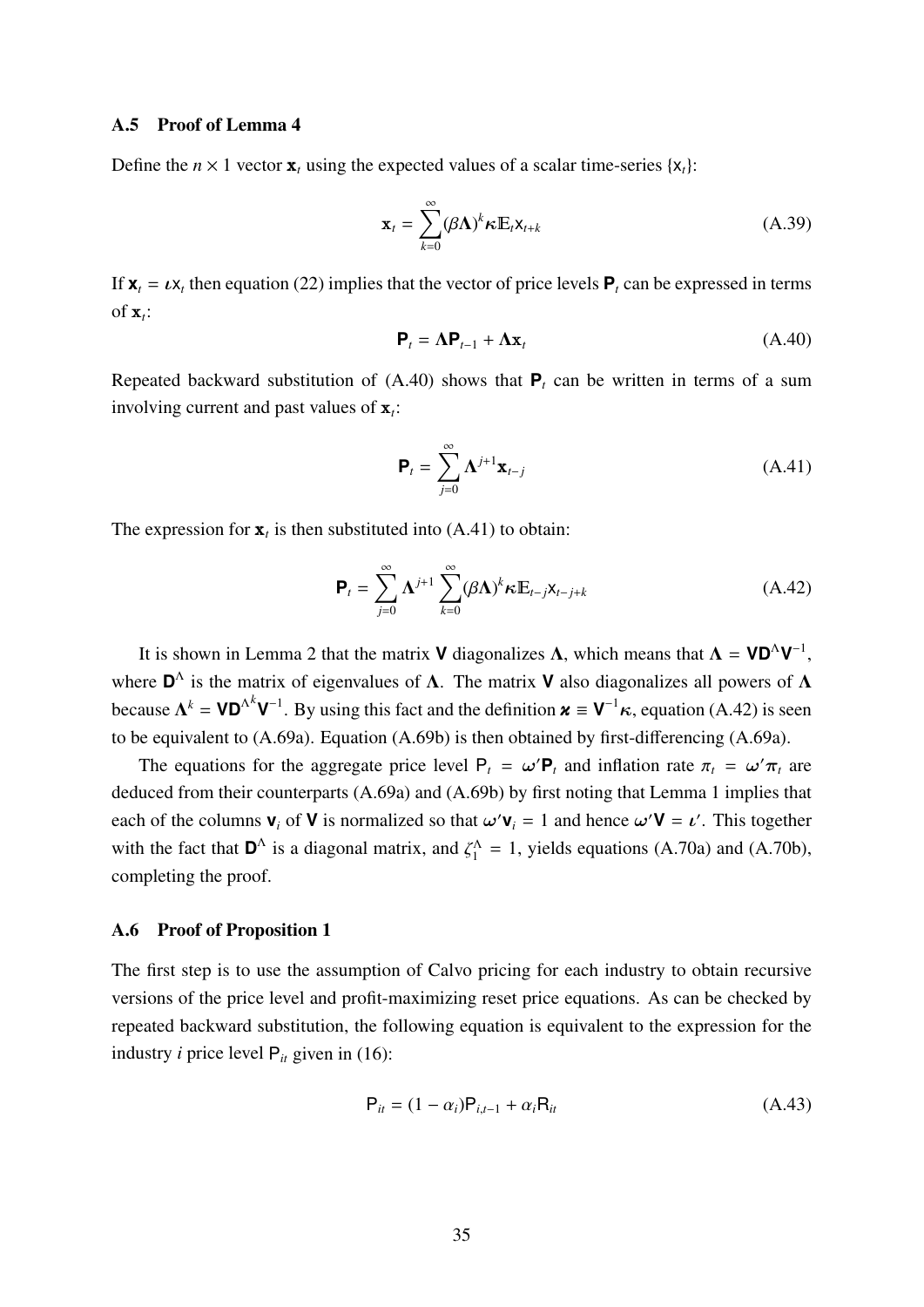Likewise, repeated forward substitution shows that the following is a recursive version of the equation for the reset price  $R<sub>it</sub>$  in (17):

$$
R_{it} = \beta (1 - \alpha_i) E_t R_{i, t+1} + (1 - \beta (1 - \alpha_i)) (P_{it} - \eta_\rho \rho_{it} + \eta_y y_t + \eta_z z_{it})
$$
(A.44)

Substitute equation (A.43) into (A.44) to eliminate the terms involving the reset price  $R_{ii}$ :

$$
(1 + \beta)P_{it} = P_{i,t-1} + \beta E_t P_{i,t+1} + \frac{\alpha_i (1 - \beta (1 - \alpha_i))}{1 - \alpha_i} (-\eta_\rho \rho_{it} + \eta_y \mathbf{y}_t + \eta_z \mathbf{z}_{it})
$$
(A.45)

The coefficient of the term in parentheses on the right-hand side of (A.45) is the industryspecific component of the slope of the short-run Phillips curve. This depends on the steadystate discount factor  $\beta$  and the probability of price adjustment  $\alpha_i$  in industry *i*. Hence define the following function  $\mathcal{K}(\alpha)$  giving the industry-specific slope  $\kappa$  in terms of a particular priceadjustment frequency  $\alpha$ :

$$
\mathcal{K}(\alpha) \equiv \frac{\alpha(1 - \beta(1 - \alpha))}{1 - \alpha} \tag{A.46}
$$

This function has the property that if  $0 < \alpha < 1$  then  $0 < \mathcal{K}(\alpha) < \infty$ . It has derivative

$$
\mathcal{K}'(\alpha) = \frac{1 - \beta(1 - \alpha)^2}{(1 - \alpha)^2} \tag{A.47}
$$

which satisfies  $\mathcal{K}'(\alpha) > 0$  for  $0 < \alpha < 1$ , implying that  $\mathcal{K}(\alpha)$  is a strictly increasing function. So if  $\kappa_i \equiv \mathcal{K}(\alpha_i)$  denotes the slope of the industry *i* Phillips curve then from the chain of inequalities for  $\alpha_i$  in (9), a similar chain of inequalities for  $\kappa_i$  is obtained:

$$
0 < \kappa_1 < \kappa_2 < \dots < \kappa_{n-1} < \kappa_n < \infty \tag{A.48}
$$

Let *κ* be the *n* × 1 vector containing these industry-specific slopes, and let  $\mathbf{K} \equiv \text{diag}\{k_i\}_{i=1}^n$  be the  $n \times n$  diagonal matrix containing these slopes along its principal diagonal.

Using the definition of the matrix **K** and the vectors of price levels  $P_t$  and reset prices  $R_t$ , the *n* equations in (A.45) can be stated as

$$
(1+\beta)\mathbf{P}_t + \eta_\rho \mathbf{K} \rho_t = \mathbf{P}_{t-1} + \beta \mathbb{E}_t \mathbf{P}_{t+1} + \mathbf{K} \left( \eta_y \nu \mathbf{y}_t + \eta_z \mathbf{z}_t \right)
$$
(A.49)

where *ι* is an  $n \times 1$  vector of 1s. Since the relative price vector  $\rho_t$  is given by  $\rho_t = \mathcal{R}P_t$ , the left-hand side of (A.49) is equivalent to  $MP_t$ , with  $M = (1 + \beta)I + \eta_0 K \mathcal{R}$  being an  $n \times n$  matrix. It is easily checked that the matrix  $\mathcal{R} = I - \iota \omega'$  has the property that  $\mathcal{R}^2 = \mathcal{R}$ . Hence  $\mathcal{R}$  is idempotent and must therefore also be positive semi-definite. Furthermore, the parameter  $\eta_0$ is strictly positive and the matrix  $(1 + \beta)$ I is positive definite, as is K from (A.48). By taking these facts together, the matrix  $M$  must be positive definite. Multiplying both sides of (A.49) by  $\mathcal{M}^{-1}$  yields equation (18).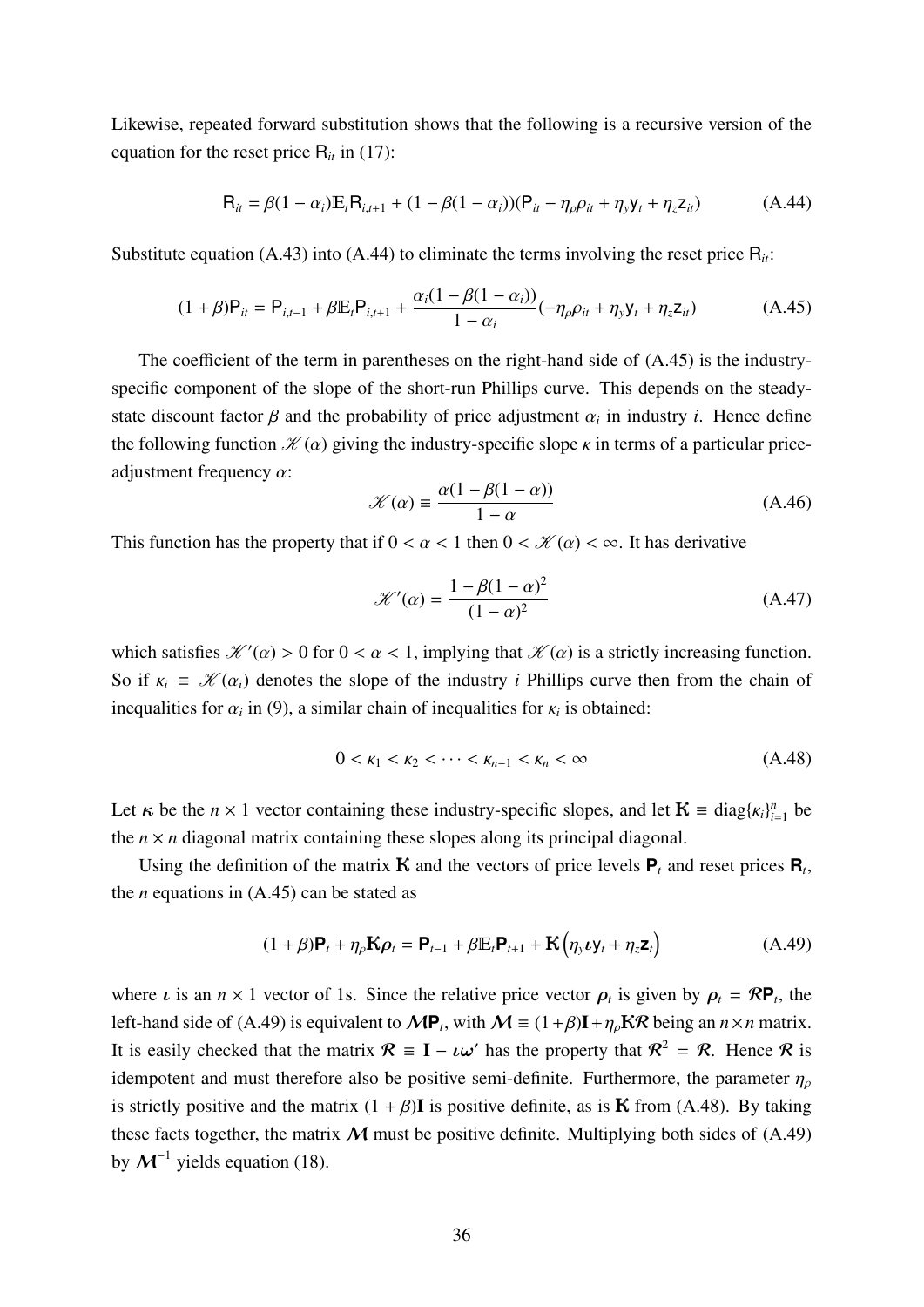To state the pricing equations in terms of inflation rates and relative prices, note that the coefficients of the money price levels on both sides of equation (A.45) have the same sum. This means that by cancelling a unit root in the money price level, the equation can be restated in terms of the industry-specific inflation rate  $\pi_{it} \equiv P_{it} - P_{i,t-1}$  and the relative price  $\rho_{it}$  as follows:

$$
\pi_{it} = \beta \mathbb{E}_t \pi_{i, t+1} + \kappa_i (-\eta_\rho \rho_{it} + \eta_y \mathbf{y}_t + \eta_z \mathbf{z}_{it})
$$
(A.50)

Using the definitions of the matrix **K** and the vectors of inflation rates  $\pi_t$  and relative prices  $\rho_t$ , equation (19) is immediately obtained from (A.50). This establishes all the claims of the proposition.

## A.7 Proof of Proposition 2

The first step in obtaining the forward- and backward-looking components of the Phillips curve is to analyse the properties of the  $n \times n$  matrix  $S = KR$ , in particular, its eigenvalues and eigenvectors. A scalar  $\zeta^S \in \mathbb{C}$  is said to be an eigenvalue of S if there exists a non-zero  $n \times 1$ vector  $\mathbf{v} \in \mathbb{C}^n$  such that  $S\mathbf{v} = \zeta^S \mathbf{v}$ . The *i*-th eigenvalue and eigenvector are denoted by  $\zeta_i^S$  and **v**<sub>*i*</sub>. The following result characterizes the properties of these eigenvalues and eigenvectors.

**Lemma 1** *The matrix S has n distinct, real, and non-negative eigenvalues*  $\zeta_i^S \in \mathbb{R}$ *, which are without loss of generality ordered to form an increasing sequence. Exactly one eigenvalue is zero and the others are interlaced with the sequence of Phillips curve slopes* κ*<sup>i</sup> according to the following chain of inequalities:*

$$
0 = \zeta_1^S < \kappa_1 < \zeta_2^S < \kappa_2 < \zeta_3^S < \cdots < \kappa_{n-1} < \zeta_n^S < \kappa_n < \infty \tag{A.51}
$$

*There also exists a corresponding set of n linearly independent and real-valued eigenvectors* **, and the eigenvector associated with the zero eigenvalue is a vector of 1s. The eigen***vectors can be normalized so that*  $\boldsymbol{\omega}' \mathbf{v}_i = 1$  *for all i.* 

## *Proof.* See appendix A.2.

The eigenvectors of S are collected into an  $n \times n$  matrix  $V = (V_1, \cdots, V_n)$ . The linear independence of the set of eigenvectors guaranteed by Lemma 1 ensures that **V** is non-singular. If  $\mathbf{D}^S$  = diag $\{\zeta_i^S\}_{i=1}^n$  is the diagonal matrix of eigenvalues of S, then eigenvalue-eigenvector relationship can be stated as  $SV = VD^S$ . Because V is invertible, this means that the matrix S can be diagonalized as follows:

$$
\mathbf{V}^{-1}\mathbf{S}\mathbf{V} = \mathbf{D}^{S} \tag{A.52}
$$

The equations for the price level vector  $P_t$  in (18) are equivalent to the following expression since the matrix  $M$  is non-singular:

$$
\mathbf{M}\mathbf{P}_t = \mathbf{P}_{t-1} + \beta \mathbb{E}_t \mathbf{P}_{t+1} + \mathbf{K}(\eta_y \mathbf{U}_t + \eta_z \mathbf{Z}_t)
$$
(A.53)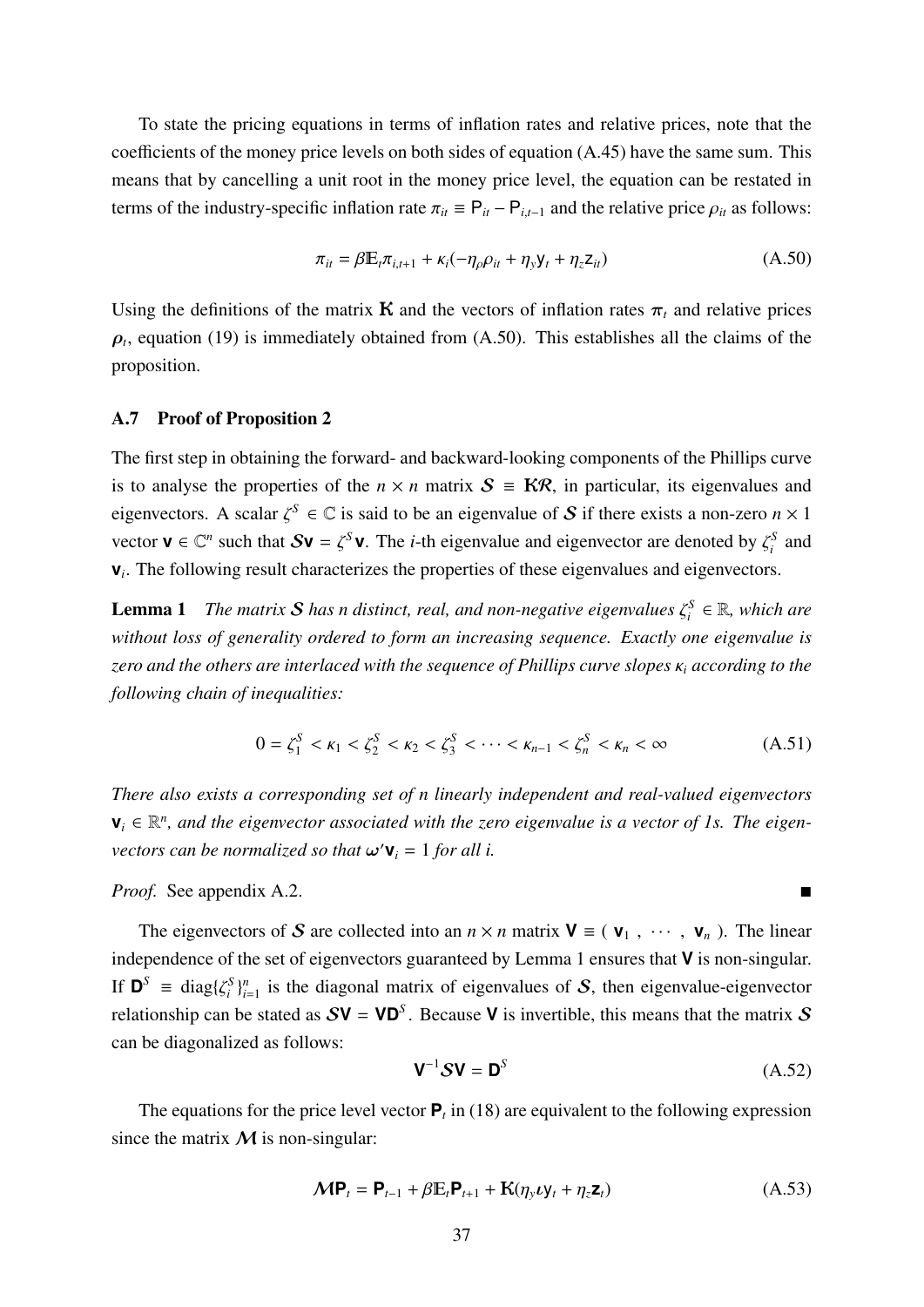By introducing the lag operator  $\mathbb{L}$ , the forward operator  $\mathbb{F}$  (where  $\mathbb{F} \equiv \mathbb{L}^{-1}$ ), and the  $n \times n$ matrix function  $\Psi(z)$  defined by,

$$
\Psi(z) \equiv \mathcal{M} - \mathbf{I}z - \beta \mathbf{I}z^{-1} \tag{A.54}
$$

the pricing equations in (A.53) can be expressed as follows:

$$
\mathbb{E}_t[\mathbf{\Psi}(\mathbb{L})\mathbf{P}_t] = \mathbf{K}(\eta_y \mathbf{U}_t + \eta_z \mathbf{Z}_t)
$$
(A.55)

The matrix function  $\Psi(z)$  is factorized using the diagonalization of the  $n \times n$  matrix M. Since  $S = KR$ , the definition of M given in Proposition 1 is equivalent to  $M = (1 + \beta)I + \eta_0 S$ . This allows the diagonalization of  $M$  to be obtained easily from that of  $S$ , which was found in Lemma 1. Note that (A.52) implies that

$$
\mathbf{V}^{-1}\mathbf{M}\mathbf{V} = (1+\beta)\mathbf{I} + \eta_{\rho}\mathbf{D}^{S}
$$
 (A.56)

and since the right-hand side is a diagonal matrix, the same matrix of eigenvectors **V** diagonalizes both S and M. The matrix of eigenvalues of M is thus obtained from the right-hand side of (A.56), and is denoted by the diagonal matrix  $\mathbf{D}^M \equiv (1 + \beta)\mathbf{I} + \eta_\rho \mathbf{D}^S$ . If  $\zeta_i^M$  is the *i*-th eigenvalue of M then  $D^M \equiv \text{diag}\{\zeta_i^M\}_{i=1}^n$  and  $\zeta_i^M = (1 + \beta) + \eta_\rho \zeta_i^S$ . Because  $\eta_\rho$  is a positive constant, the inequalities for  $\zeta_i^S$  in (A.51) imply the corresponding chain of inequalities for the  $\zeta_i^M$ :

$$
1 + \beta = \zeta_1^M < \zeta_2^M < \dots < \zeta_{n-1}^M < \zeta_n^M < \infty \tag{A.57}
$$

The next result constructs a factorization of the matrix function  $\Psi(z)$  using this diagonalization.

Lemma 2 *There exists an n* × *n non-singular matrix* Λ *such that the linear matrix function*  $Λ(z) = I - Λz$  *factorizes the matrix function*  $Ψ(z)$  *defined in* (A.54) *as follows* 

$$
\Psi(z) = A(\beta z^{-1})\Lambda^{-1}A(z) \tag{A.58}
$$

*for all*  $z \in \mathbb{C} \setminus \{0\}$ . The matrix  $\Lambda$  has n distinct, real, and positive eigenvalues  $\zeta_i^{\Lambda} \in \mathbb{R}$  satisfying *the following chain of inequalities:*

$$
1 = \zeta_1^{\Lambda} > \zeta_2^{\Lambda} > \dots > \zeta_{n-1}^{\Lambda} > \zeta_n^{\Lambda} > 0
$$
 (A.59)

*There are n* − 1 *eigenvalues inside the unit circle and one eigenvalue equal to unity. The matrix* Λ *shares the same eigenvectors as* S *and* M*.*

*Proof.* See appendix A.3.

By substituting the factorization (A.58) of  $\Psi(z)$  into (A.55), the following expectational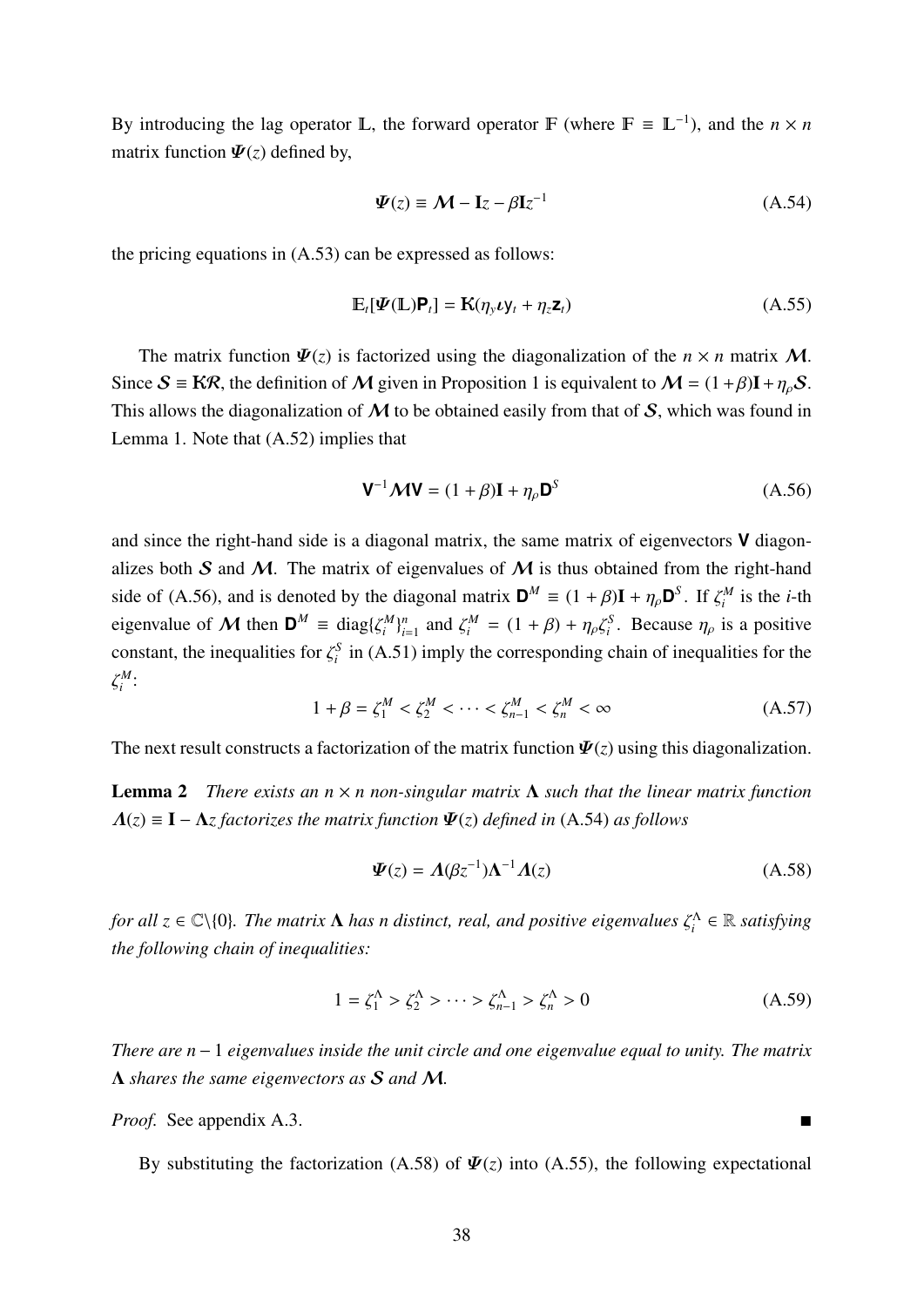difference equation is obtained:

$$
\mathbb{E}_{t}\left[ (\mathbb{I} - \beta \mathbf{\Lambda} \mathbb{F}) \mathbf{\Lambda}^{-1} (\mathbb{I} - \mathbf{\Lambda} \mathbb{L}) \mathbf{P}_{t} \right] = \mathbf{K} (\eta_{y} \mathbf{\ell} \mathbf{y}_{t} + \eta_{z} \mathbf{z}_{t})
$$
(A.60)

Because Lemma 2 demonstrates that matrix  $\Lambda$  has no eigenvalues outside the unit circle and since  $0 < \beta < 1$ , the matrix  $\beta \Lambda$  has only eigenvalues strictly inside the unit circle. Thus the inverse of  $(I - \beta \Lambda F)$  has the following convergent Taylor series expansion:

$$
(\mathbb{I} - \beta \Lambda \mathbb{F})^{-1} = \sum_{j=0}^{\infty} \beta^j \Lambda^j \mathbb{F}^j
$$
 (A.61)

Hence, multiplication of both sides of (A.60) by  $(I - \beta \Lambda F)^{-1} \Lambda$  yields the following expression, which is equivalent to the set of pricing equations in  $(22)$ :

$$
\mathbf{P}_{t} = \mathbf{\Lambda} \mathbf{P}_{t-1} + \mathbf{\Lambda} \sum_{j=0}^{\infty} (\beta \mathbf{\Lambda})^{j} \mathbf{K} \mathbb{E}_{t} [\eta_{y} \mathbf{\nu} \mathbf{y}_{t+j} + \eta_{z} \mathbf{z}_{t+j}]
$$
(A.62)

Next, note that because S and  $\Lambda$  are simultaneously diagonalizable (sharing the same matrix of eigenvectors **V**), the results of Lemmas 1 and 2 imply that  $\iota$  is an eigenvector of  $\Lambda$ corresponding to the eigenvalue of unity. Finally, observe that the price level vector  $P_t$  can be decomposed into a relative price vector  $\rho_t$  and an overall price level component as  $P_t = \rho_t + \iota P_t$ . It follows that  $(I – Λ)P<sub>t−1</sub> = (I – Λ)*ρ*<sub>t−1</sub>$ , and therefore

$$
\mathbf{P}_t - \mathbf{\Lambda} \mathbf{P}_{t-1} = \boldsymbol{\pi}_t + (\mathbf{I} - \mathbf{\Lambda}) \boldsymbol{\rho}_{t-1} \tag{A.63}
$$

where  $\pi_t = \mathbf{P}_t - \mathbf{P}_{t-1}$  has been used. By substituting (A.63) into (A.62), the set of pricing equations (23) in terms of inflation rates and relative prices is obtained. This completes the proof.

#### A.8 Proof of Proposition 3

The aggregate demand component  $y_t$  from (27) is constructed using (26). Since Lemma 2 shows that  $\Lambda$  and  $S$  are simultaneously diagonalizable, the matrix **V** of eigenvectors of  $S$  can also be used to diagonalize powers of  $\Lambda$ , and so  $\Lambda^j = \mathsf{VD}^{\Lambda^j} \mathsf{V}^{-1}$ . By substituting this into the definition of  $y_t$  from (26):

$$
y_t = \eta_y \omega' \mathbf{V} \sum_{j=0}^{\infty} \beta^j \mathbf{D}^{\Lambda^{j+1}} \mathbf{V}^{-1} \kappa \mathbb{E}_t y_{t+j}
$$
(A.64)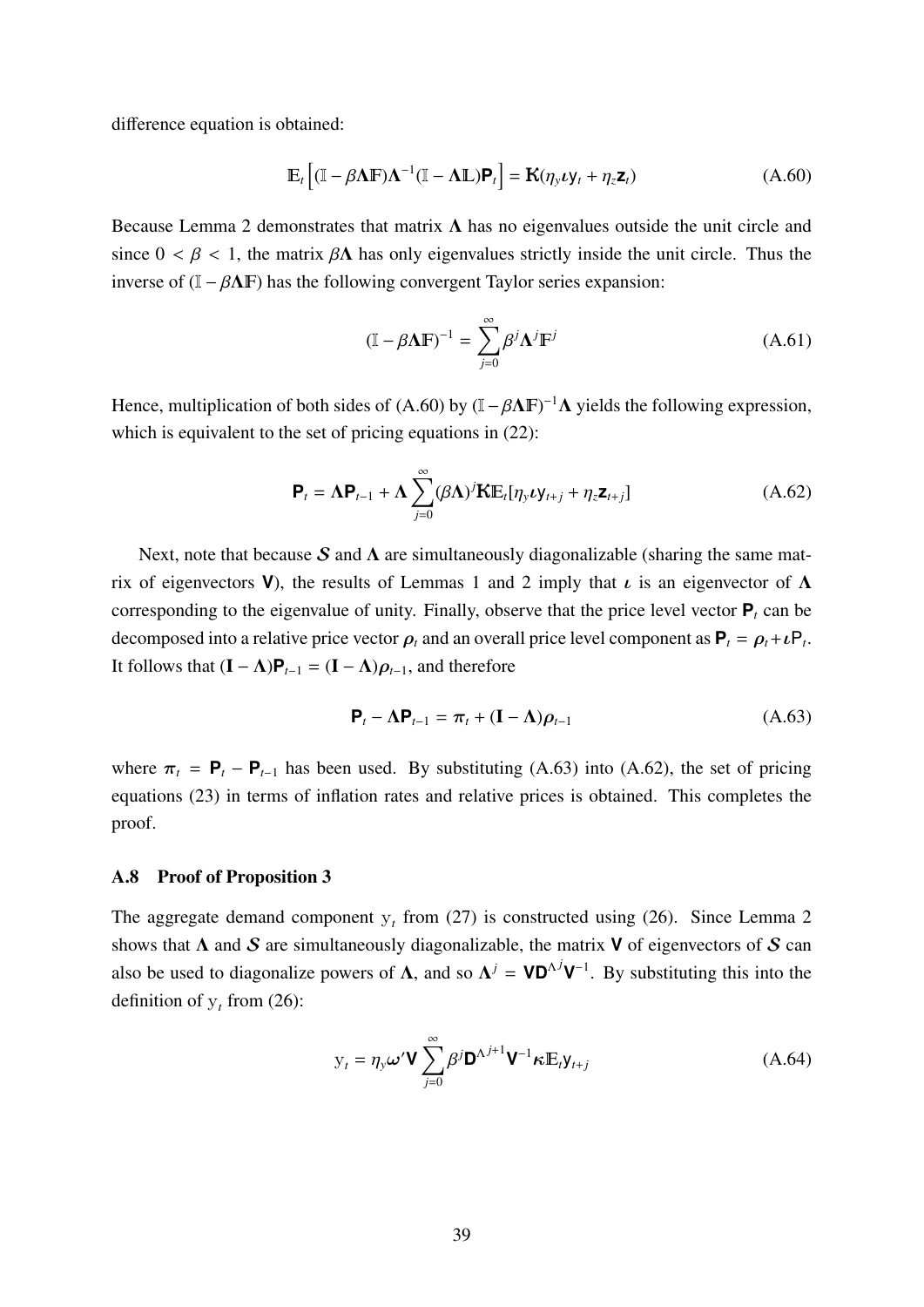Using the result of Lemma 1 that  $\omega'$  **V** =  $\iota'$  and the definition  $\boldsymbol{\varkappa} \equiv \mathbf{V}^{-1} \boldsymbol{\kappa}$ , equation (A.64) becomes:

$$
y_t = \eta_y \iota' \sum_{j=0}^{\infty} \beta^j \mathbf{D}^{\Lambda^{j+1}} \mathbf{x} \mathbb{E}_t y_{t+j}
$$
 (A.65)

Since  $\mathbf{D}^{\Lambda}$  is a diagonal matrix, equation (A.65) can be written explicitly as follows:

$$
y_t = \eta_y \sum_{j=0}^{\infty} \beta^j \left( \sum_{i=1}^n \alpha_i \zeta_i^{\Lambda^{j+1}} \right) E_t y_{t+j}
$$
 (A.66)

By comparing this with (27), it is clear that  $\mu_j$  is given by:

$$
\mu_j = \eta_{\mathcal{Y}} \beta^j \sum_{i=1}^n \varkappa_i \zeta_i^{\Lambda^{j+1}} \tag{A.67}
$$

To establish the sign of this expression, the following result is needed:

**Lemma 3** *The system of equations*  $Vx = \kappa$  *has a unique solution, and each element of the n* × 1 *solution vector* κ *is strictly positive.*

*Proof.* See appendix A.4.

Together, equation (A.67), the inequalities in (A.59), the result of Lemma 3, and the fact that  $0 < \beta < 1$  and  $\eta_y > 0$  imply that  $\mu_j > 0$  for all *j*. To establish the claim about the rate of decay of the sequence  $\{\mu_j\}_{j=0}^{\infty}$ , note that (A.67), (A.59) and Lemma 3 imply:

$$
\beta - \frac{\mu_{j+1}}{\mu_j} = \beta \left( \frac{\sum_{i=2}^{n} \varkappa_i (1 - \zeta_i^{\Lambda}) \zeta_i^{\Lambda^{j+1}}}{\sum_{i=1}^{n} \varkappa_i \zeta_i^{\Lambda^{j+1}}} \right) > 0
$$
\n(A.68)

This implies that  $0 < \mu_{j+1} < \beta\mu_j$  for all  $j \ge 0$ , completing the proof of the proposition.

## A.9 Proof of Proposition 4

Suppose that there are only aggregate cost-push shocks, that is,  $z_t = \iota z_t$ , and that the overall set of determinants of inflation  $x_t = \eta_y y_t + \eta_z z_t$  follows a stationary AR(1) process, so  $x_t = \alpha x_{t-1} + \nu_t$ . The coefficient a satisfies  $|a| < 1$  and  $\{v_t\}$  is a white noise shock,  $v_t \sim ITD(0, \sigma_v^2)$ .

The following result is useful in proving this proposition:

**Lemma 4** *Suppose*  $\mathbf{x}_t$  *is the*  $n \times 1$  *vector defined by*  $\mathbf{x}_t \equiv \eta_y \mathbf{v} \mathbf{y}_t + \eta_z \mathbf{z}_t$ *. If all elements of the vector*  $\mathbf{x}_t$  *are identical and equal to*  $\mathbf{x}_t$  *so that*  $\mathbf{x}_t = \iota \mathbf{x}_t$  *then the following expressions for the*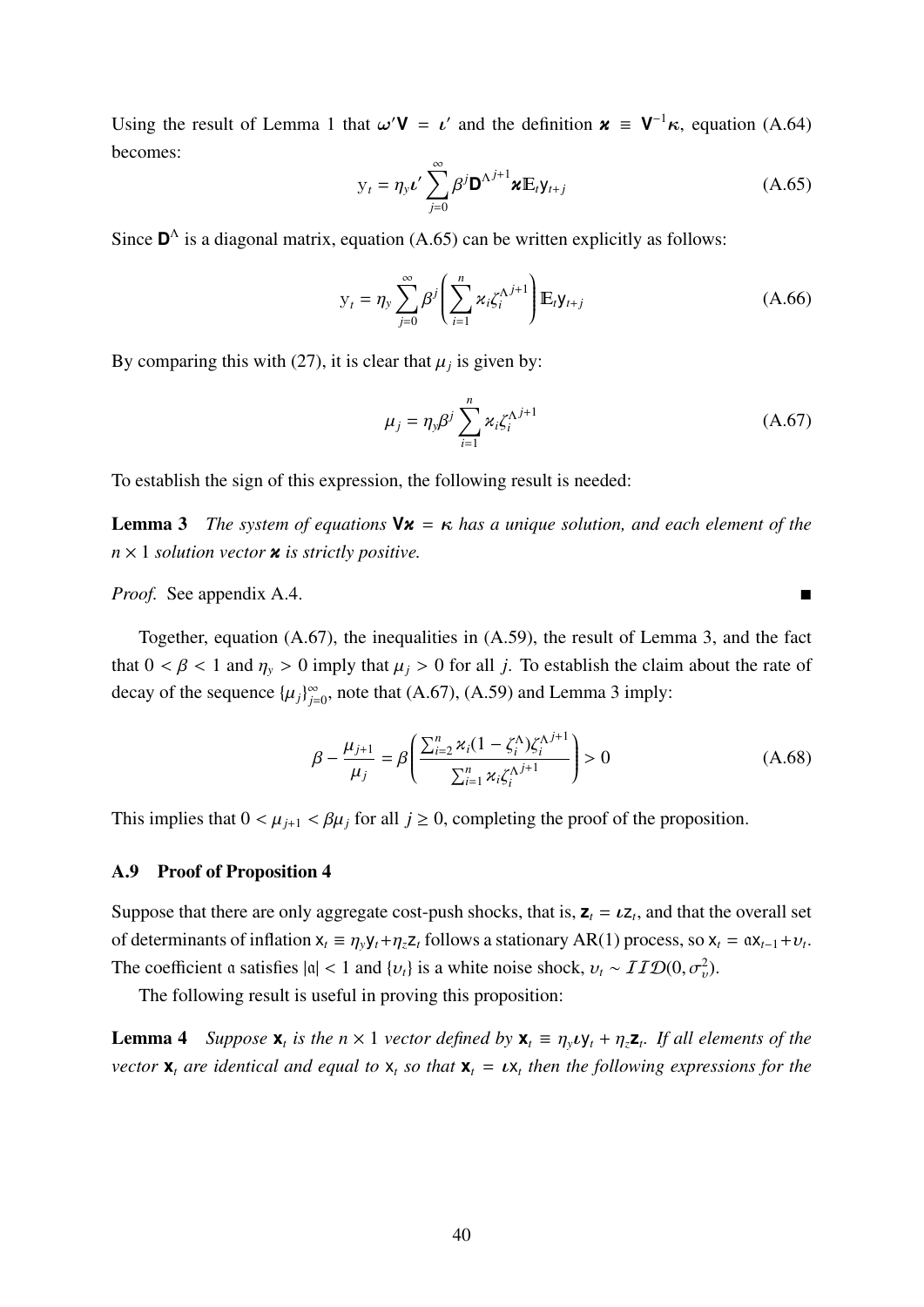*vectors of price levels*  $P_t$  *and inflation rates*  $\pi_t$  *can be obtained,* 

$$
\mathbf{P}_{t} = \mathbf{V} \sum_{j=0}^{\infty} \mathbf{D}^{\Lambda^{j+1}} \sum_{k=0}^{\infty} (\beta \mathbf{D}^{\Lambda})^{k} \mathbf{x} \mathbb{E}_{t-j} \mathbf{x}_{t-j+k}
$$
(A.69a)

$$
\boldsymbol{\pi}_{t} = \mathbf{V} \mathbf{D}^{\Lambda} \sum_{k=0}^{\infty} (\beta \mathbf{D}^{\Lambda})^{k} \mathbf{x} \mathbb{E}_{t} \mathbf{x}_{t+k} - \mathbf{V} \sum_{j=1}^{\infty} (\mathbf{I} - \mathbf{D}^{\Lambda}) \mathbf{D}^{\Lambda^{j}} \sum_{k=0}^{\infty} (\beta \mathbf{D}^{\Lambda})^{k} \mathbf{x} \mathbb{E}_{t-j} \mathbf{x}_{t-j+k}
$$
(A.69b)

*where the n* × 1 *vector*  $\boldsymbol{\varkappa}$   $\equiv$  **V**<sup>−1</sup> $\boldsymbol{\kappa}$  *has been defined. Similarly, expressions for the aggregate price level*  $P_t$  *and inflation rate*  $\pi_t$  *can be deduced,* 

$$
\mathsf{P}_{t} = \sum_{i=1}^{n} \varkappa_{i} \sum_{j=0}^{\infty} \zeta_{i}^{\Lambda^{j+1}} \sum_{k=0}^{\infty} (\beta \zeta_{i}^{\Lambda})^{k} \mathbb{E}_{t-j} \mathsf{x}_{t-j+k}
$$
(A.70a)

$$
\pi_t = \sum_{i=1}^n \varkappa_i \zeta_i^{\Lambda} \sum_{k=0}^{\infty} (\beta \zeta_i^{\Lambda})^k \mathbb{E}_t \mathsf{x}_{t+k} - \sum_{i=2}^n \varkappa_i \sum_{j=1}^{\infty} (1 - \zeta_i^{\Lambda}) \zeta_i^{\Lambda j} \sum_{k=0}^{\infty} (\beta \zeta_i^{\Lambda})^k \mathbb{E}_{t-j} \mathsf{x}_{t-j+k}
$$
(A.70b)

*where*  $x_i$  *is the i-th element of the vector*  $x$ .

*Proof.* See appendix A.5.

Since  $\{x_t\}$  is an AR(1) process,  $E_t x_{t+k} = \alpha^k x_t$ , and hence:

$$
\sum_{k=0}^{\infty} (\beta \zeta_i^{\Lambda})^k \mathbb{E}_t \mathsf{x}_{t+k} = (1 - \beta \mathfrak{a} \zeta_i^{\Lambda})^{-1} \mathsf{x}_t
$$
\n(A.71)

Note that since  $0 < \zeta_i^{\Lambda} \le 1$ ,  $0 < \beta < 1$  and  $|\alpha| < 1$ , the term  $(1 - \beta \alpha \zeta_i^{\Lambda})^{-1}$  is strictly positive. Using (A.71), equation (A.70b) implies that the stochastic process for economy-wide inflation  $\{\pi_t\}$  is given by:

$$
\pi_t = \sum_{i=1}^n \varkappa_i \zeta_i^{\Lambda} (1 - \beta \alpha \zeta_i^{\Lambda})^{-1} x_t - \sum_{i=2}^n \varkappa_i \sum_{j=1}^{\infty} (1 - \zeta_i^{\Lambda}) \zeta_i^{\Lambda j} (1 - \beta \alpha \zeta_i^{\Lambda})^{-1} x_{t-j}
$$
(A.72)

As  $\rho_{t-1}$  is a relative price vector, it must be the case that  $\omega' \rho_{t-1} = 0$ , and so the definition of the current level of intrinsic inflation  $\mathbf{m}_t$  in (25) is equivalent to  $\mathbf{m}_t = -\omega'(\mathbf{I} - \mathbf{\Lambda})\rho_{t-1}$ . Since Lemmas 1 and 2 show that  $\iota$  is an eigenvector of  $\Lambda$  with a corresponding eigenvalue of one, it follows that  $(I - \Lambda)\rho_{t-1} = (I - \Lambda)\mathbf{P}_{t-1}$ . And because **V** diagonalizes  $\Lambda$ , the matrix  $I - \Lambda$  can be written as  $(I - \Lambda) = V(I - D^{\Lambda})V^{-1}$ . Together with the normalization of the eigenvectors  $\omega'$ **V** = *ι*', the definition  $\boldsymbol{\varkappa} \equiv \mathbf{V}^{-1} \boldsymbol{\kappa}$ , and equation (A.69a), the current inertial component of inflation  $\mathbf{m}_t$  is equal to:

$$
\mathbf{m}_{t} = -\sum_{i=1}^{n} \kappa_{i} (1 - \zeta_{i}^{\Lambda}) \sum_{j=0}^{\infty} \zeta_{i}^{\Lambda^{j+1}} \sum_{k=0}^{\infty} (\beta \zeta_{i}^{\Lambda})^{k} \mathbf{E}_{t-1-j} \mathbf{x}_{t-1-j+k}
$$
(A.73)

By substituting the expression for the sum from (A.71) into (A.73) and noting that  $\zeta_1^{\Lambda} = 1$ ,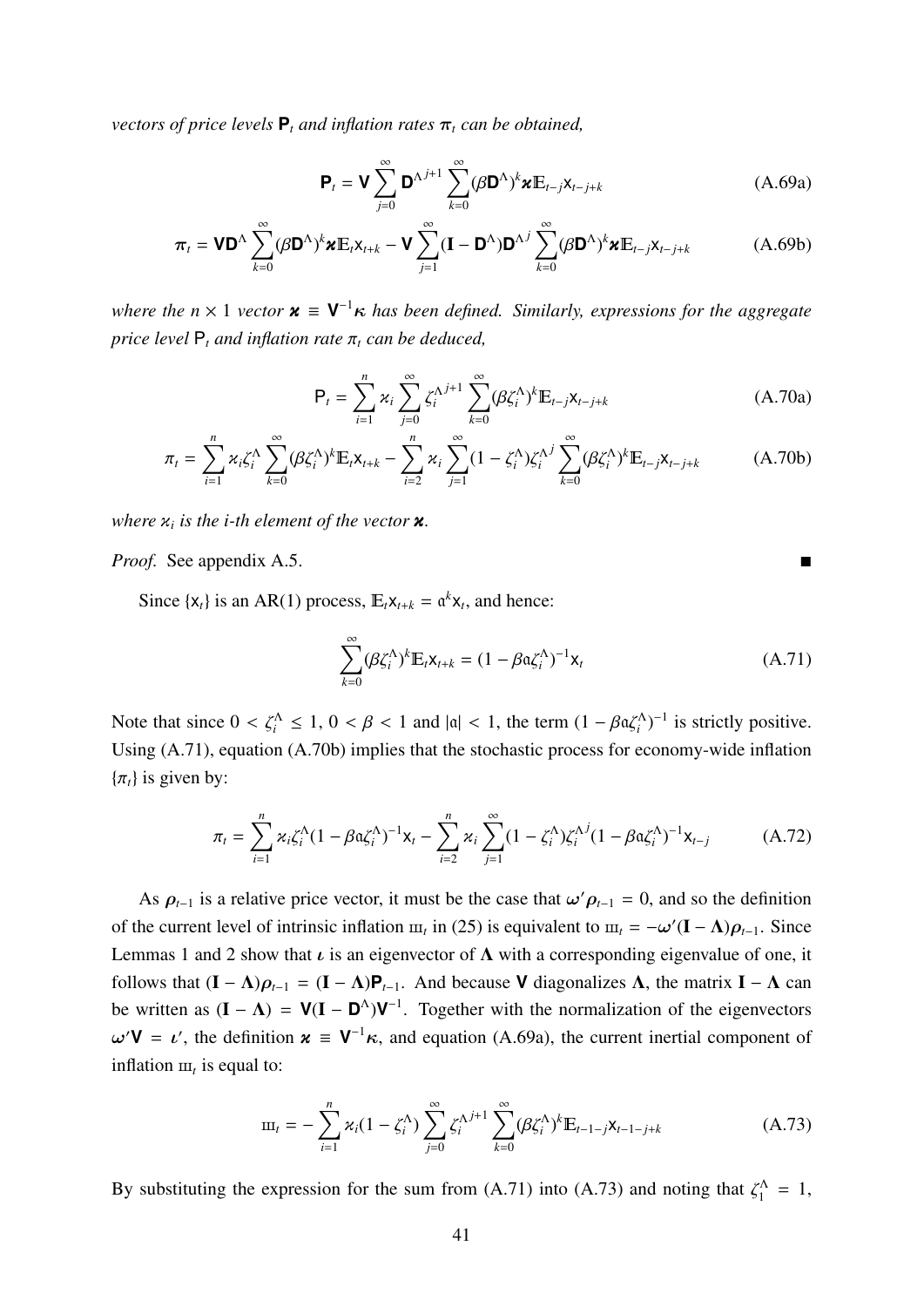intrinsic inflation  $\mathbf{m}_t$  can be written as:

$$
\mathbf{m}_{t} = \sum_{j=1}^{\infty} \left\{ -\sum_{i=2}^{n} \varkappa_{i} (1 - \zeta_{i}^{\Lambda}) \zeta_{i}^{\Lambda^{j}} (1 - \beta \mathfrak{a} \zeta_{i}^{\Lambda})^{-1} \right\} \mathbf{x}_{t-j}
$$
(A.74)

The expression for inflation from  $(A.72)$  in terms of the history of  $\{x_t\}$  is then substituted into the alternative definition of intrinsic inflation from (32) to give:

$$
\mathbf{m}_{t} = \sum_{j=1}^{\infty} \left\{ \gamma_{j} \left( \sum_{i=1}^{n} \varkappa_{i} \zeta_{i}^{\Lambda} (1 - \beta \mathfrak{a} \zeta_{i}^{\Lambda})^{-1} \right) - \sum_{k=1}^{j-1} \gamma_{j-k} \left( \sum_{i=2}^{n} \varkappa_{i} (1 - \zeta_{i}^{\Lambda}) \zeta_{i}^{\Lambda^{k}} (1 - \beta \mathfrak{a} \zeta_{i}^{\Lambda})^{-1} \right) \right\} \mathbf{x}_{t-j} \quad (A.75)
$$

The two expressions for  $m_t$  in (A.74) and (A.75) are equivalent when all the coefficients of the history { x*t*−<sup>1</sup> , x*t*−<sup>2</sup> , ... } are the same in both equations. A recursive formula for the sequence  ${\{\gamma_j\}}_{j=1}^{\infty}$  is obtained by equating coefficients:

$$
\gamma_j = -\frac{\sum_{i=2}^n \varkappa_i (1 - \zeta_i^{\Lambda}) \zeta_i^{\Lambda j} (1 - \beta \alpha \zeta_i^{\Lambda})^{-1}}{\sum_{i=1}^n \varkappa_i \zeta_i^{\Lambda} (1 - \beta \alpha \zeta_i^{\Lambda})^{-1}} + \sum_{k=1}^{j-1} \left( \frac{\sum_{i=2}^n \varkappa_i (1 - \zeta_i^{\Lambda}) \zeta_i^{\Lambda k} (1 - \beta \alpha \zeta_i^{\Lambda})^{-1}}{\sum_{i=1}^n \varkappa_i \zeta_i^{\Lambda} (1 - \beta \alpha \zeta_i^{\Lambda})^{-1}} \right) \gamma_{j-k} \quad (A.76)
$$

Since  $(1 - \beta \alpha \zeta_i^{\Lambda})^{-1} > 0$ ,  $\varkappa_i > 0$  and  $\zeta_i^{\Lambda} > 0$  for all *i*, and  $\zeta_i^{\Lambda} < 1$  for  $i \ge 2$  are obtained from the inequalities in (A.59) and Lemma 3, the value of  $\gamma_1$  is negative, and by induction, so are all the other coefficients  $\gamma_i$  for  $j \geq 1$ . This completes the proof of the proposition.

#### A.10 Proof of Theorem 1

The impulse response function for intrinsic inflation can be obtained as the usual impulse response function under the assumption of a common white-noise cost-push shock for all industries if the shock and any resulting intrinsic inflation are fully accommodated, so that there are no output gap fluctuations. Formally, this means that  $y_t = 0$  and  $z_t = \nu_t$ , where  $v_t \sim ITD(0, \sigma_v^2)$  is a white-noise shock. The impulse response function of intrinsic inflation  $\{\pi(j)\}_{j=0}^{\infty}$  can then be obtained from the coefficients of the MA( $\infty$ ) representation of inflation  $\pi_j$ in terms of the shock  $v_t$ ,

$$
\pi_t = \pi \sum_{j=0}^{\infty} \pi(j) v_{t-j}
$$
\n(A.77)

where the multiplicative factor  $\pi$  is introduced because the impulse response function of intrinsic inflation is normalized so that  $\pi(0) = 1$ . The MA( $\infty$ ) representation of inflation can be obtained by making use of the results in Lemma 4.

The complete accommodation of the white-noise cost-push shock and of any resulting intrinsic inflation that characterizes the impulse response of intrinsic inflation formally requires that  $\pi_t = m_t + \mathfrak{z}_t$  at all times. From (28) this is clearly equivalent to  $y_t = 0$  in all time periods, which in turn by using equation (27) means that  $y_t$  is always zero. Thus if  $\mathbf{x}_t \equiv \eta_y \mathbf{v} y_t + \eta_z \mathbf{z}_t$  then  $\mathbf{x}_t = \eta_z \nu_t$ , and so Lemma 4 can be applied with  $x_t = \eta_z \nu_t$ . Since  $\{\nu_t\}$  is a white noise process,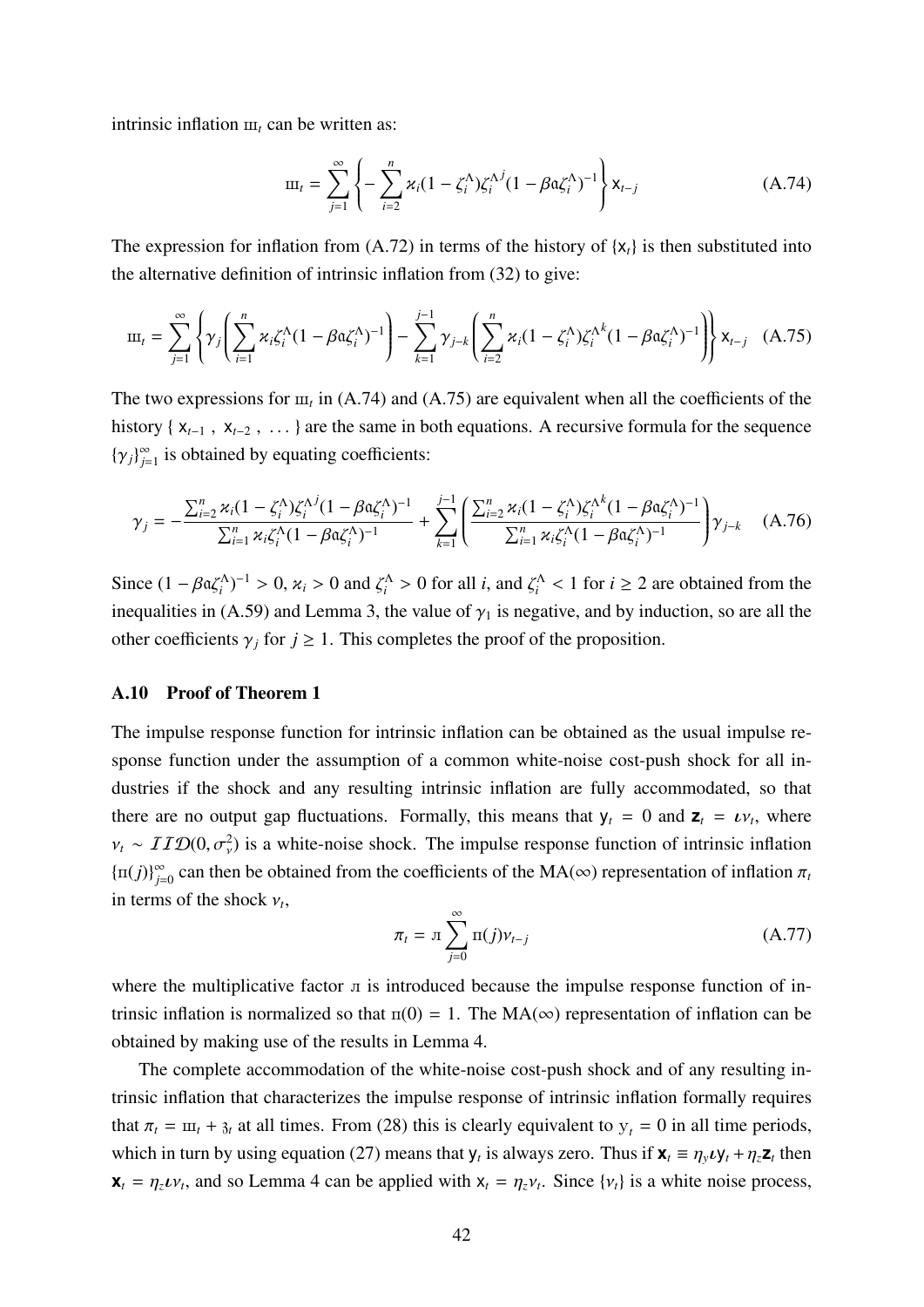$E_t x_{t+k} = 0$  for all  $k \ge 1$ . Hence equation (A.70b) implies the following MA(∞) representation for inflation:

$$
\pi_t = \left(\eta_z \sum_{i=1}^n \varkappa_i \zeta_i^{\Lambda}\right) v_t - \sum_{j=1}^{\infty} \left(\eta_z \sum_{i=2}^n \varkappa_i (1 - \zeta_j^{\Lambda}) \zeta_i^{\Lambda j}\right) v_{t-j}
$$
(A.78)

By comparing the above with equation (A.77) and equating coefficients of  $v_t$ , the impulse response of intrinsic inflation is given by:

$$
\Pi(j) = \begin{cases} 1 & \text{if } j = 0 \\ -\frac{\sum_{i=2}^{n} \chi_i (1 - \zeta_i^{\Lambda}) \zeta_i^{\Lambda j}}{\sum_{i=1}^{n} \chi_i \zeta_i^{\Lambda}} & \text{if } j = 1, 2, ... \end{cases}
$$
(A.79)

The multiplicative constant in (A.77) is set to  $\pi = \eta_z \sum_{i=1}^n \alpha_i \zeta_i^{\Lambda}$  because the normalization  $\pi(0) = 1$  has been adopted. Since all the  $x_i$  are strictly positive according to Lemma 3, and as (A.59) shows that  $\zeta_i^{\Lambda} > 0$  for all *i* and  $\zeta_i^{\Lambda} < 1$  for  $i \ge 2$ , the fact that  $\pi(j) < 0$  for all  $j \ge 1$ can be deduced from the expression for the impulse response function of intrinsic inflation in (A.79). This completes the proof of the theorem.

#### A.11 Proof of Theorem 2

If the expression for the hypothetical New Keynesian Phillips curve in (34) with discount factor  $β$  and short-run slope  $κ$  is iterated forwards, then the following equation for the inflation rate  $\Pi_t$ (β, κ) is obtained:

$$
\Pi_t(\beta,\kappa) = \kappa \sum_{j=0}^{\infty} \beta^j \mathbb{E}_t \mathsf{x}_{t+j}
$$
\n(A.80)

By substituting equation (A.80) into the result (A.70b) from Lemma 4, the actual inflation rate can be written in terms of the current and past inflation rates generated by *n* hypothetical New Keynesian Phillips curves:

$$
\pi_t = \Pi_t(\beta, \varkappa_1) + \sum_{i=2}^n \zeta_i^{\Lambda} \left( \Pi_t(\beta \zeta_i^{\Lambda}, \varkappa_i) - (1 - \zeta_i^{\Lambda}) \sum_{j=1}^{\infty} \zeta_i^{\Lambda^{j-1}} \Pi_{t-j}(\beta \zeta_i^{\Lambda}, \varkappa_i) \right)
$$
(A.81)

To verify the claim in (35), the discount factors used in the hypothetical NKPCs are set to  $\tilde{\beta}_i \equiv \beta \zeta_i^{\Lambda}$ , and the slopes to  $\tilde{\kappa}_i \equiv \kappa_i$ . The results from (A.59) and Lemma 3 ensure that the inequalities  $0 < \tilde{\beta}_i \le \beta < 1$  and  $0 < \tilde{\kappa}_i < \infty$  are satisfied. The coefficients  $\mathfrak{c}_{ij}$  from (35) are then given by  $\mathfrak{c}_{i0} \equiv \zeta_i^{\Lambda} > 0$ , and  $\mathfrak{c}_{ij} \equiv (1 - \zeta_i^{\Lambda}) \zeta_i^{\Lambda}$ *j*<sup>−1</sup> > 0 for *j* ≥ 1 and *i* ≥ 2. This completes the proof.

## A.12 Proof of Theorem 3

All the results of this theorem are derived under the assumption that the aggregate forcing variable  $x_t$  follows a stationary AR(1) process, as given in equation (36), with non-negative serial correlation ( $0 \le \alpha < 1$ ). By iterating (36) backwards,  $x_t$  is expressed as a sum of current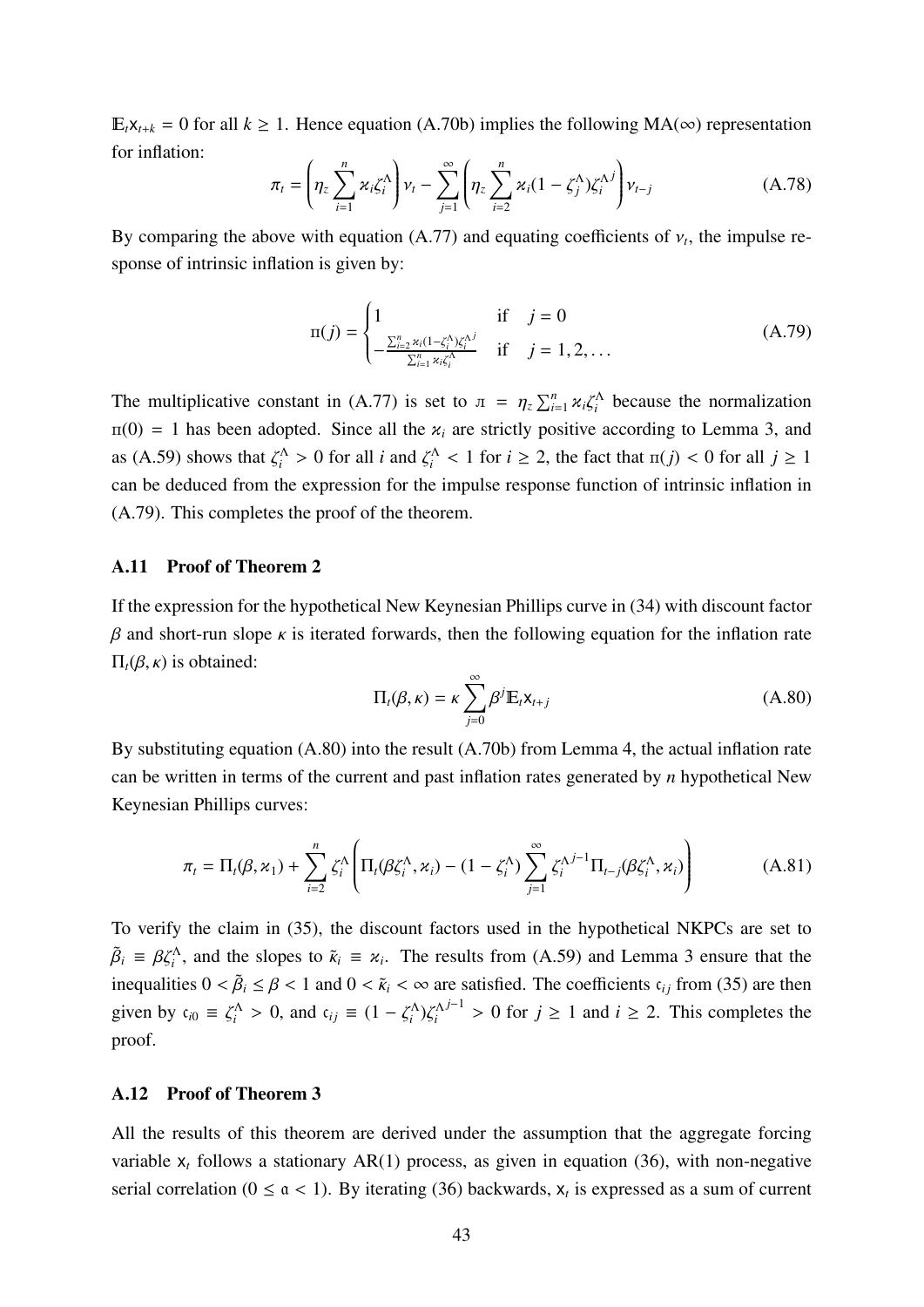and past white-noise shocks υ*t*:

$$
\mathbf{x}_{t} = \sum_{l=0}^{\infty} \mathfrak{a}^{l} \mathbf{v}_{t-l} \tag{A.82}
$$

Thus the impulse response function of  $x_t$  to a shock  $v_t$  is the geometric series  $\{a^j\}_{j=0}^{\infty}$ . The corresponding impulse response function  $\mathcal{J}(j)$  of inflation in the case of homogeneity is simply proportional to this. As  $\mathscr{J}(j)$  is normalized so that  $\mathscr{J}(0) = 1$ , it follows from (A.82) that  $\mathscr{J}(j) = \mathfrak{a}^j$ . The analysis below derives the corresponding impulse response function  $\mathscr{I}(j)$  of inflation with heterogeneous price stickiness for the same stochastic process (36) of the costpush shock.

Equation (36) implies that the conditional expectation of future  $x_t$  is given by  $E_t x_{t+k} = \alpha^k x_t$ for all  $k \geq 0$ . This formula for the conditional expectation can be used together with (A.82) and equation (A.70a) from Lemma 4 to obtain an expression for the aggregate price level P*<sup>t</sup>* in terms of the history of white noise shocks  $\{v_t, v_{t-1}, \ldots\}$ :

$$
P_{t} = \sum_{i=1}^{n} \alpha_{i} \sum_{j=0}^{\infty} \zeta_{i}^{\Lambda^{j+1}} \sum_{k=0}^{\infty} (\beta \zeta_{i}^{\Lambda})^{k} \sum_{l=0}^{\infty} \mathfrak{a}^{k+l} v_{t-j-l}
$$
(A.83)

By changing the order of summation in the above, the following alternative formula for  $P_t$  is found:

$$
P_t = \sum_{i=1}^n \kappa_i \left( \sum_{k=0}^\infty (\beta \alpha \zeta_i^{\Lambda})^k \right) \sum_{j=0}^\infty \left( \zeta_i^{\Lambda j+1} \sum_{l=0}^j (\alpha / \zeta_i^{\Lambda})^l \right) \nu_{t-j}
$$
(A.84)

The geometric sums appearing in (A.84) can be eliminated from the expression for the price level as follows:

$$
\mathsf{P}_{t} = \sum_{j=0}^{\infty} \left( \sum_{i=1}^{n} \frac{\varkappa_{i} \zeta_{i}^{\Lambda}}{1 - \beta \alpha \zeta_{i}^{\Lambda}} \left( \frac{\zeta_{i}^{\Lambda^{j+1}} - \alpha^{j+1}}{\zeta_{i}^{\Lambda} - \alpha} \right) \right) \nu_{t-j}
$$
(A.85)

The stochastic process for economy-wide inflation  $\pi_t = P_t - P_{t-1}$  is then obtained by firstdifferencing (A.85):

$$
\pi_t = \sum_{j=0}^{\infty} \left( \sum_{i=1}^n \frac{\varkappa_i \zeta_i^{\Lambda}}{1 - \beta \alpha \zeta_i^{\Lambda}} \left( \frac{(1 - \alpha)\alpha^j - (1 - \zeta_i^{\Lambda}) \zeta_i^{\Lambda^j}}{\zeta_i^{\Lambda} - \alpha} \right) \right) \nu_{t-j}
$$
(A.86)

In equation (37), the MA( $\infty$ ) representation of inflation is denoted by  $\pi_t = \pi \sum_{j=0}^{\infty} \mathcal{I}(j) v_{t-j}$ , where the positive constant  $\pi$  is introduced to ensure that  $\mathcal{I}(0) = 1$ . By comparing this with (A.86), the coefficient  $\mathcal{I}(j)$  and the constant  $\pi$  are given by:

$$
\mathcal{I}(j) = \frac{1}{\pi} \sum_{i=1}^{n} \frac{\varkappa_i \zeta_i^{\Lambda}}{1 - \beta \alpha \zeta_i^{\Lambda}} \left( \frac{(1 - \alpha)\alpha^j - (1 - \zeta_i^{\Lambda}) \zeta_i^{\Lambda^j}}{\zeta_i^{\Lambda} - \alpha} \right) \qquad , \qquad \pi \equiv \sum_{i=1}^{n} \frac{\varkappa_i \zeta_i^{\Lambda}}{1 - \beta \alpha \zeta_i^{\Lambda}} \qquad (A.87)
$$

The first claim to prove is that  $\mathcal{I}(j) < \mathcal{J}(j)$  for all  $j \ge 1$ . Since  $\mathcal{J}(j) = \mathfrak{a}^j$  and  $\zeta_1^{\Lambda} = 1$ , the formula for  $\mathcal{I}(j)$  in equation (A.87) can be used to show that this inequality holds if and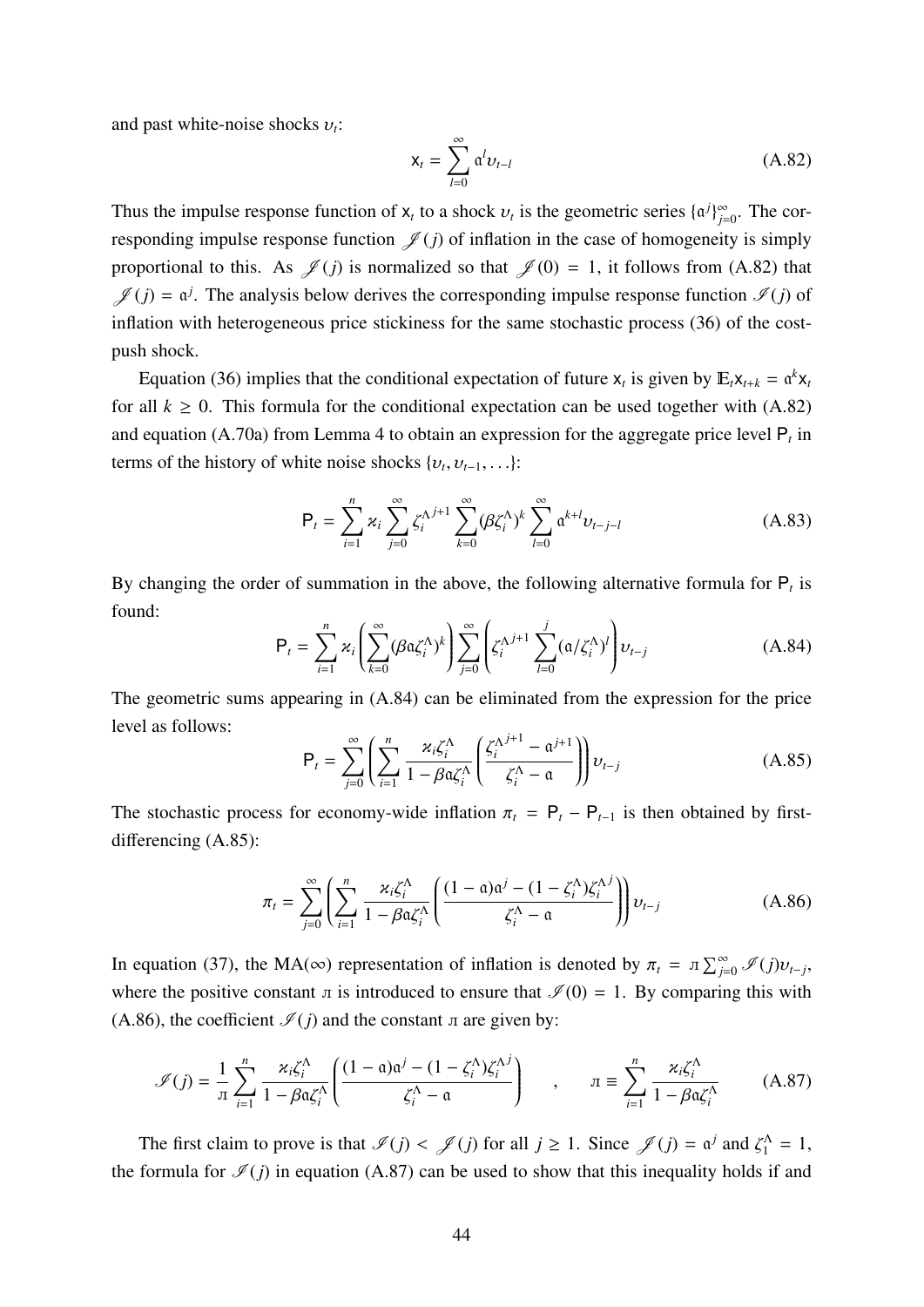only if:

$$
\sum_{i=2}^{n} \frac{\varkappa_i \zeta_i^{\Lambda} (1 - \zeta_i^{\Lambda})}{1 - \beta \alpha \zeta_i^{\Lambda}} \left( \frac{\zeta_i^{\Lambda^j} - \alpha^j}{\zeta_i^{\Lambda} - \alpha} \right) > 0
$$
 (A.88)

This expression is indeed positive for all  $j \ge 1$  because  $0 \lt \beta \lt 1$  and  $0 \le \alpha \lt 1$  hold by assumption, the inequalities in (A.59) demonstrate that  $0 < \zeta_i^{\Lambda} < 1$  for all  $i \ge 2$ , and Lemma 3 shows that  $\varkappa_i > 0$  for all *i*. Finally,  $\zeta_i^{\Lambda}$  $j - a^j$  and  $\zeta_i^{\Lambda}$  – a must always have the same sign for  $j \ge 1$  because both  $\zeta_i^{\Lambda}$  and a are non-negative and less than one for  $i \ge 2$ . This establishes that  $\mathscr{I}(j)$  decays more rapidly than  $\mathscr{I}(j)$ .

The next part of the theorem concerns the shape of the impulse response function  $\mathcal{I}(j)$  with heterogeneity. Define the following function  $f(\tau; \zeta, \mathfrak{a})$  of continuous time  $\tau \geq 0$  with parameters  $0 < \zeta \leq 1$  and  $0 \leq \alpha < 1$ :

$$
f(\tau; \zeta, \mathfrak{a}) \equiv \frac{(1 - \mathfrak{a})\mathfrak{a}^{\tau} - (1 - \zeta)\zeta^{\tau}}{\zeta - \mathfrak{a}}
$$
(A.89)

The coefficient  $\mathcal{I}(j)$  from (A.87) can be written as a sum of terms involving  $f(j; \zeta_i^{\Lambda}, a)$  for each eigenvalue  $\zeta_i^{\Lambda}$  of  $\Lambda$ ,

$$
\mathcal{I}(\tau) = \frac{1}{\pi} \sum_{i=1}^{n} \frac{\varkappa_i \zeta_i^{\Lambda}}{1 - \beta \alpha \zeta_i^{\Lambda}} \mathfrak{f}(\tau; \zeta_i^{\Lambda}, \mathfrak{a})
$$
(A.90)

where  $\mathcal{I}(\tau)$  is treated as a function of continuous time for convenience, even though the results only involve  $\mathcal{I}(\tau)$  evaluated at a discrete set of points. Note that the inequalities  $0 < \beta < 1$ ,  $0 \le \alpha < 1$ , together with those in (A.59) and Lemma 3 imply that the coefficients of the functions  $\mathfrak{f}(\tau; \zeta_i^{\Lambda}, \mathfrak{a})$  in (A.90) are strictly positive.

By repeatedly differentiating the function  $f(\tau; \zeta, \mathfrak{a})$  in (A.89) with respect to time  $\tau$ , the following expression is found for the *k*-th order derivative, denoted by  $f^{(k)}(\tau; \zeta, \mathfrak{a})$ :

$$
\mathfrak{f}^{(k)}(\tau;\zeta,\mathfrak{a}) = (-1)^k \frac{(\log \mathfrak{a}^{-1})^k (1-\mathfrak{a}) \mathfrak{a}^{\tau} - (\log \zeta^{-1})^k (1-\zeta) \zeta^{\tau}}{\zeta - \mathfrak{a}} \tag{A.91}
$$

Note that  $f^{(k)}(\tau;\zeta,\mathfrak{a})$  and all its derivatives are continuous functions of time  $\tau$ . It can be seen from (A.91) that  $(-1)^k \mathfrak{f}^{(k)}(0) > 0$  for all k, and  $\lim_{\tau \to \infty} \mathfrak{f}^{(k)}(\tau) = 0$ , given the parameter restrictions  $0 < \zeta \le 1$  and  $0 \le \alpha < 1$ . Equation (A.90) implies that the time derivatives of  $\mathcal{I}(\tau)$  can be obtained from those of  $f(\tau; \zeta, \mathfrak{a})$ , again with a sum involving the derivatives evaluated at all *n* eigenvalues  $\zeta_i^{\Lambda}$ :

$$
\mathcal{J}^{(k)}(\tau) = \frac{1}{\pi} \sum_{i=1}^{n} \frac{\varkappa_i \zeta_i^{\Lambda}}{1 - \beta \alpha \zeta_i^{\Lambda}} \mathfrak{f}^{(k)}(\tau; \zeta_i^{\Lambda}, \mathfrak{a}) \tag{A.92}
$$

Thus all the derivatives of  $\mathcal{I}(\tau)$  inherit continuity from  $f(\tau;\zeta,\mathfrak{a})$ . And using the equivalent results for  $f^{(k)}(\tau;\zeta,\mathfrak{a})$  derived above, equation (A.92) implies that  $(-1)^k \mathcal{I}^{(k)}(0) > 0$  for all *k* and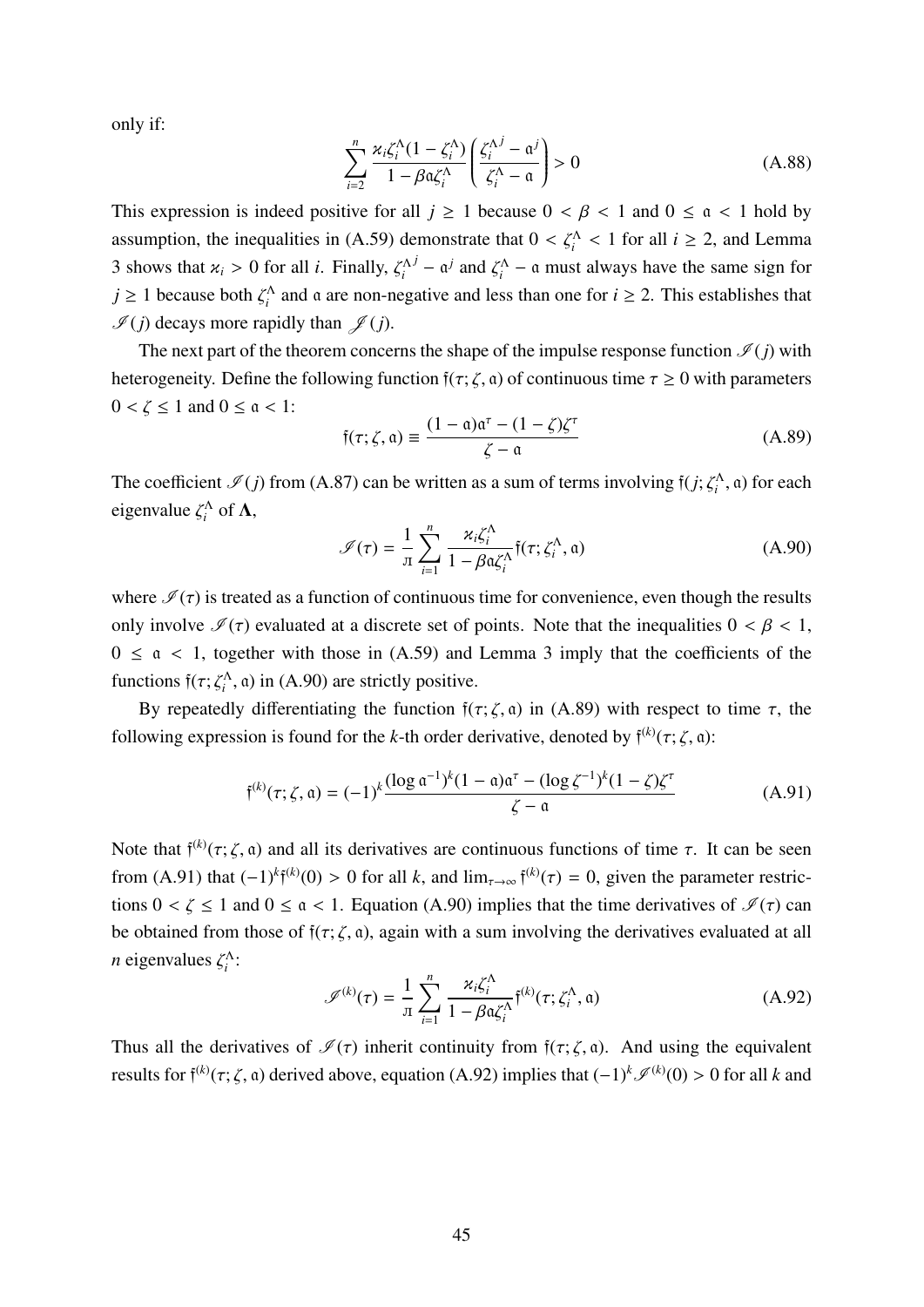$\lim_{\tau \to \infty} \mathcal{I}^{(k)}(\tau) = 0$ . By substituting (A.91) into (A.92) and rearranging:

$$
\mathscr{I}^{(k)}(\tau) = (-1)^k (\log \mathfrak{a}^{-1})^k \frac{1}{\pi} \sum_{i=1}^n \frac{\varkappa_i \zeta_i^{\Lambda}}{1 - \beta \mathfrak{a} \zeta_i^{\Lambda}} \left( \frac{(1 - \mathfrak{a}) \mathfrak{a}^{\tau} - \left( \frac{\log \zeta_i^{\Lambda^{-1}}}{\log \mathfrak{a}^{-1}} \right)^k (1 - \zeta^{\Lambda}) \zeta_i^{\Lambda^{\tau}}}{\zeta_i^{\Lambda} - \mathfrak{a}} \right) \tag{A.93}
$$

This expression for  $\mathcal{I}^{(k)}(\tau)$  can be used to deduce the following inequalities involving the *k*-th and  $(k + 1)$ -th order derivatives of  $\mathcal{I}(\tau)$ ,

$$
\frac{\mathcal{J}^{(k+1)}(\tau)}{(\log \mathfrak{a}^{-1})^{k+1}} \begin{cases} < -\frac{\mathcal{J}^{(k)}(\tau)}{(\log \mathfrak{a}^{-1})^k} & \text{(k even)}\\ > -\frac{\mathcal{J}^{(k)}(\tau)}{(\log \mathfrak{a}^{-1})^k} & \text{(k odd)} \end{cases} \tag{A.94}
$$

where the direction of the inequality depends on whether *k* is odd or even.

Since  $\mathcal{I}(0)$  is known to be positive, there are two mutually exclusive and exhaustive possibilities. First, that  $\mathcal{I}(\tau)$  remains strictly positive for all  $\tau \geq 0$ . Second, that there is at least one point in finite time at which  $\mathcal{I}(\tau)$  is non-positive.

First consider the case where  $\mathcal{I}(\tau)$  is everywhere positive. The inequality in (A.94) then implies that  $\mathcal{I}'(\tau)$  is negative for all  $\tau$ , which in turn implies  $\mathcal{I}''(\tau)$  is positive everywhere, and so on. So in this case,  $(-1)^k \mathcal{I}^{(k)}(\tau) > 0$  for all  $\tau \ge 0$  and all *k*. Thus all even-order derivatives of  $\mathcal{I}(\tau)$  are positive everywhere, and all odd orders are negative everywhere. This means that  $\mathcal{I}(\tau)$  is everywhere positive and decreasing, which corresponds to "case (ii)" in the statement of the theorem.

Now consider the case where  $\mathcal{I}(\tau)$  is non-positive somewhere. Since  $\mathcal{I}(\tau)$  is a continuous function, there must exist a smallest  $\tau_0 > 0$  where the function is first equal to zero. It can then be deduced that  $\mathcal{I}(\tau)$  must be negative in a neighbourhood to the right of  $\tau_0$ , because inequality (A.94) implies that were the function not to become negative immediately after passing  $\tau_0$ , then it would necessarily be decreasing in this range, which is not possible since it has already reached zero at  $\tau_0$ .

Observe that once  $\mathcal{I}(\tau)$  has become negative after  $\tau_0$ , it cannot become positive again for larger values of  $\tau$ . Were this to happen, because  $\mathcal{I}(\tau)$  is a continuous function there would have to be a point where  $\mathcal{I}(\tau)$  cuts the horizontal axis from below. However, the inequality (A.94) shows that as soon as the function becomes positive, it would immediately become decreasing, which is not possible for a continuously differentiable function. Thus  $\mathcal{I}(\tau)$  cutting the horizontal axis from below can be ruled out, and hence  $\mathcal{I}(\tau)$  must remain negative for all  $\tau > \tau_0$ . Finally, because  $\mathcal{I}(\tau)$  is negative after  $\tau_0$ , the fact that it is a continuously differentiable function which tends to zero as  $\tau \to \infty$  means there must exist a first turning point  $\tau_1 > \tau_0$ where  $\mathcal{I}'(\tau_1) = 0$ . Hence, while  $\mathcal{I}'(\tau)$  is initially negative, it must become positive at some point.

These arguments are now generalized to apply to all the derivatives of  $\mathcal{I}(\tau)$ . Start with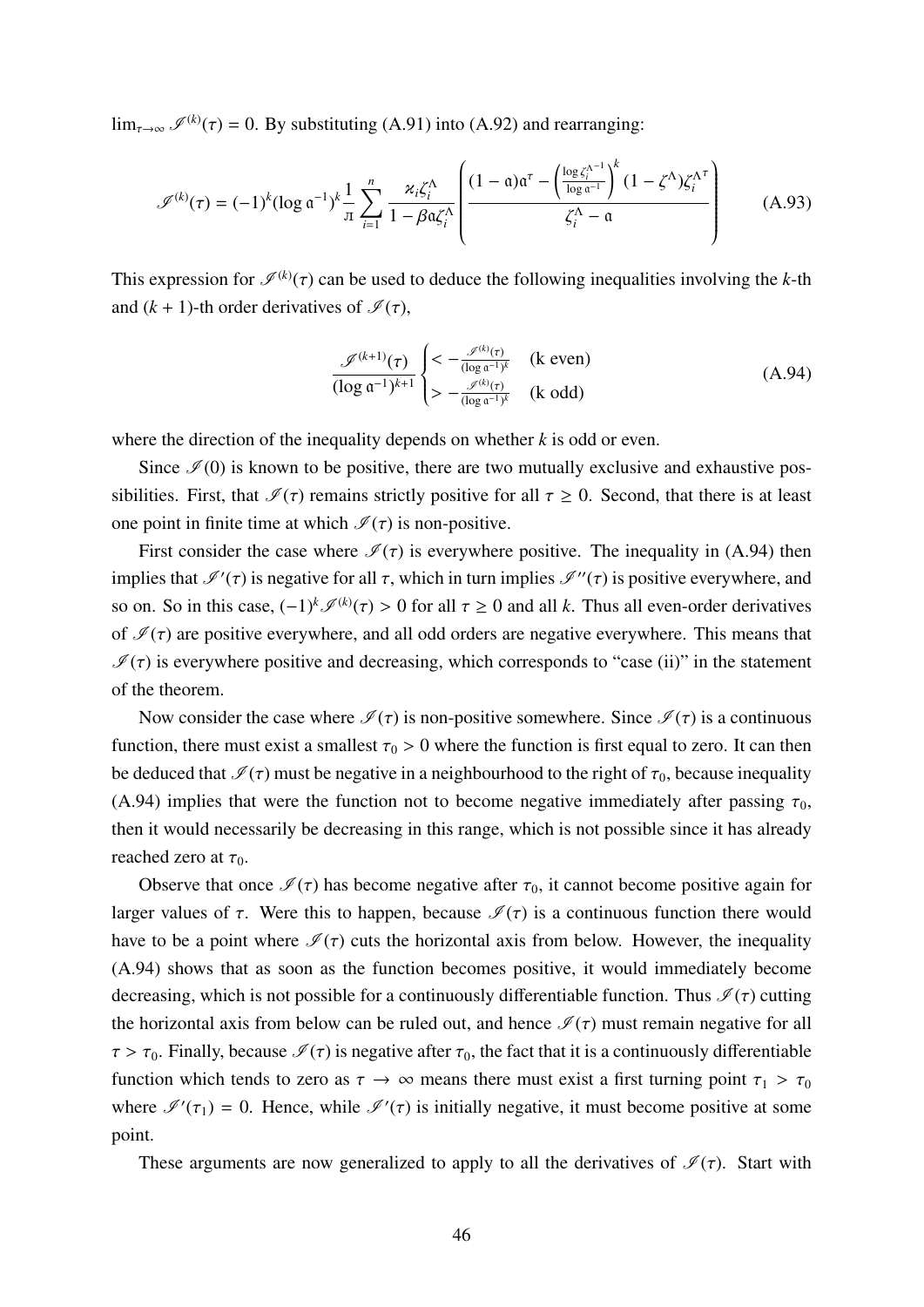the *k*-th derivative  $\mathscr{I}^{(k)}(\tau)$ , where *k* is odd [even]. This derivative is known to be initially negative [positive], but suppose that it becomes positive [negative] for the first time immediately after point  $\tau_k > 0$ . Using a version of the earlier argument, the inequalities in (A.94) imply that  $\mathcal{I}^{(k)}(\tau)$  is increasing [decreasing] in a neighbourhood to the right of  $\tau_k$ , and must remain positive [negative] for all  $\tau > \tau_k$ . Because the *k*-th derivative tends to zero as  $\tau \to \infty$ , and since it is a continuous function, there must exist a first point  $\tau_{k+1} > \tau_k$  where  $\mathcal{I}^{(k+1)}(\tau_{k+1}) = 0$ . Thus the  $(k + 1)$ -th derivative of  $\mathcal{I}(\tau)$  starts positive [negative], but becomes negative [positive] for the first time after  $\tau_{k+1}$ .

This argument can be applied inductively to deduce that there exists a sequence of points  $0 < \tau_0 < \tau_1 < \tau_2 < \cdots < \infty$  such that  $(-1)^k \mathcal{I}^{(k)}(\tau) > 0$  if and only if  $\tau < \tau_k$ . Hence the function  $\mathcal{I}(\tau)$  is positive and decreasing before  $\tau_0$ , negative and decreasing between  $\tau_0$  and  $\tau_1$ , and negative and increasing after  $\tau_1$ . This corresponds to "case (i)" in the statement of the theorem, and necessarily occurs whenever "case (ii)" does not.

Finally, note that when  $\alpha \rightarrow 1$ , the function  $f(\tau; \zeta, \alpha)$  in (A.89) becomes:

$$
\lim_{\mathfrak{a}\to 1} \mathfrak{f}(\tau;\zeta,\mathfrak{a}) = \zeta^{\tau}
$$
\n(A.95)

This is positive for all  $\tau$ , and since (A.90) shows that  $\mathcal{I}(\tau)$  is a linear combination of the functions  $f(\tau;\zeta_i^{\Lambda}, a)$  with positive coefficients,  $\mathcal{I}(\tau)$  must also be positive everywhere in this limiting case. Thus for a sufficiently close to 1, the impulse response function  $\mathcal{I}(j)$  is always in "case (ii)". When  $\alpha \to 0$ , the extrinsic persistence in the shock disappears, and the actual impulse response function  $\mathcal{I}(j)$  tends to the impulse response function of intrinsic inflation  $\pi(j)$ . But the properties of  $\pi(j)$  derived in Theorem 1 demonstrate that it falls within "case (i)". Thus all the claims of the theorem are proved.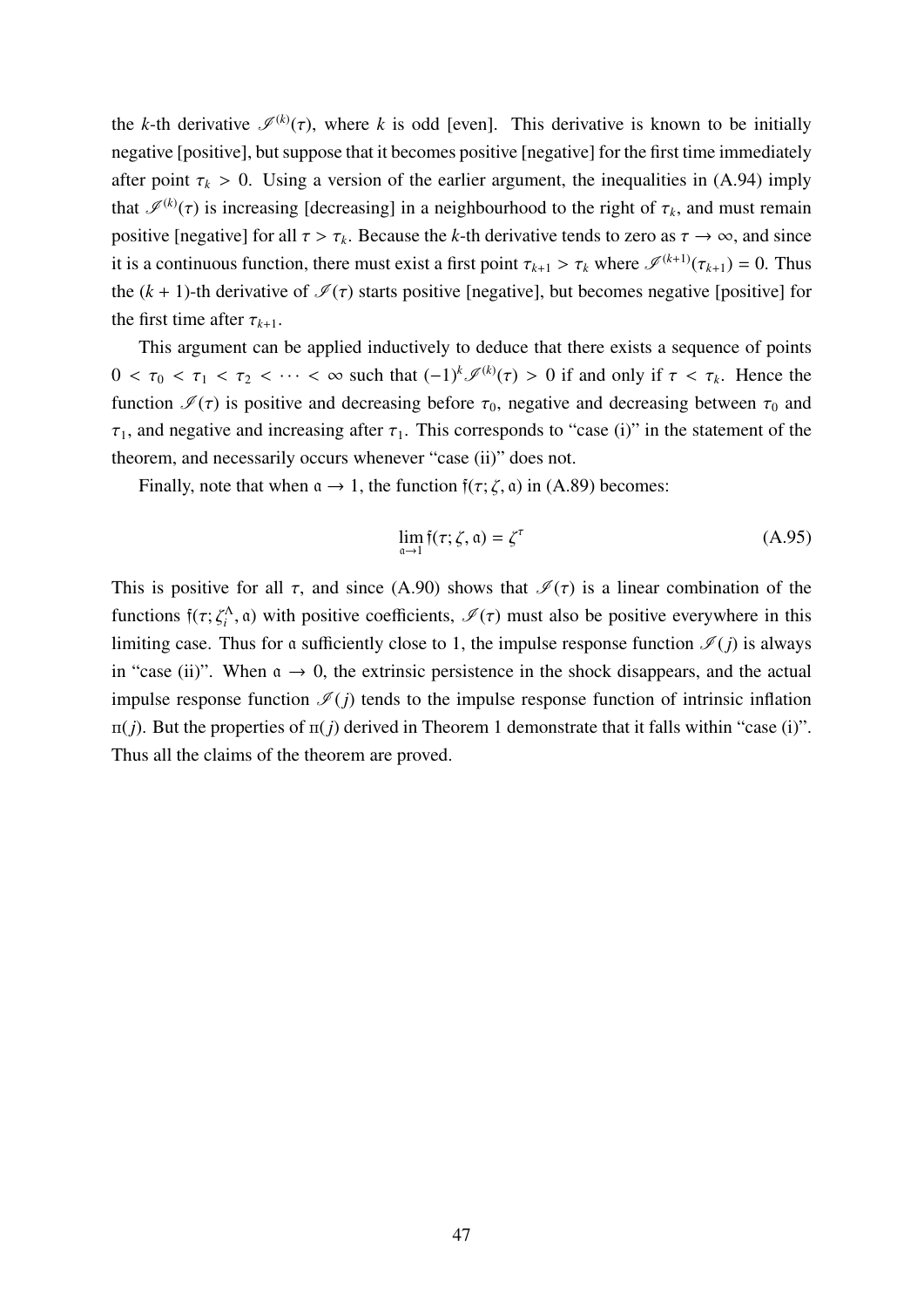# References

- Altissimo, F., Mojon, B. and Zaffaroni, P. (2007), 'Fast micro and slow macro: Can aggregation explain the persistence of inflation?', Working paper 729, European Central Bank.
- Alvarez, L. J., Burriel, P. and Hernando, I. (2005), 'Do decreasing hazard functions for price ´ changes make any sense?', Working paper 461, European Central Bank.
- Angeloni, I., Aucremann, L., Ehrmann, M., Galí, J., Levin, A. and Smets, F. (2006), 'New evidence on inflation persistence and price stickiness in the euro area: Implications for macro modeling', Journal of the European Economic Association, 4(2–3), pp. 562–574.
- Anton, H. (1994), *Elementary Linear Algebra*, John Wiley & Sons, New York, 7th edn.
- Aoki, K. (2001), 'Optimal monetary policy responses to relative price changes', Journal of Monetary Economics, 48, pp. 55–80.
- Ball, L. and Romer, D. (1990), 'Real rigidities and the non-neutrality of money', Review of Economic Studies, 57(2), pp. 183–203.
- Bellman, R. (1960), *Introduction to Matrix Analysis*, McGraw-Hill, New York.
- Benigno, P. (2004), 'Optimal monetary policy in a currency area', Journal of International Economics, 63(2), pp. 293–320.
- Bils, M. and Klenow, P. (2004), 'Some evidence on the importance of sticky prices', Journal of Political Economy, 112, pp. 947–985.
- Blinder, A., Canetti, E. R. D., Lebow, D. E. and Rudd, J. B. (1998), *Asking About Prices: A New Approach to Understanding Price Stickiness*, Russell Sage Foundation, New York.
- Calvo, G. A. (1983), 'Staggered prices in a utility-maximizing framework', Journal of Monetary Economics, 12, pp. 383–398.
- Carvalho, C. (2006), 'Heterogeneity in price stickiness and the real effects of monetary shocks', Frontiers of Macroeconomics, 2(1), p. Article 1.
- Christiano, L. J., Eichenbaum, M. J. and Evans, C. L. (1999), 'Monetary policy shocks: What have we learned and to what end?', in J. B. Taylor and M. Woodford (eds.), 'Handbook of Macroeconomics', , vol. 1Elsevier Science.
- Christiano, L. J., Eichenbaum, M. J. and Evans, C. L. (2005), 'Nominal rigidities and the dynamic effects of a shock to monetary policy', Journal of Political Economy, 113, pp. 1– 45.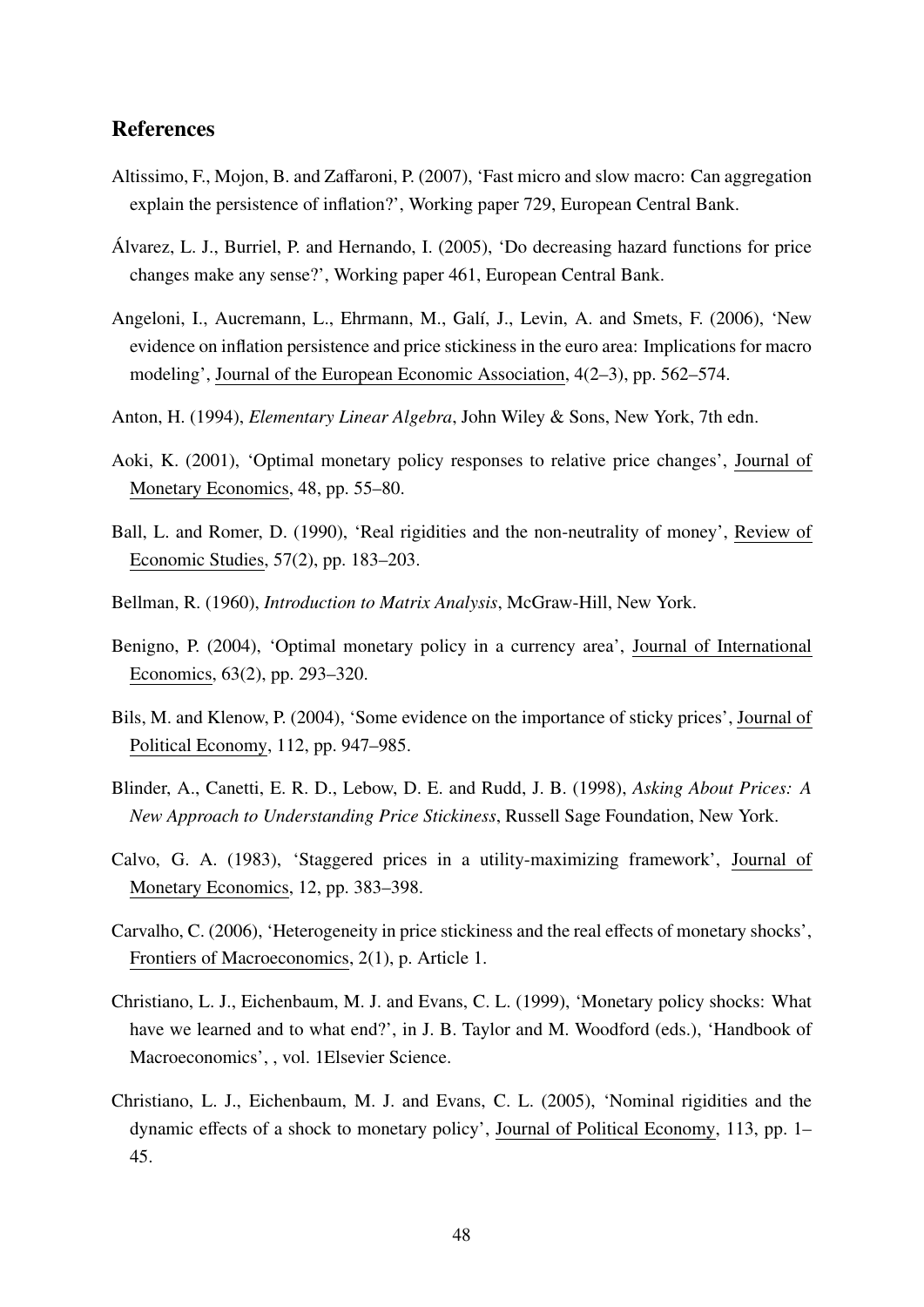- de Walque, G., Smets, F. and Wouters, R. (2006), 'Price shocks in general equilibrium: Alternatve specifications', CESifo economic studies, IFO Institute for Economic Research.
- Dhyne, E., Álvarez, L. J., Le Bihan, H., Veronese, G., Dias, D., Hoffmann, J., Jonker, N., Lünnemann, P., Rumler, F. and Vilmunen, J. (2006), 'Price changes in the euro area and the United States: Some facts from individual consumer price data', Journal of Economic Perspectives, 20(2), pp. 171–192.
- Dixon, H. and Kara, E. (2005), 'Persistence and nominal inertia in a generalized Taylor economy: How longer contracts dominate shorter contracts', Working paper 489, European Central Bank.
- Fisher, D., Fleissig, A. R. and Serletis, A. (2001), 'An empirical comparison of flexible demand system functional forms', Journal of Applied Econometrics, 16(1), pp. 59–80.
- Fuhrer, J. C. (2006), 'Intrinsic and inherited inflation persistence', International Journal of Central Banking, 2(3), pp. 49–86.
- Fuhrer, J. C. and Moore, G. R. (1995), 'Inflation persistence', Quarterly Journal of Economics, 109, pp. 197–230.
- Galí, J. and Gertler, M. (1999), 'Inflation dynamics: A structural econometric analysis', Journal of Monetary Economics, 44, pp. 195–222.
- Granger, C. W. J. (1980), 'Long memory relationships and the aggregation of dynamic models', Journal of Econometrics, 14, pp. 227–238.
- Mankiw, N. G. (2001), 'The inexorable and mysterious trade-off between inflation and unemployment', Economic Journal, 111, pp. C45–61.
- Sheedy, K. D. (2007a), 'Intrinsic inflation persistence', Working paper, London School of Economics.
- Sheedy, K. D. (2007b), 'Robustly optimal monetary policy', Working paper, London School of Economics.
- Woodford, M. (2003), *Interest and Prices: Foundations of a Theory of Monetary Policy*, Princeton University Press, New Jersey.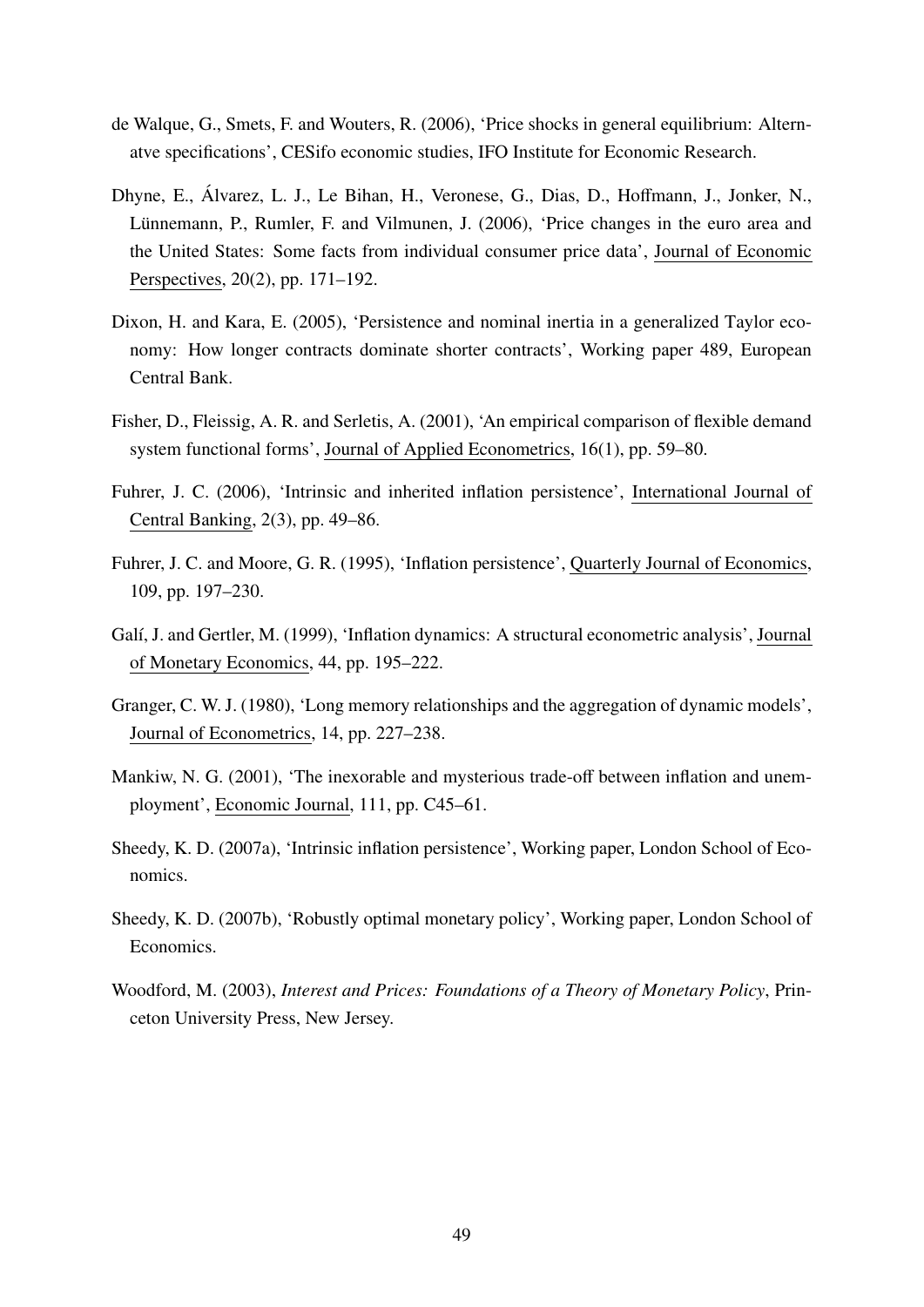# **CENTRE FOR ECONOMIC PERFORMANCE Recent Discussion Papers**

| 837 | Kevin D. Sheedy                                                              | <b>Intrinsic Inflation Persistence</b>                                                                                     |
|-----|------------------------------------------------------------------------------|----------------------------------------------------------------------------------------------------------------------------|
| 836 | Andrew E. Clark<br><b>Ed Diener</b><br>Yannis Georgellis<br>Richard E. Lucas | Lags and Leads in Life Satisfaction: A Test of<br>the Baseline Hypothesis                                                  |
| 835 | Jean-Baptiste Michau                                                         | Creative Destruction with On-the-Job Search                                                                                |
| 834 | Nikolaus Wolf                                                                | Scylla and Charybodis: the European Economy<br>and Poland's Adherence to Gold, 1928-1936                                   |
| 833 | Sharon Belenzon<br><b>Tomer Berkovitz</b>                                    | <b>Innovation in Business Groups</b>                                                                                       |
| 832 | Espen R. Moen<br>Åsa Rosén                                                   | Incentives in Competitive Search Equilibrium                                                                               |
| 831 | Eran Yashiv                                                                  | U.S. Labor Market Dynamics Revisited                                                                                       |
| 830 | Laura Alfaro<br><b>Andrew Charlton</b>                                       | Growth and the Quality of Foreign Direct<br>Investment: Is All FDI Equal?                                                  |
| 829 | Richard Layard<br>David Clark<br>Martin Knapp<br>Guy Mayraz                  | Cost-Benefit Analysis of Psychological Therapy                                                                             |
| 828 | Emma Tominey                                                                 | Maternal Smoking During Pregnancy and Early<br><b>Child Outcomes</b>                                                       |
| 827 | <b>Christos Genakos</b><br>Tommaso Valletti                                  | Testing the "Waterbed" Effect in Mobile<br>Telephony                                                                       |
| 826 | Luis Garicano<br>Paul Heaton                                                 | Information Technology, Organization, and<br>Productivity in the Public Sector: Evidence from<br><b>Police Departments</b> |
| 825 | Laura Alfaro<br><b>Andrew Charlton</b>                                       | <b>Intra-Industry Foreign Direct Investment</b>                                                                            |
| 824 | Miklós Koren<br>Silvana Tenreyro                                             | <b>Technological Diversification</b>                                                                                       |
| 823 | Régis Barnichon                                                              | The Shimer Puzzle and the Correct Identification<br>of Productivity Shocks                                                 |